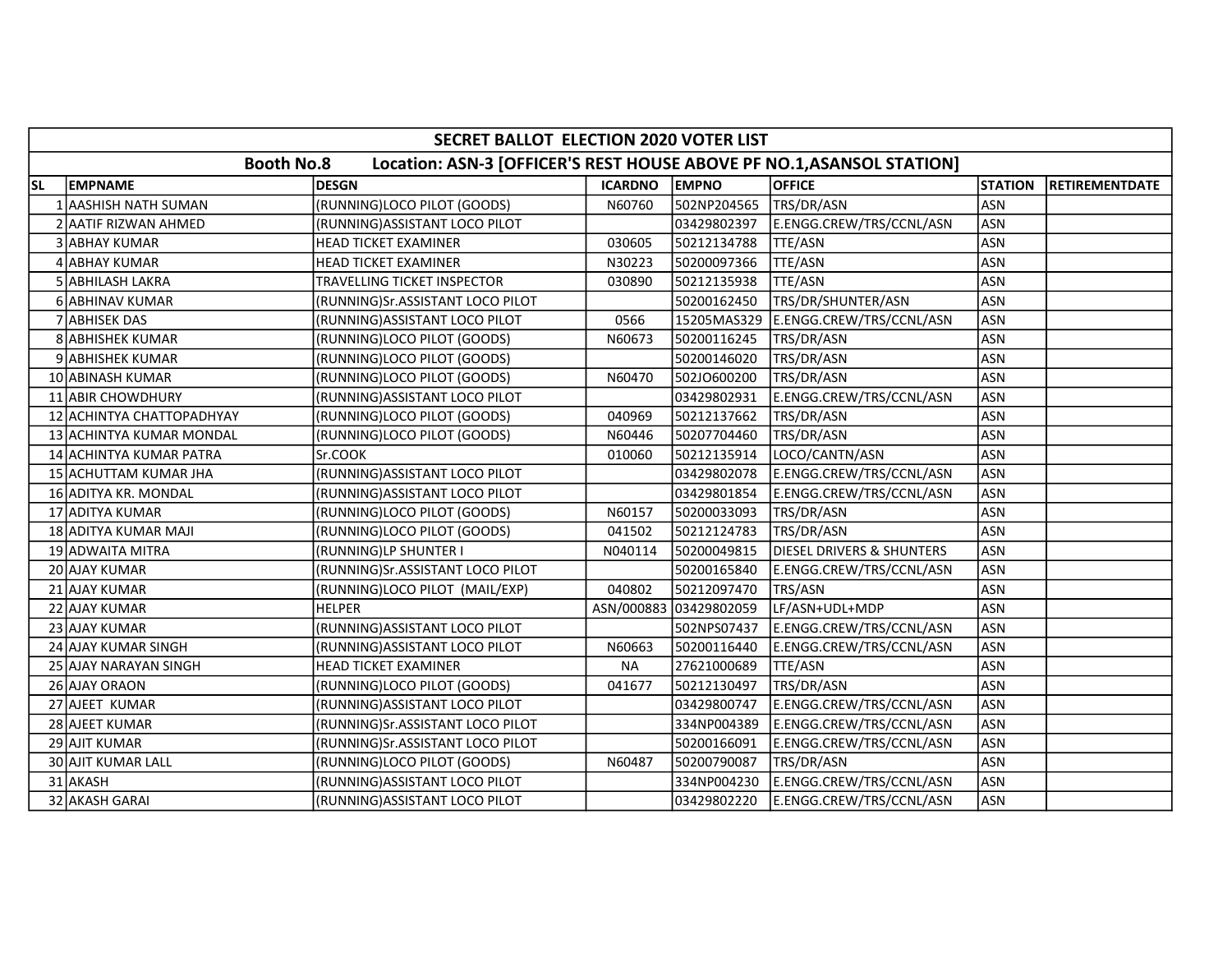|           | SECRET BALLOT ELECTION 2020 VOTER LIST                                                     |                                  |                |                        |                                      |                |                       |  |  |  |
|-----------|--------------------------------------------------------------------------------------------|----------------------------------|----------------|------------------------|--------------------------------------|----------------|-----------------------|--|--|--|
|           | <b>Booth No.8</b><br>Location: ASN-3 [OFFICER'S REST HOUSE ABOVE PF NO.1, ASANSOL STATION] |                                  |                |                        |                                      |                |                       |  |  |  |
| <b>SL</b> | <b>EMPNAME</b>                                                                             | <b>DESGN</b>                     | <b>ICARDNO</b> | <b>EMPNO</b>           | <b>OFFICE</b>                        | <b>STATION</b> | <b>RETIREMENTDATE</b> |  |  |  |
|           | 33 AKHILESH KUMAR                                                                          | (RUNNING)Sr.ASSISTANT LOCO PILOT |                | 50200165803            | E.ENGG.CREW/TRS/CCNL/ASN             | <b>ASN</b>     |                       |  |  |  |
|           | 34 AKHILESH KUMAR                                                                          | (RUNNING)Sr.ASSISTANT LOCO PILOT |                | 50200167484            | E.ENGG.CREW/TRS/CCNL/ASN             | <b>ASN</b>     |                       |  |  |  |
|           | $35$ ALOK                                                                                  | <b>HEAD TICKET EXAMINER</b>      | 030375         | 50212136920            | <b>TTE/ASN</b>                       | <b>ASN</b>     |                       |  |  |  |
|           | 36 ALOK KUMAR                                                                              | TECH.(LOCO)-I                    | N120276        | 50212143777            | LF/ASN+UDL+MDP                       | <b>ASN</b>     |                       |  |  |  |
|           | 37 ALOKE RANJAN DAS                                                                        | (RUNNING)LOCO PILOT (GOODS)      | 80143          | 50212099053            | <b>DIESEL DRIVERS &amp; SHUNTERS</b> | <b>ASN</b>     |                       |  |  |  |
|           | 38 ALOKE KUMAR CHAKRABORTY                                                                 | (RUNNING)LOCO PILOT (GOODS)      | 042043         | 50208594533            | TRS/DR/ASN                           | <b>ASN</b>     |                       |  |  |  |
|           | 39 AMAL KUMAR                                                                              | (RUNNING)LOCO PILOT (GOODS)      | N60536         | 50236401388            | TRS/DR/ASN                           | <b>ASN</b>     |                       |  |  |  |
|           | 40 AMAN SHEKHAR                                                                            | (RUNNING) ASSISTANT LOCO PILOT   |                | 03429801825            | E.ENGG.CREW/TRS/CCNL/ASN             | <b>ASN</b>     |                       |  |  |  |
|           | 41 AMAR KUMAR                                                                              | (RUNNING) ASSISTANT LOCO PILOT   | N12040615      | 502NPS05508            | <b>DIESEL DRIVERS &amp; SHUNTERS</b> | <b>ASN</b>     |                       |  |  |  |
|           | 42 AMAR NATH PRASAD                                                                        | <b>TECHNICIAN GR-I</b>           | N120272        | 50212049645            | LF/ASN+UDL+MDP                       | <b>ASN</b>     |                       |  |  |  |
|           | 43 AMARENDRA KUMAR SINHA                                                                   | (RUNNING)Sr.ASSISTANT LOCO PILOT |                | 502NPS00899            | E.ENGG.CREW/TRS/CCNL/ASN             | <b>ASN</b>     |                       |  |  |  |
|           | 44 AMARNATH SHARMA                                                                         | (RUNNING)LOCO PILOT (MAIL/EXP)   | 041868         | 50202252995            | TRS/ASN                              | <b>ASN</b>     |                       |  |  |  |
|           | 45 AMBER KUMAR                                                                             | <b>HEAD TICKET EXAMINER</b>      | N30099         | 50212135940            | TTE/ASN                              | <b>ASN</b>     |                       |  |  |  |
|           | 46 AMIT ANAND                                                                              | (RUNNING)LOCO PILOT (GOODS)      | N120063        | 50200058701            | DIESEL DRIVERS & SHUNTERS            | <b>ASN</b>     |                       |  |  |  |
|           | 47 AMIT KUMAR                                                                              | (RUNNING)LOCO PILOT (GOODS)      | 80138          | 50212133206            | DIESEL DRIVERS & SHUNTERS            | <b>ASN</b>     |                       |  |  |  |
|           | 48 AMIT KUMAR                                                                              | (RUNNING)ASSISTANT LOCO PILOT    |                | 03829800446            | E.ENGG.CREW/TRS/CCNL/ASN             | <b>ASN</b>     |                       |  |  |  |
|           | 49 AMIT KUMAR                                                                              | (RUNNING)LOCO PILOT (GOODS)      | N60768         | 50200114625            | TRS/DR/ASN                           | <b>ASN</b>     |                       |  |  |  |
|           | 50 AMIT KUMAR                                                                              | (RUNNING) ASSISTANT LOCO PILOT   |                | 27329801501            | E.ENGG.CREW/TRS/CCNL/ASN             | <b>ASN</b>     |                       |  |  |  |
|           | 51 AMIT KUMAR                                                                              | (RUNNING)LOCO PILOT (GOODS)      | N60213         | 50200051937            | TRS/DR/ASN                           | <b>ASN</b>     |                       |  |  |  |
|           | 52 AMIT KUMAR                                                                              | <b>HEAD TICKET EXAMINER</b>      | N30022         | 50211754217            | TTE/ASN                              | <b>ASN</b>     |                       |  |  |  |
|           | 53 AMIT KUMAR GUPTA                                                                        | (RUNNING)LOCO PILOT (GOODS)      | N60474         | 50200101321            | TRS/DR/ASN                           | <b>ASN</b>     |                       |  |  |  |
|           | 54 AMIT KUMAR KANSOTIA                                                                     | (RUNNING) ASSISTANT LOCO PILOT   | NIZO40290      | 50200151373            | <b>DIESEL DRIVERS &amp; SHUNTERS</b> | <b>ASN</b>     |                       |  |  |  |
|           | 55 AMIT KUMAR RANJAN                                                                       | (RUNNING)LOCO PILOT (GOODS)      | N60438         | 50200101515            | TRS/DR/ASN                           | <b>ASN</b>     |                       |  |  |  |
|           | 56 AMIT KUMAR VERMA                                                                        | <b>SR SECTION ENGINEER</b>       |                | ASN/000895 50200407422 | LF/ASN+UDL+MDP                       | <b>ASN</b>     |                       |  |  |  |
|           | 57 AMIT SHARMA                                                                             | (RUNNING)LOCO PILOT (GOODS)      | N040174        | 50200005095            | DIESEL DRIVERS & SHUNTERS            | <b>ASN</b>     |                       |  |  |  |
|           | 58 AMITAVA BANDYOPADHYAY                                                                   | TRAVELLING TICKET INSPECTOR      | 03059          | 50212080871            | TTE/ASN                              | <b>ASN</b>     |                       |  |  |  |
|           | 59 AMITESH RANJAN                                                                          | (RUNNING) ASSISTANT LOCO PILOT   | 12040837       | 50200167009            | DIESEL DRIVERS & SHUNTERS            | <b>ASN</b>     |                       |  |  |  |
|           | 60 AMLAN MUKHOPADHYAY                                                                      | (RUNNING)LOCO PILOT (GOODS)      | 040893         | 50212133711            | TRS/DR/ASN                           | <b>ASN</b>     |                       |  |  |  |
|           | 61 AMLESH                                                                                  | (RUNNING)LOCO PILOT (GOODS)      | N60105         | 50200032024            | TRS/DR/ASN                           | <b>ASN</b>     |                       |  |  |  |
|           | 62 AMRENDRA KUMAR                                                                          | (RUNNING)Sr.ASSISTANT LOCO PILOT |                | 50200166364            | E.ENGG.CREW/TRS/CCNL/ASN             | <b>ASN</b>     |                       |  |  |  |
|           | 63 AMRESH KUMAR RANJAN                                                                     | (RUNNING)Sr.ASSISTANT LOCO PILOT |                | 502NPS05433            | E.ENGG.CREW/TRS/CCNL/ASN             | <b>ASN</b>     |                       |  |  |  |
|           | 64 AMRESH KUMAR                                                                            | (RUNNING) ASSISTANT LOCO PILOT   |                | 27315401091            | E.ENGG.CREW/TRS/CCNL/ASN             | ASN            |                       |  |  |  |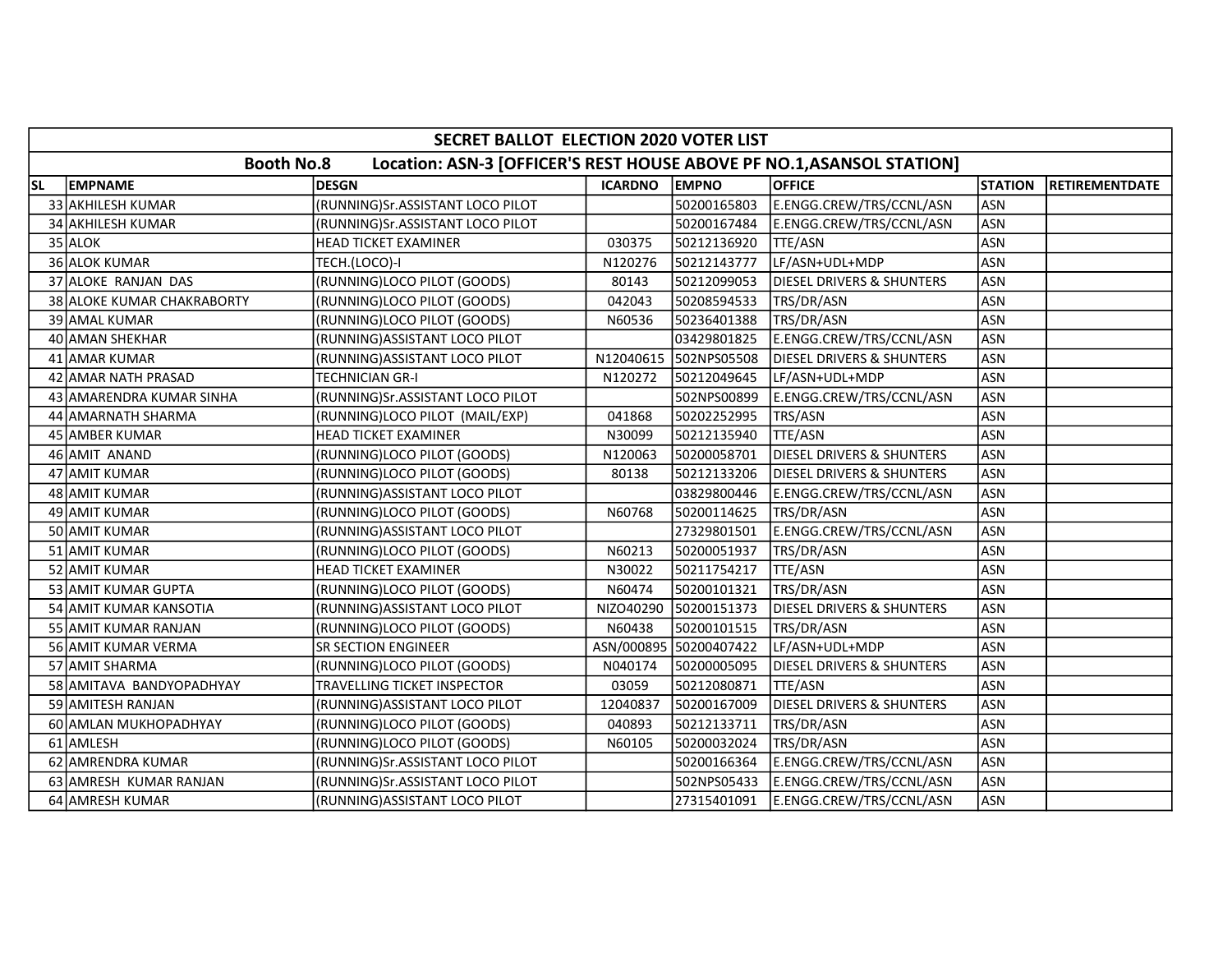|           | SECRET BALLOT ELECTION 2020 VOTER LIST                                                     |                                  |                |              |                          |                |                       |  |  |  |  |
|-----------|--------------------------------------------------------------------------------------------|----------------------------------|----------------|--------------|--------------------------|----------------|-----------------------|--|--|--|--|
|           | <b>Booth No.8</b><br>Location: ASN-3 [OFFICER'S REST HOUSE ABOVE PF NO.1, ASANSOL STATION] |                                  |                |              |                          |                |                       |  |  |  |  |
| <b>SL</b> | <b>EMPNAME</b>                                                                             | <b>DESGN</b>                     | <b>ICARDNO</b> | <b>EMPNO</b> | <b>OFFICE</b>            | <b>STATION</b> | <b>RETIREMENTDATE</b> |  |  |  |  |
|           | 65 ANAND KUMAR                                                                             | (RUNNING)Sr.ASSISTANT LOCO PILOT |                | 50200180890  | E.ENGG.CREW/TRS/CCNL/ASN | <b>ASN</b>     |                       |  |  |  |  |
|           | 66 ANAND KUMAR                                                                             | TRAVELLING TICKET INSPECTOR      | 030673         | 50212091662  | TTE/ASN                  | <b>ASN</b>     |                       |  |  |  |  |
|           | 67 ANAND SHARMA                                                                            | (RUNNING)LOCO PILOT (GOODS)      | N60197         | 50209596756  | TRS/DR/ASN               | <b>ASN</b>     |                       |  |  |  |  |
|           | 68 ANANT KUMAR                                                                             | (RUNNING)Sr.ASSISTANT LOCO PILOT |                | 334NP004622  | E.ENGG.CREW/TRS/CCNL/ASN | <b>ASN</b>     |                       |  |  |  |  |
|           | 69 ANIL KUMAR SINGH                                                                        | TRAVELLING TICKET INSPECTOR      | N30286         | 50204787092  | TTE/ASN                  | ASN            |                       |  |  |  |  |
|           | 70 ANIL KR CHOUDHARY                                                                       | (RUNNING)Sr.ASSISTANT LOCO PILOT |                | 50200175663  | E.ENGG.CREW/TRS/CCNL/ASN | <b>ASN</b>     |                       |  |  |  |  |
|           | 71 ANIL KUMAR                                                                              | (RUNNING)Sr.ASSISTANT LOCO PILOT |                | 50200166273  | E.ENGG.CREW/TRS/CCNL/ASN | <b>ASN</b>     |                       |  |  |  |  |
|           | 72 ANIL KUMAR                                                                              | (RUNNING)Sr.ASSISTANT LOCO PILOT |                | 50200181249  | E.ENGG.CREW/TRS/CCNL/ASN | ASN            |                       |  |  |  |  |
|           | 73 ANIL KUMAR                                                                              | <b>HEAD TICKET EXAMINER</b>      | N30290         | 50212121630  | TTE/ASN                  | <b>ASN</b>     |                       |  |  |  |  |
|           | 74 ANIL KUMAR HEMBRAM                                                                      | (RUNNING)LOCO PILOT (GOODS)      | N60334         | 50205001109  | TRS/DR/ASN               | <b>ASN</b>     |                       |  |  |  |  |
|           | 75 ANIL KUMAR SUMAN                                                                        | (RUNNING)ASSISTANT LOCO PILOT    | N60030         | 50200056293  | E.ENGG.CREW/TRS/CCNL/ASN | <b>ASN</b>     |                       |  |  |  |  |
|           | 76 ANIMESH KUMAR                                                                           | TRAVELLING TICKET INSPECTOR      | N30203         | 50204122276  | TTE/ASN                  | <b>ASN</b>     |                       |  |  |  |  |
|           | 77 ANJANI KUMAR                                                                            | (RUNNING) ASSISTANT LOCO PILOT   |                | 503A4739396  | E.ENGG.CREW/TRS/CCNL/ASN | <b>ASN</b>     |                       |  |  |  |  |
|           | 78 ANKIT KUMAR                                                                             | (RUNNING)Sr.ASSISTANT LOCO PILOT |                | 50200165992  | E.ENGG.CREW/TRS/CCNL/ASN | <b>ASN</b>     |                       |  |  |  |  |
|           | 79 ANMOL NIRAJ KINDO                                                                       | HEAD TICKET EXAMINER             | N30343         | 50212143911  | TTE/ASN                  | <b>ASN</b>     |                       |  |  |  |  |
|           | 80 ANUGRAH PRASAD BURH                                                                     | (RUNNING)LOCO PILOT (PASS)       | 040978         | 50212120418  | TRS/ASN                  | <b>ASN</b>     |                       |  |  |  |  |
|           | 81 ANUPRIYA KUMARI                                                                         | (RUNNING)ASSISTANT LOCO PILOT    |                | 03429802230  | E.ENGG.CREW/TRS/CCNL/ASN | <b>ASN</b>     |                       |  |  |  |  |
|           | 82 ANURAG SINGH                                                                            | (RUNNING) ASSISTANT LOCO PILOT   |                | 39529801086  | E.ENGG.CREW/TRS/CCNL/ASN | <b>ASN</b>     |                       |  |  |  |  |
|           | 83 APURBA ACHARYA                                                                          | (RUNNING)LOCO PILOT (PASS)       | 040832         | 50212107979  | TRS/ASN                  | <b>ASN</b>     |                       |  |  |  |  |
|           | 84 APURBA KUMAR SARKHEL                                                                    | (RUNNING)LP SHUNTER I            | 041388         | 50205771547  | TRS/DR/SHUNTER/ASN       | <b>ASN</b>     |                       |  |  |  |  |
|           | 85 APURBA DAS                                                                              | (RUNNING)LOCO PILOT (GOODS)      | 040839         | 50212120390  | TRS/DR/ASN               | <b>ASN</b>     |                       |  |  |  |  |
|           | 86 ARBIND KUMAR                                                                            | TRAVELLING TICKET INSPECTOR      | N30294         | 50211097528  | TTE/ASN                  | <b>ASN</b>     |                       |  |  |  |  |
|           | 87 ARBIND KUMAR RAY                                                                        | (RUNNING)LOCO PILOT (GOODS)      | N60096         | 50212081395  | TRS/DR/ASN               | <b>ASN</b>     |                       |  |  |  |  |
| 88 I      | <b>ARINDAM BISWAS</b>                                                                      | (RUNNING) ASSISTANT LOCO PILOT   |                | 03429802918  | E.ENGG.CREW/TRS/CCNL/ASN | <b>ASN</b>     |                       |  |  |  |  |
| 891       | ARJUN KUMAR SHARMA                                                                         | (RUNNING)ASSISTANT LOCO PILOT    |                | 03429800200  | E.ENGG.CREW/TRS/CCNL/ASN | <b>ASN</b>     |                       |  |  |  |  |
|           | 90 ARJUN PRASAD RAI                                                                        | Sr.COOK                          | 112467         | 50212072266  | LOCO/CANTN/ASN           | <b>ASN</b>     |                       |  |  |  |  |
|           | 91 ARJUN SHAW                                                                              | TECH.(LOCO)-I                    | 80063          | 50212074172  | LF/ASN+UDL+MDP           | <b>ASN</b>     |                       |  |  |  |  |
|           | 92 ARNAB SAHA                                                                              | (RUNNING) ASSISTANT LOCO PILOT   |                | 03429802891  | E.ENGG.CREW/TRS/CCNL/ASN | ASN            |                       |  |  |  |  |
|           | 93 ARUN KUMAR                                                                              | (RUNNING)LOCO PILOT (GOODS)      | 041045         | 50212123754  | TRS/DR/ASN               | <b>ASN</b>     |                       |  |  |  |  |
|           | 94 ARUN KUMAR                                                                              | (RUNNING)LOCO PILOT (PASS)       | 041394         | 50212092710  | TRS/ASN                  | <b>ASN</b>     |                       |  |  |  |  |
|           | 95 ARUN KUMAR                                                                              | (RUNNING)Sr.ASSISTANT LOCO PILOT |                | 50200167540  | E.ENGG.CREW/TRS/CCNL/ASN | <b>ASN</b>     |                       |  |  |  |  |
|           | 96 ARUN KUMAR                                                                              | (RUNNING)LOCO PILOT (GOODS)      | N60431         | 502J0600188  | TRS/DR/ASN               | <b>ASN</b>     |                       |  |  |  |  |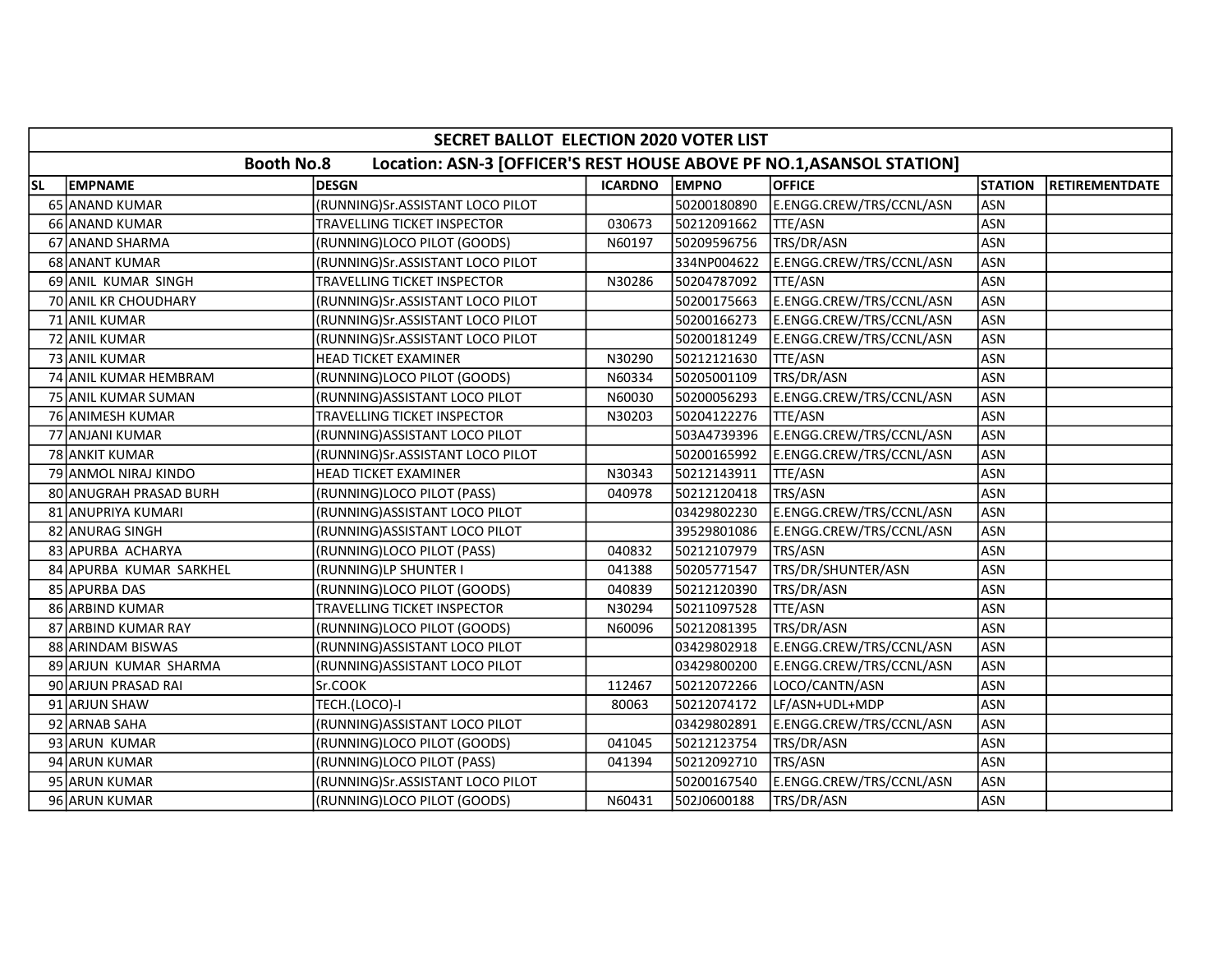|           | SECRET BALLOT ELECTION 2020 VOTER LIST |                                                                       |                |              |                                      |                |                       |  |  |  |
|-----------|----------------------------------------|-----------------------------------------------------------------------|----------------|--------------|--------------------------------------|----------------|-----------------------|--|--|--|
|           | <b>Booth No.8</b>                      | Location: ASN-3 [OFFICER'S REST HOUSE ABOVE PF NO.1, ASANSOL STATION] |                |              |                                      |                |                       |  |  |  |
| <b>SL</b> | <b>EMPNAME</b>                         | <b>DESGN</b>                                                          | <b>ICARDNO</b> | <b>EMPNO</b> | <b>OFFICE</b>                        | <b>STATION</b> | <b>RETIREMENTDATE</b> |  |  |  |
|           | 97 ARUN KUMAR BHATTACHARJEE            | (RUNNING)LOCO PILOT (GOODS)                                           | 041471         | 50212080883  | TRS/DR/ASN                           | ASN            |                       |  |  |  |
|           | 98 ARUN KUMAR CHETTRY                  | (RUNNING)LOCO PILOT (PASS)                                            | N60103         | 50212076533  | TRS/ASN                              | ASN            |                       |  |  |  |
|           | 99 ARUN KUMAR SAW                      | (RUNNING)ASSISTANT LOCO PILOT                                         |                | 27529800555  | E.ENGG.CREW/TRS/CCNL/ASN             | ASN            |                       |  |  |  |
|           | 100 ARUN KUMAR SHAW                    | (RUNNING)ASSISTANT LOCO PILOT                                         |                | 03429802235  | E.ENGG.CREW/TRS/CCNL/ASN             | ASN            |                       |  |  |  |
|           | 101 ARUN KUMAR SHAW                    | (RUNNING)LOCO PILOT (MAIL/EXP)                                        | 040898         | 50207280518  | TRS/ASN                              | ASN            |                       |  |  |  |
|           | 102 ARUN KUMAR SINGH                   | (RUNNING)Sr.ASSISTANT LOCO PILOT                                      |                | 50200164628  | E.ENGG.CREW/TRS/CCNL/ASN             | ASN            |                       |  |  |  |
|           | 103 ARUNESH CHANDRA MITRA              | (RUNNING)LOCO PILOT (GOODS)                                           | N60458         | 50202681869  | TRS/DR/ASN                           | ASN            |                       |  |  |  |
|           | 104 ARUP BANERJEE                      | (RUNNING)LOCO PILOT (PASS)                                            | 040081         | 50212081371  | TRS/ASN                              | ASN            |                       |  |  |  |
|           | 105 ARUP KUMAR BISWAS                  | (RUNNING)LOCO PILOT (PASS)                                            | 040409         | 50212081280  | TRS/ASN                              | ASN            |                       |  |  |  |
|           | 106 ARUP MAJI                          | (RUNNING)LOCO PILOT (GOODS)                                           | N60468         | 50200102647  | TRS/DR/ASN                           | ASN            |                       |  |  |  |
|           | 107 ARVIND KUMAR                       | (RUNNING)LOCO PILOT (GOODS)                                           | N60532         | 50200102544  | TRS/DR/ASN                           | ASN            |                       |  |  |  |
|           | 108 ARVIND KUMAR SINGH                 | (RUNNING)LOCO PILOT (PASS)                                            | 040960         | 50212097767  | TRS/ASN                              | ASN            |                       |  |  |  |
|           | 109 ASGAR HUSSAIN                      | (RUNNING)LOCO PILOT (GOODS)                                           | N60635         | 50200115071  | TRS/DR/ASN                           | ASN            |                       |  |  |  |
|           | 110 ASHA RAM                           | (RUNNING)LOCO PILOT (GOODS)                                           | 041018         | 50212124308  | TRS/DR/ASN                           | ASN            |                       |  |  |  |
|           | 111 ASHISH KUMAR                       | (RUNNING)Sr.ASSISTANT LOCO PILOT                                      |                | 50200179152  | E.ENGG.CREW/TRS/CCNL/ASN             | <b>ASN</b>     |                       |  |  |  |
|           | 112 ASHISH KUMAR                       | (RUNNING)LOCO PILOT (GOODS)                                           |                | 50320050790  | TRS/DR/ASN                           | ASN            |                       |  |  |  |
|           | 113 ASHISH KUMAR SINGH                 | (RUNNING)ASSISTANT LOCO PILOT                                         |                | 03429802908  | E.ENGG.CREW/TRS/CCNL/ASN             | <b>ASN</b>     |                       |  |  |  |
|           | 114 ASHOK KUMAR                        | (RUNNING)LOCO PILOT (PASS)                                            | N60130         | 50212075504  | TRS/ASN                              | ASN            |                       |  |  |  |
|           | 115 ASHOK KUMAR YADAV                  | TRAVELLING TICKET INSPECTOR                                           | N30289         | 50211086970  | TTE/ASN                              | ASN            |                       |  |  |  |
|           | 116 ASHOK KUMAR                        | (RUNNING)Sr.ASSISTANT LOCO PILOT                                      |                | 502NPS00639  | E.ENGG.CREW/TRS/CCNL/ASN             | ASN            |                       |  |  |  |
|           | 117 ASHOK KUMAR                        | (RUNNING)LOCO PILOT (GOODS)                                           | N60672         | 50200116348  | TRS/DR/ASN                           | ASN            |                       |  |  |  |
|           | 118 ASHOK KUMAR                        | (RUNNING)Sr.ASSISTANT LOCO PILOT                                      |                | 50200164471  | E.ENGG.CREW/TRS/CCNL/ASN             | ASN            |                       |  |  |  |
|           | 119 ASHOK KUMAR                        | (RUNNING) ASSISTANT LOCO PILOT                                        | N60477         | 50212138095  | E.ENGG.CREW/TRS/CCNL/ASN             | <b>ASN</b>     |                       |  |  |  |
|           | 120 ASHOK KUMAR LAL                    | TRAVELLING TICKET INSPECTOR                                           | 030496         | 50212100705  | TTE/ASN                              | ASN            |                       |  |  |  |
|           | 121 ASHOK KUMAR MALAKAR                | (RUNNING)ASSISTANT LOCO PILOT                                         |                | 03829800441  | E.ENGG.CREW/TRS/CCNL/ASN             | ASN            |                       |  |  |  |
|           | 122 ASHOK KUMAR SHAW                   | (RUNNING)LOCO PILOT (PASS)                                            | 040813         | 50212031318  | TRS/ASN                              | <b>ASN</b>     |                       |  |  |  |
|           | 123 ASHOK KUMAR SINGH                  | (RUNNING)LOCO PILOT (GOODS)                                           | 040993         | 50212089242  | TRS/DR/ASN                           | ASN            |                       |  |  |  |
|           | 124 ASHOK RABIDAS                      | <b>HEAD TICKET EXAMINER</b>                                           | N30354         | 50212133050  | TTE/ASN                              | lasn           |                       |  |  |  |
|           | 125 ASHOKE HALDER                      | (RUNNING)LOCO PILOT (GOODS)                                           | N60062         | 50200790063  | TRS/DR/ASN                           | ASN            |                       |  |  |  |
|           | 126 ASHOKE KUMAR BISWAS                | (RUNNING)LOCO PILOT (GOODS)                                           | 081113         | 50212078608  | <b>DIESEL DRIVERS &amp; SHUNTERS</b> | ASN            |                       |  |  |  |
|           | 127 ASHWINI KUMAR SINGH                | TRAVELLING TICKET INSPECTOR                                           | N30166         | 50212105296  | TTE/ASN                              | <b>ASN</b>     |                       |  |  |  |
|           | 128 ASTIK KUMAR MONDAL                 | (RUNNING)LOCO PILOT (PASS)                                            | 040885         | 50212049580  | TRS/ASN                              | ASN            |                       |  |  |  |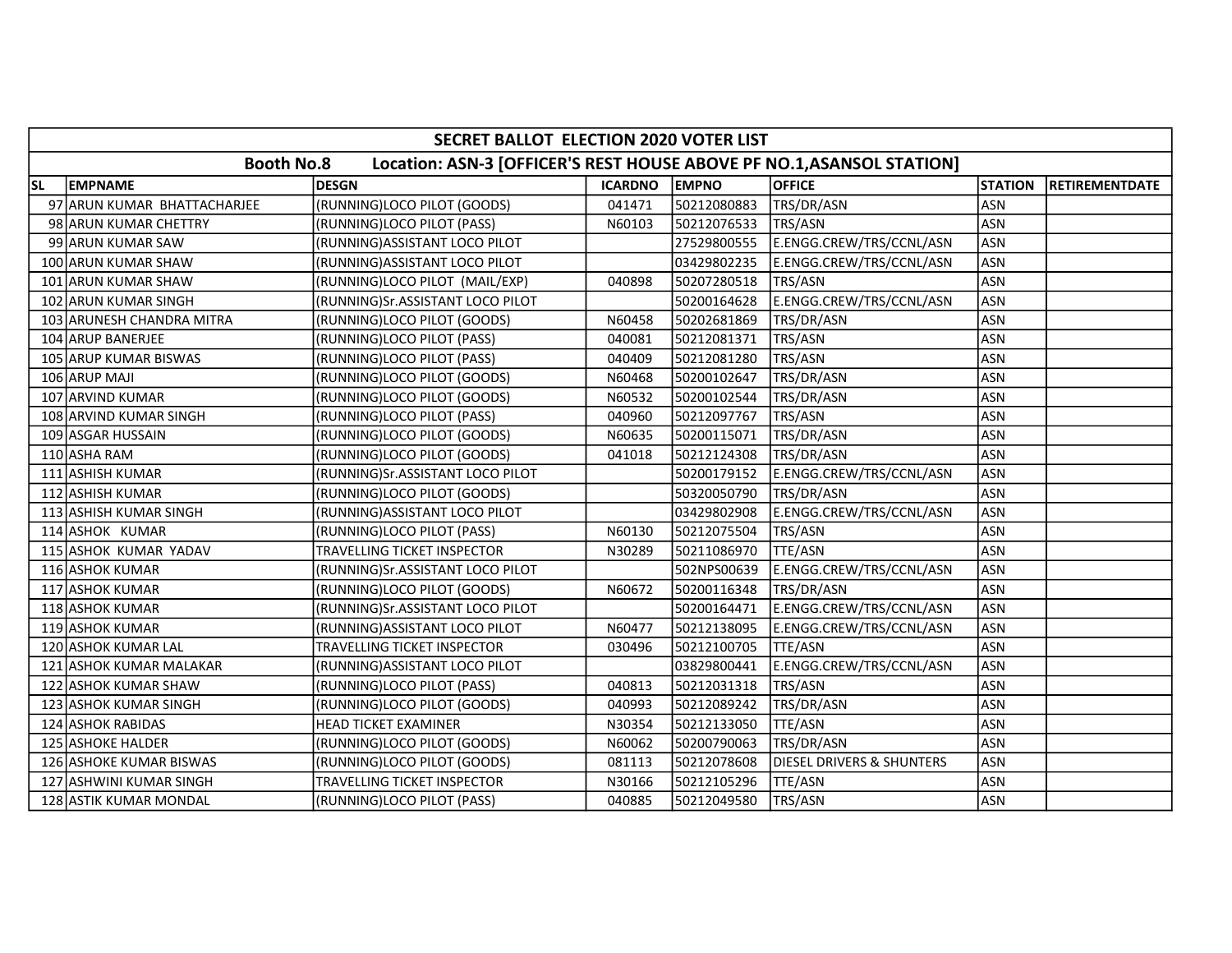|           | SECRET BALLOT ELECTION 2020 VOTER LIST                                                     |                                  |                |                        |                                      |                |                       |  |  |  |
|-----------|--------------------------------------------------------------------------------------------|----------------------------------|----------------|------------------------|--------------------------------------|----------------|-----------------------|--|--|--|
|           | <b>Booth No.8</b><br>Location: ASN-3 [OFFICER'S REST HOUSE ABOVE PF NO.1, ASANSOL STATION] |                                  |                |                        |                                      |                |                       |  |  |  |
| <b>SL</b> | <b>EMPNAME</b>                                                                             | <b>DESGN</b>                     | <b>ICARDNO</b> | <b>EMPNO</b>           | <b>OFFICE</b>                        | <b>STATION</b> | <b>RETIREMENTDATE</b> |  |  |  |
|           | 129 ASWANI KUMAR                                                                           | (RUNNING)Sr.ASSISTANT LOCO PILOT |                | 50311005155            | E.ENGG.CREW/TRS/CCNL/ASN             | <b>ASN</b>     |                       |  |  |  |
|           | 130 ATANU DAS GUPTA                                                                        | TRAVELLING TICKET INSPECTOR      | N30358         | 50209378790            | <b>TTE/ASN</b>                       | <b>ASN</b>     |                       |  |  |  |
|           | 131 ATANU GHOSH                                                                            | (RUNNING)LOCO PILOT (GOODS)      | N040096        | 50200105260            | <b>DIESEL DRIVERS &amp; SHUNTERS</b> | <b>ASN</b>     |                       |  |  |  |
|           | 132 AVIJIT SHARMA                                                                          | (RUNNING)Sr.ASSISTANT LOCO PILOT |                | 50200177167            | E.ENGG.CREW/TRS/CCNL/ASN             | <b>ASN</b>     |                       |  |  |  |
|           | 133 AVINASH KUMAR                                                                          | (RUNNING) ASSISTANT LOCO PILOT   |                | 39529800034            | E.ENGG.CREW/TRS/CCNL/ASN             | <b>ASN</b>     |                       |  |  |  |
|           | 134 AVINASH KUMAR TIWARI                                                                   | (RUNNING)ASSISTANT LOCO PILOT    |                | 00410753333            | E.ENGG.CREW/TRS/CCNL/ASN             | <b>ASN</b>     |                       |  |  |  |
|           | 135 AVISHEK KUMAR TIWARI                                                                   | (RUNNING) ASSISTANT LOCO PILOT   |                | 03429801852            | E.ENGG.CREW/TRS/CCNL/ASN             | <b>ASN</b>     |                       |  |  |  |
|           | 136 AWADHESH SINGH YADAV                                                                   | (RUNNING)LOCO PILOT (GOODS)      | 040994         | 50212125647            | TRS/DR/ASN                           | <b>ASN</b>     |                       |  |  |  |
|           | 137 BABITA PRASAD                                                                          | <b>HEAD TICKET EXAMINER</b>      | N30512         | 50200058385            | TTE/ASN                              | <b>ASN</b>     |                       |  |  |  |
|           | 138 BABLU BANERJEE                                                                         | SR. TECHNICIAN                   |                | ASN/000809 50205304295 | LF/ASN+UDL+MDP                       | <b>ASN</b>     |                       |  |  |  |
|           | 139 BABLU KUMAR                                                                            | (RUNNING)LOCO PILOT (GOODS)      | 60816          | 50236401784            | TRS/DR/ASN                           | <b>ASN</b>     |                       |  |  |  |
|           | 140 BABLU KUMAR                                                                            | (RUNNING)LOCO PILOT (GOODS)      | N60636         | 50200114730            | TRS/DR/ASN                           | <b>ASN</b>     |                       |  |  |  |
|           | 141 BADAL KUMAR RAJAK                                                                      | (RUNNING)Sr.ASSISTANT LOCO PILOT |                | 50200179838            | E.ENGG.CREW/TRS/CCNL/ASN             | <b>ASN</b>     |                       |  |  |  |
|           | 142 BAIDYANATH MANDAL                                                                      | TECHNICIAN GR-III                | N040022        | 50200133140            | LF/ASN+UDL+MDP                       | <b>ASN</b>     |                       |  |  |  |
|           | 143 BAIJ NATH KAHAR                                                                        | (RUNNING)LOCO PILOT (GOODS)      | N60285         | 50212076454            | TRS/DR/ASN                           | <b>ASN</b>     |                       |  |  |  |
|           | 144 BAIJ NATH KUMAR                                                                        | (RUNNING)ASSISTANT LOCO PILOT    |                | 503DLB40354            | E.ENGG.CREW/TRS/CCNL/ASN             | <b>ASN</b>     |                       |  |  |  |
|           | 145 BALRAM KUMAR                                                                           | (RUNNING)LOCO PILOT (GOODS)      | N60719         | 50200099302            | TRS/DR/ASN                           | <b>ASN</b>     |                       |  |  |  |
|           | 146 BALWANT SHARMA                                                                         | (RUNNING) ASSISTANT LOCO PILOT   | 042147         | 50212130564            | E.ENGG.CREW/TRS/CCNL/ASN             | <b>ASN</b>     |                       |  |  |  |
|           | 147 BANESHWAR SINGH                                                                        | (RUNNING)Sr.ASSISTANT LOCO PILOT |                | 334NP004192            | E.ENGG.CREW/TRS/CCNL/ASN             | <b>ASN</b>     |                       |  |  |  |
|           | 148 BARUN DAS BAURI                                                                        | (RUNNING)LOCO PILOT (GOODS)      | N60503         | 50224000686            | TRS/DR/ASN                           | <b>ASN</b>     |                       |  |  |  |
|           | 149 BASANT KUMAR RAM                                                                       | (RUNNING)LP SHUNTER I            | 12040776       | 50200059560            | <b>DIESEL DRIVERS &amp; SHUNTERS</b> | <b>ASN</b>     |                       |  |  |  |
|           | 150 BHAGWAN GOWALA                                                                         | (RUNNING)LOCO PILOT (GOODS)      | 041486         | 50212075838            | TRS/DR/ASN                           | <b>ASN</b>     |                       |  |  |  |
|           | 151 BHAJAN PASWAN                                                                          | TRAVELLING TICKET INSPECTOR      | N30367         | 50212081735            | <b>TTE/ASN</b>                       | <b>ASN</b>     |                       |  |  |  |
|           | 152 BHAJAN MONDAL                                                                          | (RUNNING)LP SHUNTER I            | N040245        | 50204804697            | <b>DIESEL DRIVERS &amp; SHUNTERS</b> | <b>ASN</b>     |                       |  |  |  |
|           | 153 BHAJU RAM SHARMA                                                                       | (RUNNING)LOCO PILOT (GOODS)      |                | 50236401743            | TRS/DR/ASN                           | <b>ASN</b>     |                       |  |  |  |
|           | 154 BHAN PRATAP SINGH                                                                      | (RUNNING)LOCO PILOT (MAIL/EXP)   | 040891         | 50212078992            | TRS/ASN                              | <b>ASN</b>     |                       |  |  |  |
|           | 155 BHASKAR SINHA                                                                          | (RUNNING)LOCO PILOT (GOODS)      | 040849         | 50212108832            | TRS/DR/ASN                           | <b>ASN</b>     |                       |  |  |  |
|           | 156 BHAWESH KUMAR                                                                          | HEAD TICKET EXAMINER             | N30380         | 50212139294            | TTE/ASN                              | <b>ASN</b>     |                       |  |  |  |
|           | 157 BHOLA KUMAR                                                                            | (RUNNING)Sr.ASSISTANT LOCO PILOT |                | 50200170653            | E.ENGG.CREW/TRS/CCNL/ASN             | <b>ASN</b>     |                       |  |  |  |
|           | 158 BHOLA KUMAR                                                                            | (RUNNING)Sr.ASSISTANT LOCO PILOT |                | 50200179190            | E.ENGG.CREW/TRS/CCNL/ASN             | <b>ASN</b>     |                       |  |  |  |
|           | 159 BHUPENDRA KUMAR                                                                        | TRAVELLING TICKET INSPECTOR      | 30301          | 50212105200            | <b>TTE/ASN</b>                       | <b>ASN</b>     |                       |  |  |  |
|           | 160 BIBEKANANDA MANDAL                                                                     | (RUNNING)LOCO PILOT (GOODS)      | 041083         | 50212125659            | TRS/DR/ASN                           | ASN            |                       |  |  |  |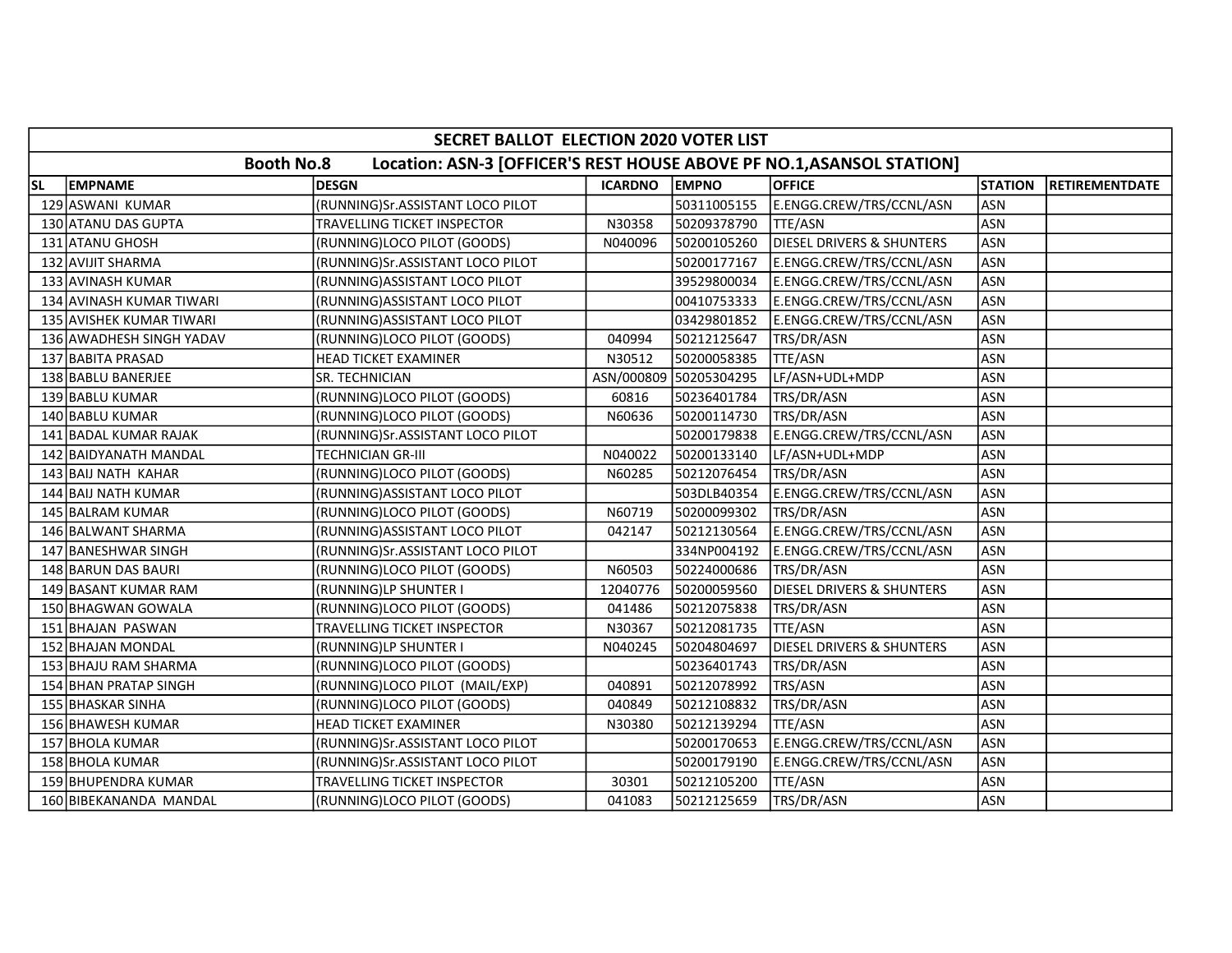|           | SECRET BALLOT ELECTION 2020 VOTER LIST                                                     |                                  |                |              |                                      |                |                       |  |  |  |
|-----------|--------------------------------------------------------------------------------------------|----------------------------------|----------------|--------------|--------------------------------------|----------------|-----------------------|--|--|--|
|           | <b>Booth No.8</b><br>Location: ASN-3 [OFFICER'S REST HOUSE ABOVE PF NO.1, ASANSOL STATION] |                                  |                |              |                                      |                |                       |  |  |  |
| <b>SL</b> | <b>EMPNAME</b>                                                                             | <b>DESGN</b>                     | <b>ICARDNO</b> | <b>EMPNO</b> | <b>OFFICE</b>                        | <b>STATION</b> | <b>RETIREMENTDATE</b> |  |  |  |
|           | 161 BIDYUT BANDYOPADHYAY                                                                   | TRAVELLING TICKET INSPECTOR      | N30488         | 50206424454  | TTE/ASN                              | ASN            |                       |  |  |  |
|           | 162 BIDYUT KUMAR PATTANAIK                                                                 | TRAVELLING TICKET INSPECTOR      | 30302          | 50212091571  | TTE/ASN                              | <b>ASN</b>     |                       |  |  |  |
|           | 163 BIDYUT MONDAL                                                                          | (RUNNING)LOCO PILOT (GOODS)      | N60064         | 50200790078  | TRS/DR/ASN                           | <b>ASN</b>     |                       |  |  |  |
|           | 164 BIJAY KUMAR                                                                            | TRAVELLING TICKET INSPECTOR      | N30047         | 50212100699  | TTE/ASN                              | <b>ASN</b>     |                       |  |  |  |
|           | 165 BIJENDRA KUMAR                                                                         | (RUNNING)LOCO PILOT (GOODS)      |                | 502A4750391  | TRS/DR/ASN                           | <b>ASN</b>     |                       |  |  |  |
|           | 166 BIJOY KUMAR                                                                            | TECH.(LOCO)-I                    | N120013        | 50200032750  | LF/ASN+UDL+MDP                       | <b>ASN</b>     |                       |  |  |  |
|           | 167 BIKASH BANDYOPADHYAY                                                                   | (RUNNING)LOCO PILOT (MAIL/EXP)   | 041082         | 50212069917  | TRS/ASN                              | <b>ASN</b>     |                       |  |  |  |
|           | 168 BIKASH CHANDRA ROY                                                                     | (RUNNING)LOCO PILOT (MAIL/EXP)   | 041583         | 50212087245  | TRS/ASN                              | <b>ASN</b>     |                       |  |  |  |
|           | 169 BIKASH DAS                                                                             | TECH.(LOCO)-II                   | D-00065        | 50200404675  | LF/ASN+UDL+MDP                       | <b>ASN</b>     |                       |  |  |  |
|           | 170 BIKASH KUMAR                                                                           | (RUNNING) ASSISTANT LOCO PILOT   |                | 27329803651  | E.ENGG.CREW/TRS/CCNL/ASN             | <b>ASN</b>     |                       |  |  |  |
|           | 171 BIKASH MONDAL                                                                          | TRAVELLING TICKET INSPECTOR      | 030825         | 50212128636  | TTE/ASN                              | <b>ASN</b>     |                       |  |  |  |
|           | 172 BIKRAM KUMAR                                                                           | (RUNNING)Sr.ASSISTANT LOCO PILOT |                | 50200179887  | E.ENGG.CREW/TRS/CCNL/ASN             | <b>ASN</b>     |                       |  |  |  |
|           | 173 BIKRAMJIT CHATTARAJ                                                                    | (RUNNING)LOCO PILOT (GOODS)      | 075228         | 50212137650  | TRS/DR/ASN                           | <b>ASN</b>     |                       |  |  |  |
|           | 174 BIMAL KANT MISHRA                                                                      | (RUNNING)LOCO PILOT (GOODS)      | 040955         | 50212080834  | TRS/DR/ASN                           | <b>ASN</b>     |                       |  |  |  |
|           | 175 BIMAL MONDAL                                                                           | (RUNNING)LOCO PILOT (PASS)       | 041460         | 50212097731  | TRS/ASN                              | <b>ASN</b>     |                       |  |  |  |
|           | 176 BIMALA PRASAD CHATTERJEE                                                               | (RUNNING)LOCO PILOT (MAIL/EXP)   | 040848         | 50212079080  | TRS/ASN                              | <b>ASN</b>     |                       |  |  |  |
|           | 177 BIMAN BISWAS                                                                           | (RUNNING) ASSISTANT LOCO PILOT   |                | 03429802374  | E.ENGG.CREW/TRS/CCNL/ASN             | <b>ASN</b>     |                       |  |  |  |
|           | 178 BINOD KUMAR                                                                            | (RUNNING)Sr.ASSISTANT LOCO PILOT |                | 50200154209  | E.ENGG.CREW/TRS/CCNL/ASN             | <b>ASN</b>     |                       |  |  |  |
|           | 179 BINOD KUMAR SAHU                                                                       | (RUNNING)LOCO PILOT (PASS)       | 040791         | 50204768693  | TRS/ASN                              | <b>ASN</b>     |                       |  |  |  |
|           | 180 BINOD MAHTO                                                                            | <b>KHALASI HELPER</b>            |                | 03429802122  | LF/ASN+UDL+MDP                       | <b>ASN</b>     |                       |  |  |  |
|           | 181 BIPIN KUMAR                                                                            | (RUNNING)LOCO PILOT (GOODS)      | 040817         | 50212124291  | TRS/DR/ASN                           | <b>ASN</b>     |                       |  |  |  |
|           | 182 BIPIN KUMAR                                                                            | (RUNNING)Sr.ASSISTANT LOCO PILOT |                | 50200163582  | TRS/DR/SHUNTER/ASN                   | <b>ASN</b>     |                       |  |  |  |
|           | 183 BIPIN KUMAR                                                                            | (RUNNING)LOCO PILOT (GOODS)      | N60435         | 50200101345  | TRS/DR/ASN                           | <b>ASN</b>     |                       |  |  |  |
|           | 184 BIR ABHIMANYU KUMAR                                                                    | (RUNNING)LOCO PILOT (GOODS)      |                | 50200146110  | TRS/DR/ASN                           | <b>ASN</b>     |                       |  |  |  |
|           | 185 BIRBAL BHAGAT                                                                          | (RUNNING) ASSISTANT LOCO PILOT   |                | 27229803573  | E.ENGG.CREW/TRS/CCNL/ASN             | <b>ASN</b>     |                       |  |  |  |
|           | 186 BIRENDRA KUMAR                                                                         | (RUNNING) ASSISTANT LOCO PILOT   |                | 18429802796  | E.ENGG.CREW/TRS/CCNL/ASN             | <b>ASN</b>     |                       |  |  |  |
|           | 187 BIRENDRA PRASAD SINGH                                                                  | (RUNNING)LOCO PILOT (MAIL/EXP)   | 041795         | 50212100894  | TRS/ASN                              | <b>ASN</b>     |                       |  |  |  |
|           | 188 BIRESH KUMAR                                                                           | (RUNNING)Sr.ASSISTANT LOCO PILOT |                | 502NPS02624  | E.ENGG.CREW/TRS/CCNL/ASN             | <b>ASN</b>     |                       |  |  |  |
|           | 189 BIRJU SAHU                                                                             | (RUNNING)Sr.ASSISTANT LOCO PILOT | N12040515      | 50200167125  | <b>DIESEL DRIVERS &amp; SHUNTERS</b> | <b>ASN</b>     |                       |  |  |  |
|           | 190 BISAL KARMAKAR                                                                         | (RUNNING) ASSISTANT LOCO PILOT   |                | 03429802379  | E.ENGG.CREW/TRS/CCNL/ASN             | <b>ASN</b>     |                       |  |  |  |
|           | 191 BISWAJIT KHAWAS                                                                        | (RUNNING)Sr.ASSISTANT LOCO PILOT |                | 50200178743  | E.ENGG.CREW/TRS/CCNL/ASN             | <b>ASN</b>     |                       |  |  |  |
|           | 192 BISWAJIT PRAMANIK                                                                      | (RUNNING)LOCO PILOT (GOODS)      |                | 27309540623  | TRS/DR/ASN                           | ASN            |                       |  |  |  |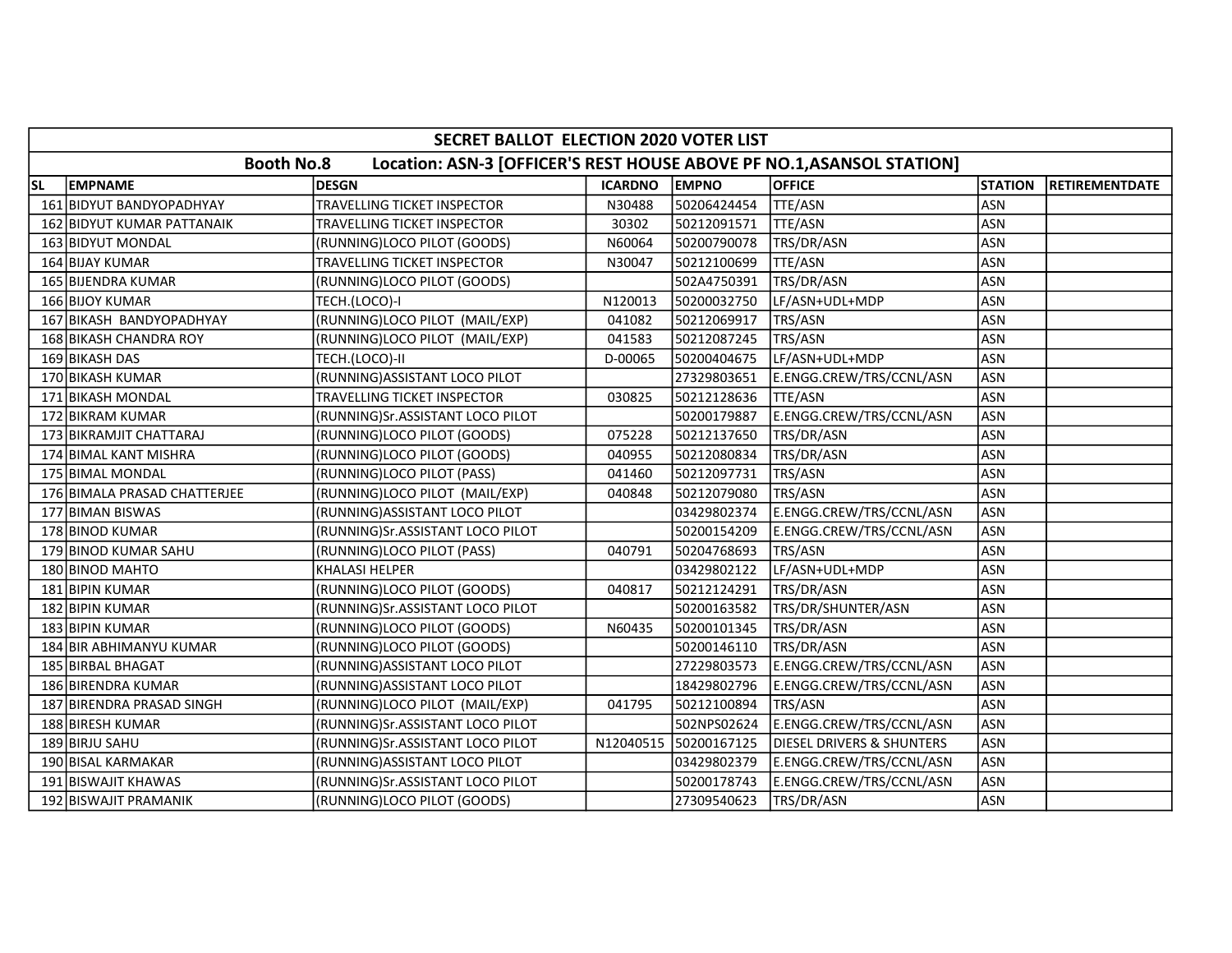|           | SECRET BALLOT ELECTION 2020 VOTER LIST                                                     |                                  |                |              |                                      |                |                       |  |  |  |
|-----------|--------------------------------------------------------------------------------------------|----------------------------------|----------------|--------------|--------------------------------------|----------------|-----------------------|--|--|--|
|           | <b>Booth No.8</b><br>Location: ASN-3 [OFFICER'S REST HOUSE ABOVE PF NO.1, ASANSOL STATION] |                                  |                |              |                                      |                |                       |  |  |  |
| <b>SL</b> | EMPNAME                                                                                    | <b>DESGN</b>                     | <b>ICARDNO</b> | <b>EMPNO</b> | <b>OFFICE</b>                        | <b>STATION</b> | <b>RETIREMENTDATE</b> |  |  |  |
|           | 193 BISWAJIT ROY                                                                           | (RUNNING) ASSISTANT LOCO PILOT   |                | 03429802939  | E.ENGG.CREW/TRS/CCNL/ASN             | <b>ASN</b>     |                       |  |  |  |
|           | 194 BISWANATH MAJI                                                                         | (RUNNING)Sr.ASSISTANT LOCO PILOT |                | 50200178755  | E.ENGG.CREW/TRS/CCNL/ASN             | <b>ASN</b>     |                       |  |  |  |
|           | 195 BISWARUP MUKHOPADHYAY                                                                  | (RUNNING)LOCO PILOT (PASS)       | 041423         | 50212087026  | TRS/ASN                              | <b>ASN</b>     |                       |  |  |  |
|           | 196 BITTU SHARMA                                                                           | (RUNNING) ASSISTANT LOCO PILOT   |                | 27229803286  | E.ENGG.CREW/TRS/CCNL/ASN             | <b>ASN</b>     |                       |  |  |  |
|           | 197 BRAHAMDEV PANDIT                                                                       | (RUNNING)Sr.ASSISTANT LOCO PILOT |                | 50200163466  | TRS/DR/SHUNTER/ASN                   | <b>ASN</b>     |                       |  |  |  |
|           | 198 BRAJESH KUMAR                                                                          | (RUNNING)ASSISTANT LOCO PILOT    |                | 50320090492  | E.ENGG.CREW/TRS/CCNL/ASN             | <b>ASN</b>     |                       |  |  |  |
|           | 199 BRAJESH KUMAR                                                                          | (RUNNING)Sr.ASSISTANT LOCO PILOT |                | 502NPS00874  | E.ENGG.CREW/TRS/CCNL/ASN             | <b>ASN</b>     |                       |  |  |  |
|           | 200 BRAJESH KUMAR MANJHI                                                                   | (RUNNING)Sr.ASSISTANT LOCO PILOT |                | 50200178767  | E.ENGG.CREW/TRS/CCNL/ASN             | <b>ASN</b>     |                       |  |  |  |
|           | 201 BRAJESH KUMAR SINGH                                                                    | (RUNNING)Sr.ASSISTANT LOCO PILOT | N12040399      | 50200166959  | <b>DIESEL DRIVERS &amp; SHUNTERS</b> | <b>ASN</b>     |                       |  |  |  |
|           | 202 BRIJ KISHOR YADAV                                                                      | (RUNNING)LOCO PILOT (MAIL/EXP)   | 041056         | 50212092472  | TRS/ASN                              | <b>ASN</b>     |                       |  |  |  |
|           | 203 BULBUL KUMAR                                                                           | (RUNNING) ASSISTANT LOCO PILOT   |                | 50714506820  | E.ENGG.CREW/TRS/CCNL/ASN             | <b>ASN</b>     |                       |  |  |  |
|           | 204 BUNDELA DAS                                                                            | (RUNNING)LOCO PILOT (GOODS)      | N60220         | 50200051998  | TRS/DR/ASN                           | <b>ASN</b>     |                       |  |  |  |
|           | 205 BYOMKESH SAHA                                                                          | (RUNNING)LOCO PILOT (MAIL/EXP)   | 041410         | 50212087191  | TRS/ASN                              | <b>ASN</b>     |                       |  |  |  |
|           | 206 CHAKRADHAR SINGH BANRA                                                                 | TRAVELLING TICKET INSPECTOR      | 030308         | 50207328643  | TTE/ASN                              | <b>ASN</b>     |                       |  |  |  |
|           | 207 CHAMAN LAL PASWAN                                                                      | (RUNNING)LOCO PILOT (GOODS)      | N60736         | 50211110028  | TRS/DR/ASN                           | <b>ASN</b>     |                       |  |  |  |
|           | 208 CHAMCHAM DEBI                                                                          | TEA MAKER                        | N60658         | 50200107360  | LOCO/CANTN/ASN                       | <b>ASN</b>     |                       |  |  |  |
|           | 209 CHANDAN KUMAR GIRI                                                                     | (RUNNING) ASSISTANT LOCO PILOT   | 12040753       | 502NPS06820  | <b>DIESEL DRIVERS &amp; SHUNTERS</b> | <b>ASN</b>     |                       |  |  |  |
|           | 210 CHANDAN BIHARI DEEPAK                                                                  | (RUNNING)LOCO PILOT (GOODS)      | N60698         | 50230822628  | TRS/DR/ASN                           | <b>ASN</b>     |                       |  |  |  |
|           | 211 CHANDAN KUMAR                                                                          | (RUNNING)LOCO PILOT (GOODS)      |                | 50200146080  | TRS/DR/ASN                           | <b>ASN</b>     |                       |  |  |  |
|           | 212 CHANDAN KUMAR                                                                          | (RUNNING) ASSISTANT LOCO PILOT   |                | 03429802943  | E.ENGG.CREW/TRS/CCNL/ASN             | <b>ASN</b>     |                       |  |  |  |
|           | 213 CHANDAN KUMAR                                                                          | (RUNNING)Sr.ASSISTANT LOCO PILOT |                | 50200180919  | E.ENGG.CREW/TRS/CCNL/ASN             | <b>ASN</b>     |                       |  |  |  |
|           | 214 CHANDAN KUMAR CHAND                                                                    | (RUNNING) ASSISTANT LOCO PILOT   | N60219         | 50200032097  | E.ENGG.CREW/TRS/CCNL/ASN             | <b>ASN</b>     |                       |  |  |  |
|           | 215 CHANDAN KUMAR JHA                                                                      | (RUNNING) ASSISTANT LOCO PILOT   |                | 03429802222  | E.ENGG.CREW/TRS/CCNL/ASN             | <b>ASN</b>     |                       |  |  |  |
|           | 216 CHANDAN KUMAR MISHRA                                                                   | TECH.(LOCO)-I                    |                | 50211008878  | LF/ASN+UDL+MDP                       | <b>ASN</b>     |                       |  |  |  |
|           | 217 CHANDAN KUMAR MOURYA                                                                   | (RUNNING)LOCO PILOT (GOODS)      | N60625         | 50236401734  | TRS/DR/ASN                           | <b>ASN</b>     |                       |  |  |  |
|           | 218 CHANDAN KUMAR THAKUR                                                                   | (RUNNING) ASSISTANT LOCO PILOT   |                | 03429802119  | E.ENGG.CREW/TRS/CCNL/ASN             | <b>ASN</b>     |                       |  |  |  |
|           | 219 CHANDANKUMARPASWAN                                                                     | (RUNNING)Sr.ASSISTANT LOCO PILOT |                | 502NPS00869  | E.ENGG.CREW/TRS/CCNL/ASN             | <b>ASN</b>     |                       |  |  |  |
|           | 220 CHANDRA BHUSHAN PD SINGH                                                               | (RUNNING)LOCO PILOT (GOODS)      | N60615         | 50200101412  | TRS/DR/ASN                           | <b>ASN</b>     |                       |  |  |  |
| 221       | CHANDRA DIP KUMAR                                                                          | (RUNNING) ASSISTANT LOCO PILOT   |                | 50320090815  | E.ENGG.CREW/TRS/CCNL/ASN             | <b>ASN</b>     |                       |  |  |  |
|           | 222 CHANDRA MANI BHUSHAN                                                                   | Ch. OFFICE SUPERINTENDENT        | N040105        | 50212133220  | LF/ASN+UDL+MDP                       | <b>ASN</b>     |                       |  |  |  |
|           | 223 CHANDRA PRAKASH                                                                        | (RUNNING)LOCO PILOT (GOODS)      | N60451         | 50200101473  | TRS/DR/ASN                           | <b>ASN</b>     |                       |  |  |  |
|           | 224 CHANDRA SHEKHAR AZAD                                                                   | (RUNNING)LOCO PILOT (GOODS)      | N60516         | 50200099272  | TRS/DR/ASN                           | <b>ASN</b>     |                       |  |  |  |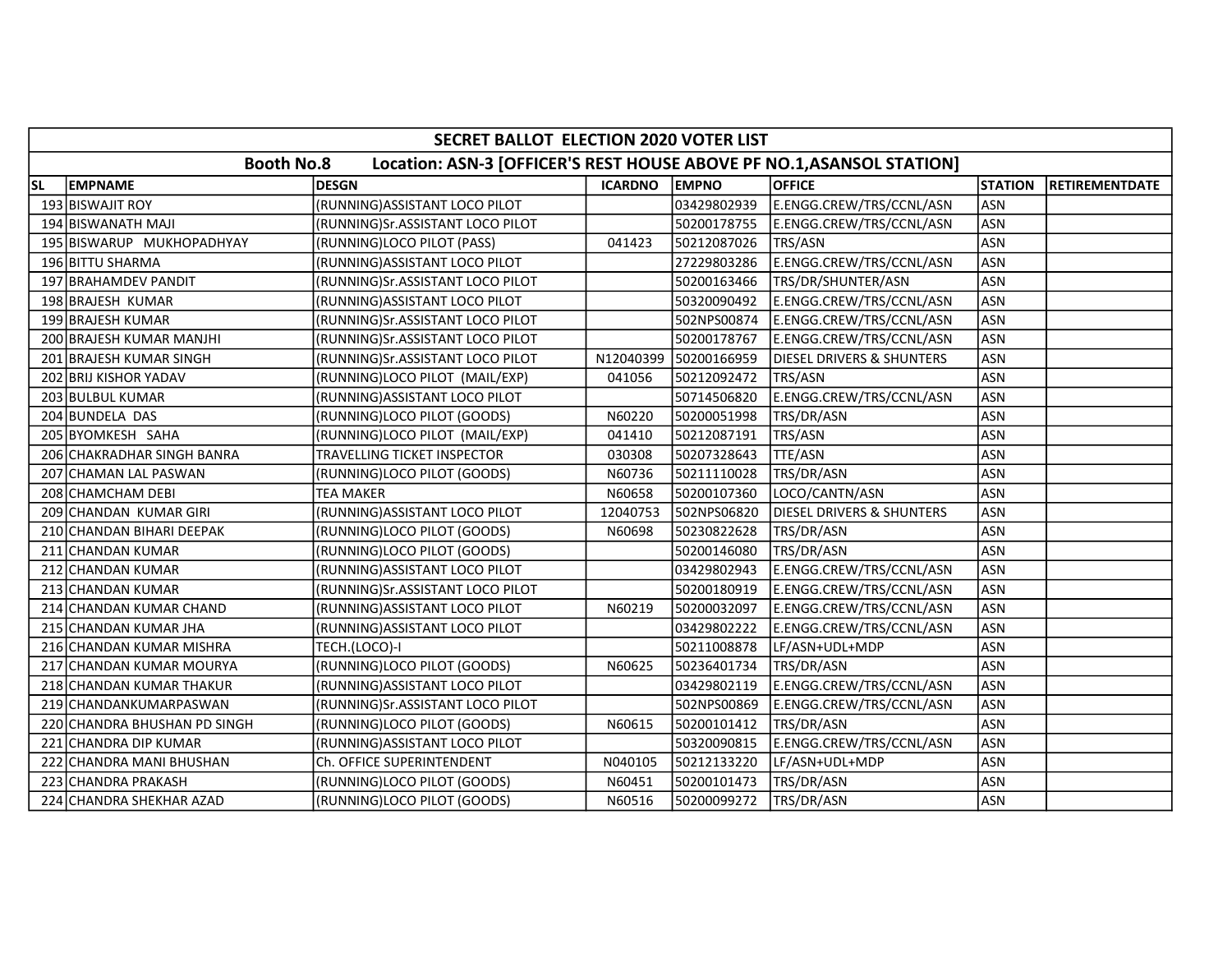|           | SECRET BALLOT ELECTION 2020 VOTER LIST                                                     |                                  |                |              |                          |                |                       |  |  |  |
|-----------|--------------------------------------------------------------------------------------------|----------------------------------|----------------|--------------|--------------------------|----------------|-----------------------|--|--|--|
|           | <b>Booth No.8</b><br>Location: ASN-3 [OFFICER'S REST HOUSE ABOVE PF NO.1, ASANSOL STATION] |                                  |                |              |                          |                |                       |  |  |  |
| <b>SL</b> | <b>EMPNAME</b>                                                                             | <b>DESGN</b>                     | <b>ICARDNO</b> | <b>EMPNO</b> | <b>OFFICE</b>            | <b>STATION</b> | <b>RETIREMENTDATE</b> |  |  |  |
|           | 225 CHANDRABHUSHAN KUMAR                                                                   | (RUNNING)LOCO PILOT (GOODS)      | N60626         | 50200114613  | TRS/DR/ASN               | <b>ASN</b>     |                       |  |  |  |
|           | 226 CHHATU BARAIK                                                                          | (RUNNING)LOCO PILOT (PASS)       | 041413         | 50212120467  | TRS/ASN                  | <b>ASN</b>     |                       |  |  |  |
|           | 227 CHINTU KUMAR                                                                           | (RUNNING)Sr.ASSISTANT LOCO PILOT |                | 50200167630  | E.ENGG.CREW/TRS/CCNL/ASN | <b>ASN</b>     |                       |  |  |  |
|           | 228 CHINTU PARAMANIK                                                                       | (RUNNING)LOCO PILOT (GOODS)      |                | 50209540738  | TRS/DR/ASN               | <b>ASN</b>     |                       |  |  |  |
|           | 229 CHUNCHUN KUMAR SAH                                                                     | (RUNNING) ASSISTANT LOCO PILOT   |                | 03429802011  | E.ENGG.CREW/TRS/CCNL/ASN | <b>ASN</b>     |                       |  |  |  |
|           | 230 DEBABRATA MAJI                                                                         | (RUNNING)LOCO PILOT (GOODS)      | N60987         | 50207001472  | TRS/DR/ASN               | <b>ASN</b>     |                       |  |  |  |
|           | 231 DEBAJIT GHOSH                                                                          | (RUNNING)LOCO PILOT (GOODS)      | 040987         | 50212137649  | TRS/DR/ASN               | <b>ASN</b>     |                       |  |  |  |
|           | 232 DEBAJYOTI HAZRA                                                                        | (RUNNING)LOCO PILOT (GOODS)      | 60899          | 50209521574  | TRS/DR/ASN               | <b>ASN</b>     |                       |  |  |  |
|           | 233 DEBAPRASAD MISRA                                                                       | (RUNNING)LOCO PILOT (MAIL/EXP)   | 041001         | 50212085923  | TRS/ASN                  | <b>ASN</b>     |                       |  |  |  |
|           | 234 DEBASHIS DAS                                                                           | (RUNNING)LOCO PILOT (GOODS)      | 0006056        | 50200059900  | TRS/DR/ASN               | <b>ASN</b>     |                       |  |  |  |
|           | 235 DEBASHIS MAJI                                                                          | (RUNNING)LOCO PILOT (GOODS)      | N60125         | 50200059869  | TRS/DR/ASN               | <b>ASN</b>     |                       |  |  |  |
|           | 236 DEBASISH BASU                                                                          | (RUNNING)LOCO PILOT (PASS)       | 041553         | 50212081360  | TRS/ASN                  | <b>ASN</b>     |                       |  |  |  |
|           | 237 DEBASISH GHOSH                                                                         | (RUNNING)LOCO PILOT (GOODS)      | 041541         | 50212127309  | TRS/DR/ASN               | <b>ASN</b>     |                       |  |  |  |
|           | 238 DEBASISH SARKAR                                                                        | (RUNNING) ASSISTANT LOCO PILOT   |                | 03429802012  | E.ENGG.CREW/TRS/CCNL/ASN | <b>ASN</b>     |                       |  |  |  |
|           | 239 DEBASISH SARKAR                                                                        | TRAVELLING TICKET INSPECTOR      | N30170         | 50212084943  | TTE/ASN                  | <b>ASN</b>     |                       |  |  |  |
|           | 240 DEBATOSH BISWAS                                                                        | <b>HEAD TICKET EXAMINER</b>      | N30368         | 50205874889  | TTE/ASN                  | <b>ASN</b>     |                       |  |  |  |
|           | 241 DEBJIT DAS                                                                             | (RUNNING) ASSISTANT LOCO PILOT   |                | 03429802247  | E.ENGG.CREW/TRS/CCNL/ASN | <b>ASN</b>     |                       |  |  |  |
|           | 242 DEEPAK KUMAR                                                                           | (RUNNING) ASSISTANT LOCO PILOT   |                | 503DLB90410  | E.ENGG.CREW/TRS/CCNL/ASN | <b>ASN</b>     |                       |  |  |  |
|           | 243 DEEPAK KUMAR                                                                           | (RUNNING)LOCO PILOT (GOODS)      |                | 502NPS00482  | TRS/DR/ASN               | <b>ASN</b>     |                       |  |  |  |
|           | 244 DEEPAK KUMAR                                                                           | (RUNNING)LOCO PILOT (GOODS)      | N60717         | 50200097652  | TRS/DR/ASN               | <b>ASN</b>     |                       |  |  |  |
|           | 245 DEEPAK KUMAR                                                                           | (RUNNING)LOCO PILOT (GOODS)      |                | 50220090955  | TRS/DR/ASN               | <b>ASN</b>     |                       |  |  |  |
|           | 246 DEEPAK KUMAR                                                                           | (RUNNING)Sr.ASSISTANT LOCO PILOT |                | 50200163223  | TRS/DR/SHUNTER/ASN       | <b>ASN</b>     |                       |  |  |  |
|           | 247 DEEPAK KUMAR                                                                           | (RUNNING)Sr.ASSISTANT LOCO PILOT |                | 50200177246  | E.ENGG.CREW/TRS/CCNL/ASN | <b>ASN</b>     |                       |  |  |  |
|           | 248 DEEPAK LAKRA                                                                           | (RUNNING)LOCO PILOT (GOODS)      | 041600         | 50212130450  | TRS/DR/ASN               | <b>ASN</b>     |                       |  |  |  |
|           | 249 DEO KANT KASHYAP                                                                       | (RUNNING)LOCO PILOT (GOODS)      | N60643         | 50212124680  | TRS/DR/ASN               | <b>ASN</b>     |                       |  |  |  |
|           | 250 DEVENDRA KUMAR                                                                         | (RUNNING) ASSISTANT LOCO PILOT   |                | 03429802111  | E.ENGG.CREW/TRS/CCNL/ASN | <b>ASN</b>     |                       |  |  |  |
|           | 251 DHANANJAY                                                                              | (RUNNING)Sr.ASSISTANT LOCO PILOT |                | 334NP004148  | E.ENGG.CREW/TRS/CCNL/ASN | <b>ASN</b>     |                       |  |  |  |
|           | 252 DHANANJAY KUMAR                                                                        | TRAVELLING TICKET INSPECTOR      | N30366         | 50212120170  | TTE/ASN                  | <b>ASN</b>     |                       |  |  |  |
|           | 253 DHANANJAY KUMAR                                                                        | (RUNNING) ASSISTANT LOCO PILOT   |                | 03429802231  | E.ENGG.CREW/TRS/CCNL/ASN | <b>ASN</b>     |                       |  |  |  |
|           | 254 DHARMA NARAYAN SARKAR                                                                  | (RUNNING)LOCO PILOT (PASS)       | 040982         | 50212102726  | TRS/ASN                  | <b>ASN</b>     |                       |  |  |  |
|           | 255 DHARMENDR KUMAR                                                                        | (RUNNING)LOCO PILOT (GOODS)      | N60127         | 50200033070  | TRS/DR/ASN               | <b>ASN</b>     |                       |  |  |  |
|           | 256 DHARMENDRA KUMAR                                                                       | (RUNNING)Sr.ASSISTANT LOCO PILOT |                | 334NP004601  | E.ENGG.CREW/TRS/CCNL/ASN | <b>ASN</b>     |                       |  |  |  |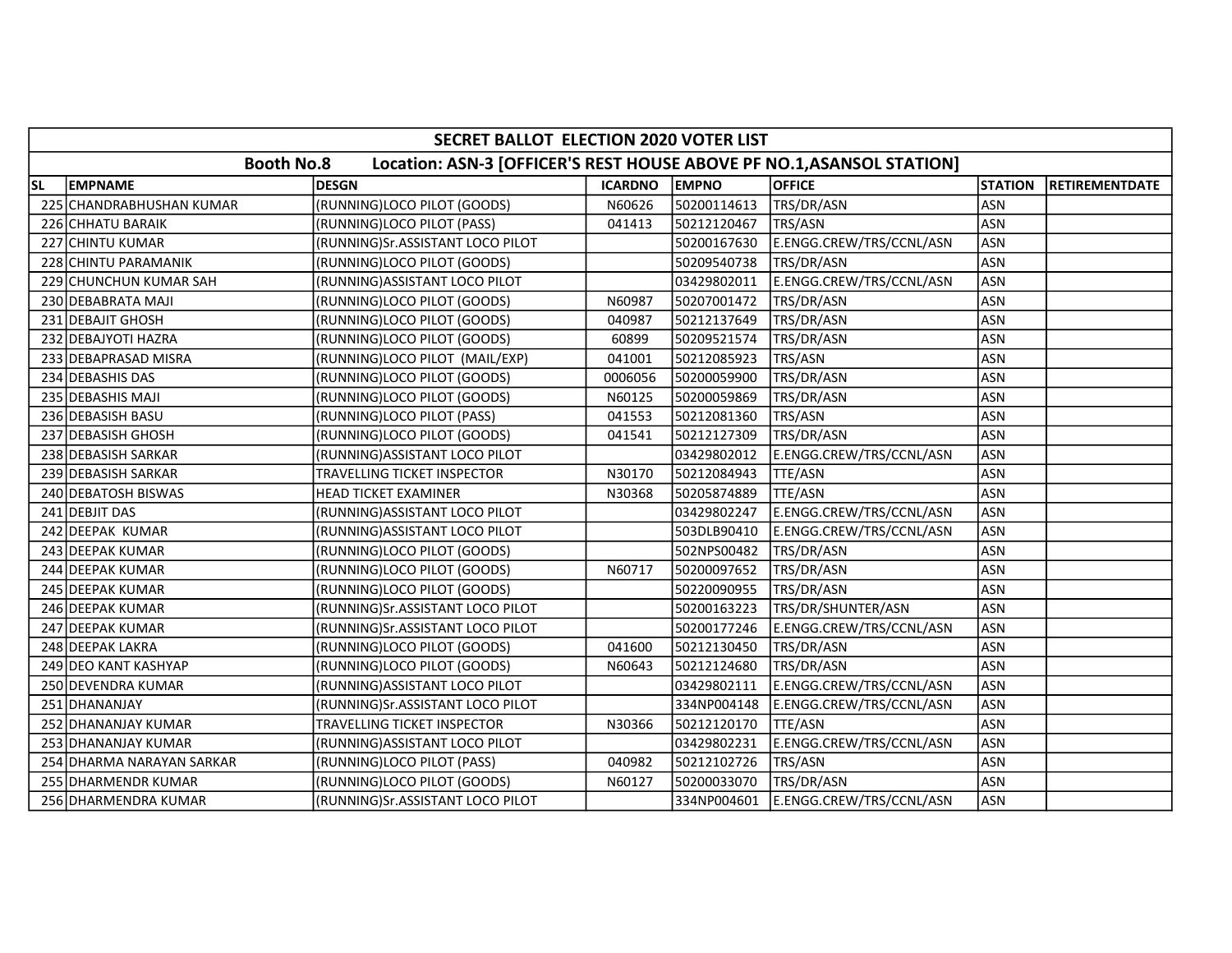|           | SECRET BALLOT ELECTION 2020 VOTER LIST                                                     |                                  |                |              |                                      |                |                       |  |  |  |
|-----------|--------------------------------------------------------------------------------------------|----------------------------------|----------------|--------------|--------------------------------------|----------------|-----------------------|--|--|--|
|           | <b>Booth No.8</b><br>Location: ASN-3 [OFFICER'S REST HOUSE ABOVE PF NO.1, ASANSOL STATION] |                                  |                |              |                                      |                |                       |  |  |  |
| <b>SL</b> | <b>EMPNAME</b>                                                                             | <b>DESGN</b>                     | <b>ICARDNO</b> | <b>EMPNO</b> | <b>OFFICE</b>                        | <b>STATION</b> | <b>RETIREMENTDATE</b> |  |  |  |
|           | 257 DHARMENDRA KUMAR                                                                       | (RUNNING)LOCO PILOT (GOODS)      | N60804         | 50209002390  | TRS/DR/ASN                           | <b>ASN</b>     |                       |  |  |  |
|           | 258 DHARMENDRA KUMAR CHOUDHARY                                                             | (RUNNING)Sr.ASSISTANT LOCO PILOT |                | 50200164781  | E.ENGG.CREW/TRS/CCNL/ASN             | <b>ASN</b>     |                       |  |  |  |
|           | 259 DHARMENDRA KUMAR SRIVASTAVA                                                            | (RUNNING)LOCO PILOT (GOODS)      | N60011         | 50200033081  | TRS/DR/ASN                           | <b>ASN</b>     |                       |  |  |  |
|           | 260 DHARMENDRA PASWAN                                                                      | (RUNNING)LOCO PILOT (GOODS)      | 040943         | 50212125702  | TRS/DR/ASN                           | ASN            |                       |  |  |  |
|           | 261 DHARMENDRA PASWAN                                                                      | (RUNNING)Sr.ASSISTANT LOCO PILOT |                | 50200179243  | E.ENGG.CREW/TRS/CCNL/ASN             | <b>ASN</b>     |                       |  |  |  |
|           | 262 DHIRAJ KUMAR                                                                           | (RUNNING) ASSISTANT LOCO PILOT   |                | 27529802401  | E.ENGG.CREW/TRS/CCNL/ASN             | <b>ASN</b>     |                       |  |  |  |
|           | 263 DHIRAJ VIKRANT                                                                         | (RUNNING)LOCO PILOT (GOODS)      | N60666         | 50200116282  | TRS/DR/ASN                           | <b>ASN</b>     |                       |  |  |  |
|           | 264 DIBYENDU MUKHERJEE                                                                     | (RUNNING)LOCO PILOT (MAIL/EXP)   | 041593         | 50212017152  | <b>TRS/ASN</b>                       | <b>ASN</b>     |                       |  |  |  |
|           | 265 DILEEP KUMAR                                                                           | (RUNNING)LOCO PILOT (GOODS)      | 041064         | 50204620227  | TRS/DR/ASN                           | <b>ASN</b>     |                       |  |  |  |
|           | 266 DILIP KUMAR SINGH                                                                      | (RUNNING)LOCO PILOT (MAIL/EXP)   | 041022         | 50212097615  | TRS/ASN                              | <b>ASN</b>     |                       |  |  |  |
|           | 267 DILIP KUMAR                                                                            | (RUNNING)LOCO PILOT (PASS)       | 040980         | 50212081590  | TRS/ASN                              | <b>ASN</b>     |                       |  |  |  |
|           | 268 DILIP KUMAR                                                                            | (RUNNING)LOCO PILOT (GOODS)      |                | 50200402720  | TRS/DR/ASN                           | <b>ASN</b>     |                       |  |  |  |
|           | 269 DILIP KUMAR TIRKEY                                                                     | TRAVELLING TICKET INSPECTOR      |                | 50212139658  | TTE/ASN                              | <b>ASN</b>     |                       |  |  |  |
|           | 270 DILIP PARIHAR                                                                          | (RUNNING) ASSISTANT LOCO PILOT   |                | 03429802605  | E.ENGG.CREW/TRS/CCNL/ASN             | <b>ASN</b>     |                       |  |  |  |
|           | 271 DIPAK KUMAR DAS                                                                        | (RUNNING)Sr.ASSISTANT LOCO PILOT |                | 50200170770  | E.ENGG.CREW/TRS/CCNL/ASN             | <b>ASN</b>     |                       |  |  |  |
|           | 272 DIPANKAR KUMAR PRASAD                                                                  | TECHNICIAN GR-III                | 12040608       | 50213002340  | LF/ASN+UDL+MDP                       | <b>ASN</b>     |                       |  |  |  |
|           | 273 DIPEN MONDAL                                                                           | (RUNNING)LOCO PILOT (GOODS)      | N040068        | 50200106770  | <b>DIESEL DRIVERS &amp; SHUNTERS</b> | <b>ASN</b>     |                       |  |  |  |
|           | 274 DIPENDU KUMAR BHADURI                                                                  | (RUNNING)LOCO PILOT (PASS)       | 04140          | 50212076740  | <b>TRS/ASN</b>                       | <b>ASN</b>     |                       |  |  |  |
|           | 275 DIPNARAYAN PRASAD                                                                      | (NON-RUN)CREW CONTROLLER         | N040093        | 50204767421  | LF/ASN+UDL+MDP                       | <b>ASN</b>     |                       |  |  |  |
|           | 276 DIPTA MANDAL                                                                           | (RUNNING) ASSISTANT LOCO PILOT   |                | 03429802911  | E.ENGG.CREW/TRS/CCNL/ASN             | <b>ASN</b>     |                       |  |  |  |
|           | 277 DIVYA KUMAR JYOTI                                                                      | TRAVELLING TICKET INSPECTOR      | N30049         | 50208362890  | TTE/ASN                              | <b>ASN</b>     |                       |  |  |  |
|           | 278 DIWAKAR KUMAR                                                                          | (RUNNING) ASSISTANT LOCO PILOT   |                | 03429802017  | E.ENGG.CREW/TRS/CCNL/ASN             | <b>ASN</b>     |                       |  |  |  |
|           | 279 DIWAKAR KUMAR                                                                          | (RUNNING) ASSISTANT LOCO PILOT   |                | 50200179930  | E.ENGG.CREW/TRS/CCNL/ASN             | <b>ASN</b>     |                       |  |  |  |
|           | 280 DIWAKAR KUMAR                                                                          | (RUNNING)Sr.ASSISTANT LOCO PILOT |                | 50200163260  | E.ENGG.CREW/TRS/CCNL/ASN             | <b>ASN</b>     |                       |  |  |  |
|           | 281 DULAL CHANDRA ROY                                                                      | (RUNNING)LOCO PILOT (PASS)       | 041458         | 50212092496  | TRS/ASN                              | <b>ASN</b>     |                       |  |  |  |
|           | 282 DULI CHAND MEENA                                                                       | (RUNNING) ASSISTANT LOCO PILOT   |                | 03429802790  | E.ENGG.CREW/TRS/CCNL/ASN             | <b>ASN</b>     |                       |  |  |  |
|           | 283 DURGA PRASAD                                                                           | (RUNNING)LOCO PILOT (GOODS)      | N60086         | 50200033132  | TRS/DR/ASN                           | <b>ASN</b>     |                       |  |  |  |
|           | 284 DURGA RAM                                                                              | (RUNNING)LP SHUNTER I            | 041472         | 50212089205  | TRS/DR/SHUNTER/ASN                   | <b>ASN</b>     |                       |  |  |  |
|           | 285 DURGESH MONDAL                                                                         | TRAVELLING TICKET INSPECTOR      | N30074         | 50212110541  | TTE/ASN                              | <b>ASN</b>     |                       |  |  |  |
|           | 286 EDISON KUMAR                                                                           | (RUNNING)Sr.ASSISTANT LOCO PILOT |                | 503AP100405  | E.ENGG.CREW/TRS/CCNL/ASN             | <b>ASN</b>     |                       |  |  |  |
|           | 287 FAIZUL HAQUE NOORZADA                                                                  | TRAVELLING TICKET INSPECTOR      | N30292         | 50212105314  | TTE/ASN                              | <b>ASN</b>     |                       |  |  |  |
|           | 288 FIRDOSH AH ANSARY                                                                      | (RUNNING)LOCO PILOT (GOODS)      | N60756         | 50200115083  | TRS/DR/ASN                           | ASN            |                       |  |  |  |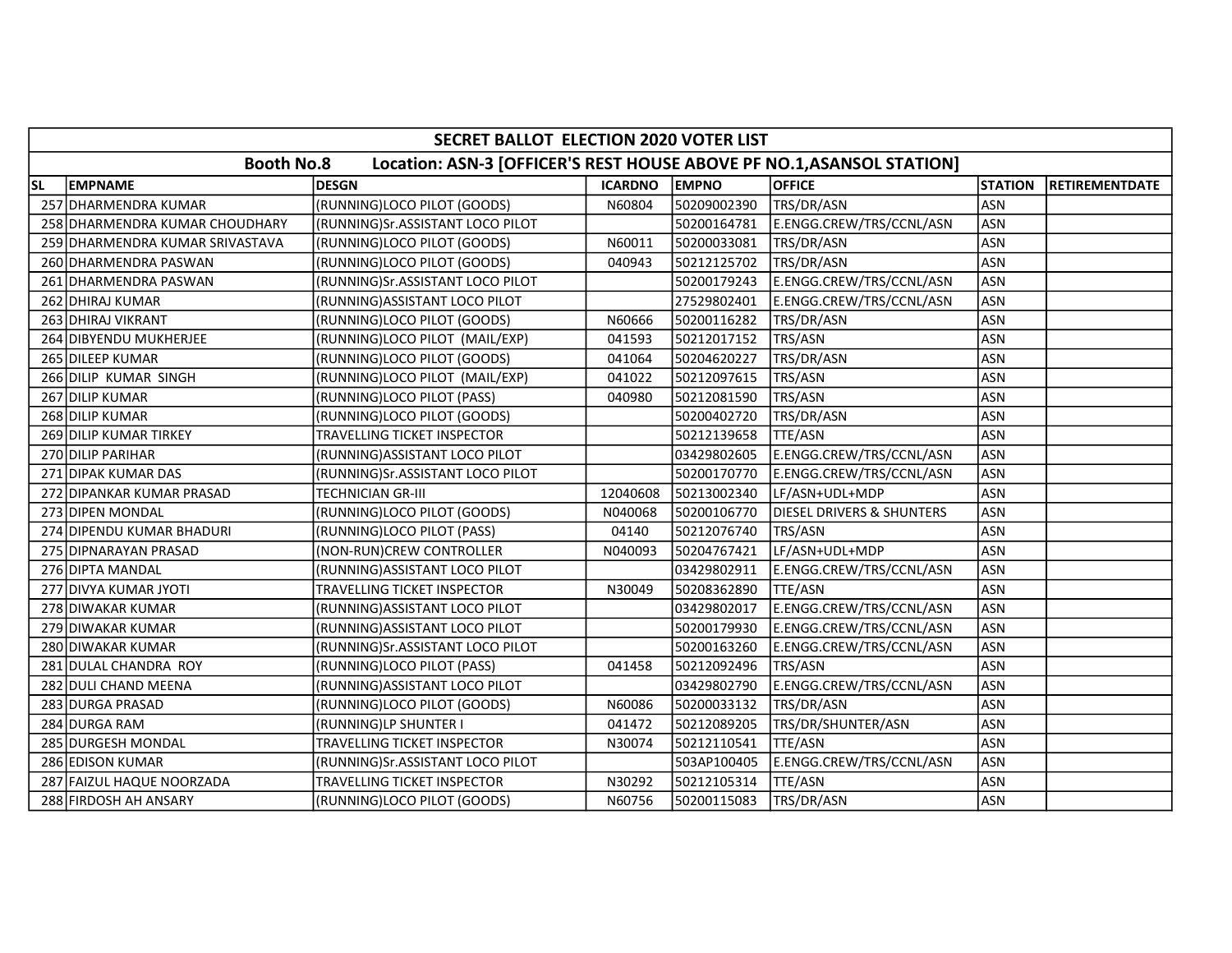|    | SECRET BALLOT ELECTION 2020 VOTER LIST |                                                                       |                |                        |                                      |                |                       |  |  |  |
|----|----------------------------------------|-----------------------------------------------------------------------|----------------|------------------------|--------------------------------------|----------------|-----------------------|--|--|--|
|    | <b>Booth No.8</b>                      | Location: ASN-3 [OFFICER'S REST HOUSE ABOVE PF NO.1, ASANSOL STATION] |                |                        |                                      |                |                       |  |  |  |
| SL | <b>EMPNAME</b>                         | <b>DESGN</b>                                                          | <b>ICARDNO</b> | <b>EMPNO</b>           | <b>OFFICE</b>                        | <b>STATION</b> | <b>RETIREMENTDATE</b> |  |  |  |
|    | 289 GANESH CHANDRA SING                | (RUNNING)LOCO PILOT (MAIL/EXP)                                        | 040923         | 50212081693            | TRS/ASN                              | <b>ASN</b>     |                       |  |  |  |
|    | 290 GANESH KUMAR SAH                   | (RUNNING)LOCO PILOT (PASS)                                            | 041080         | 50207261421            | TRS/ASN                              | <b>ASN</b>     |                       |  |  |  |
|    | 291 GANESH YADAV                       | (RUNNING)Sr.ASSISTANT LOCO PILOT                                      |                | 50200163697            | E.ENGG.CREW/TRS/CCNL/ASN             | <b>ASN</b>     |                       |  |  |  |
|    | 292 GANGA PRASAD                       | TECH.(LOCO)-I                                                         | 80038          | 50212075395            | LF/ASN+UDL+MDP                       | <b>ASN</b>     |                       |  |  |  |
|    | 293 GAURAV PRASAD MEENA                | (RUNNING) ASSISTANT LOCO PILOT                                        |                | 03429802813            | E.ENGG.CREW/TRS/CCNL/ASN             | <b>ASN</b>     |                       |  |  |  |
|    | 294 GAURI SHANKAR RAJHANS              | (RUNNING)Sr.ASSISTANT LOCO PILOT                                      |                | 334NP004583            | E.ENGG.CREW/TRS/CCNL/ASN             | <b>ASN</b>     |                       |  |  |  |
|    | 295 GAUTAM KUMAR                       | (RUNNING) ASSISTANT LOCO PILOT                                        |                | 502NPS11027            | E.ENGG.CREW/TRS/CCNL/ASN             | <b>ASN</b>     |                       |  |  |  |
|    | 296 GEORGE LAKRA                       | (RUNNING)LOCO PILOT (MAIL/EXP)                                        | 040824         | 50212098360            | TRS/ASN                              | <b>ASN</b>     |                       |  |  |  |
|    | 297 GHAUSUL AZAM                       | (RUNNING)LOCO PILOT (PASS)                                            | 040984         | 50212078980            | TRS/ASN                              | <b>ASN</b>     |                       |  |  |  |
|    | 298 GIRISH KUMAR                       | (RUNNING)Sr.ASSISTANT LOCO PILOT                                      |                | 50200166376            | E.ENGG.CREW/TRS/CCNL/ASN             | <b>ASN</b>     |                       |  |  |  |
|    | 299 GOLAM ASPIA MALLICK                | (RUNNING)LOCO PILOT (GOODS)                                           |                | ASN/000894 50212131891 | <b>DIESEL DRIVERS &amp; SHUNTERS</b> | <b>ASN</b>     |                       |  |  |  |
|    | 300 GOPAL KUMAR                        | (RUNNING)LOCO PILOT (GOODS)                                           | 040087         | 50212089151            | TRS/DR/ASN                           | <b>ASN</b>     |                       |  |  |  |
|    | 301 GOPAL KUMAR                        | (RUNNING) ASSISTANT LOCO PILOT                                        |                | 09329800149            | E.ENGG.CREW/TRS/CCNL/ASN             | <b>ASN</b>     |                       |  |  |  |
|    | 302 GOPAL PRASAD                       | (RUNNING)LOCO PILOT (GOODS)                                           | N60188         | 50200031755            | TRS/DR/ASN                           | <b>ASN</b>     |                       |  |  |  |
|    | 303 GOPAL SHARAN                       | TRAVELLING TICKET INSPECTOR                                           | 30312          | 50205898950            | TTE/ASN                              | <b>ASN</b>     |                       |  |  |  |
|    | 304 GOPESH JHA                         | TRAVELLING TICKET INSPECTOR                                           | N30309         | 50204787146            | TTE/ASN                              | <b>ASN</b>     |                       |  |  |  |
|    | 305 GOUR PADA KHAN                     | (RUNNING)LOCO PILOT (GOODS)                                           | 041998         | 50212145889            | TRS/DR/ASN                           | <b>ASN</b>     |                       |  |  |  |
|    | 306 GOURAB BOURI                       | (RUNNING)Sr.ASSISTANT LOCO PILOT                                      |                | 50200162267            | TRS/DR/SHUNTER/ASN                   | <b>ASN</b>     |                       |  |  |  |
|    | 307 GOURANGA BHARATI PAL               | (RUNNING)LP SHUNTER I                                                 | N040095        | 50212076508            | <b>DIESEL DRIVERS &amp; SHUNTERS</b> | <b>ASN</b>     |                       |  |  |  |
|    | 308 GOURANGA MAJI                      | (RUNNING)LOCO PILOT (GOODS)                                           | 041518         | 50212133644            | TRS/DR/ASN                           | <b>ASN</b>     |                       |  |  |  |
|    | 309 GOURAV KUMAR SINGH                 | (RUNNING) ASSISTANT LOCO PILOT                                        |                | 03429802932            | E.ENGG.CREW/TRS/CCNL/ASN             | <b>ASN</b>     |                       |  |  |  |
|    | 310 GOUTAM KUMAR YADAV                 | (RUNNING)LP SHUNTER I                                                 | 041536         | 50212076480            | TRS/DR/SHUNTER/ASN                   | <b>ASN</b>     |                       |  |  |  |
|    | 311 GOUTAM DAS                         | (RUNNING)Sr.ASSISTANT LOCO PILOT                                      |                | 50200178780            | E.ENGG.CREW/TRS/CCNL/ASN             | <b>ASN</b>     |                       |  |  |  |
|    | 312 GOUTAM KUMAR DAS                   | (RUNNING)Sr.ASSISTANT LOCO PILOT                                      |                | 50200179954            | E.ENGG.CREW/TRS/CCNL/ASN             | <b>ASN</b>     |                       |  |  |  |
|    | 313 GOUTAM KUMAR MANDAL                | TECH.(LOCO)-II                                                        | N040082        | 50200111041            | LF/ASN+UDL+MDP                       | <b>ASN</b>     |                       |  |  |  |
|    | 314 GOUTAM KUMAR MANDAL                | (RUNNING)LOCO PILOT (GOODS)                                           | 041995         | 50212145877            | TRS/DR/ASN                           | <b>ASN</b>     |                       |  |  |  |
|    | 315 GUDDU KUMAR                        | (RUNNING)Sr.ASSISTANT LOCO PILOT                                      |                | 50200177337            | E.ENGG.CREW/TRS/CCNL/ASN             | <b>ASN</b>     |                       |  |  |  |
|    | 316 GULAB YADAV                        | (RUNNING) ASSISTANT LOCO PILOT                                        |                | 39529801083            | E.ENGG.CREW/TRS/CCNL/ASN             | <b>ASN</b>     |                       |  |  |  |
|    | 317 GURIYA SINGH                       | (RUNNING) ASSISTANT LOCO PILOT                                        |                | 03429802920            | E.ENGG.CREW/TRS/CCNL/ASN             | <b>ASN</b>     |                       |  |  |  |
|    | 318 HALADHAR MAJI                      | (RUNNING)LOCO PILOT (MAIL/EXP)                                        | 040028         | 50212085911            | TRS/ASN                              | <b>ASN</b>     |                       |  |  |  |
|    | 319 HARIPADA GHOSH                     | (RUNNING)LOCO PILOT (PASS)                                            | 041028         | 50212104449            | TRS/ASN                              | <b>ASN</b>     |                       |  |  |  |
|    | 320 HEMANT KUMAR                       | (RUNNING)LOCO PILOT (GOODS)                                           | N60448         | 50200099429            | TRS/DR/ASN                           | ASN            |                       |  |  |  |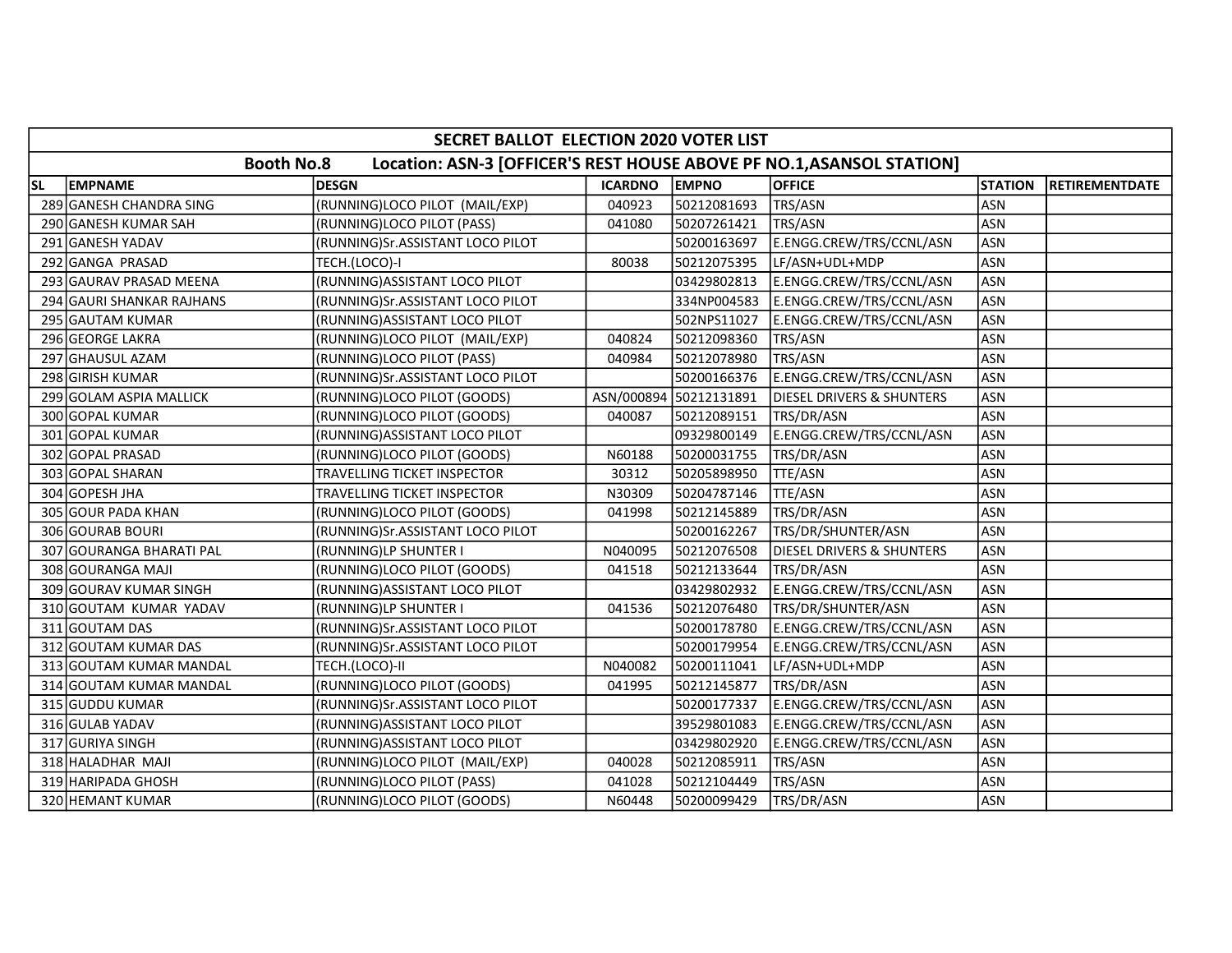|           | SECRET BALLOT ELECTION 2020 VOTER LIST                                                     |                                  |                |              |                          |                |                       |  |  |  |
|-----------|--------------------------------------------------------------------------------------------|----------------------------------|----------------|--------------|--------------------------|----------------|-----------------------|--|--|--|
|           | <b>Booth No.8</b><br>Location: ASN-3 [OFFICER'S REST HOUSE ABOVE PF NO.1, ASANSOL STATION] |                                  |                |              |                          |                |                       |  |  |  |
| <b>SL</b> | EMPNAME                                                                                    | <b>DESGN</b>                     | <b>ICARDNO</b> | <b>EMPNO</b> | <b>OFFICE</b>            | <b>STATION</b> | <b>RETIREMENTDATE</b> |  |  |  |
|           | 321 HEMANT KUMAR MURMU                                                                     | (RUNNING)LOCO PILOT (GOODS)      | 61133          | 50200153760  | TRS/DR/ASN               | <b>ASN</b>     |                       |  |  |  |
|           | 322 HEMANT SHARMA                                                                          | (RUNNING) ASSISTANT LOCO PILOT   |                | 03429802229  | E.ENGG.CREW/TRS/CCNL/ASN | <b>ASN</b>     |                       |  |  |  |
|           | 323 HIMANGSHU RAJAK                                                                        | (RUNNING) ASSISTANT LOCO PILOT   |                | 03429801268  | E.ENGG.CREW/TRS/CCNL/ASN | <b>ASN</b>     |                       |  |  |  |
|           | 324 HIRANMAY SADHU                                                                         | (RUNNING)LOCO PILOT (PASS)       | 041703         | 50212076892  | TRS/ASN                  | <b>ASN</b>     |                       |  |  |  |
|           | 325 INDRADEO KUMAR                                                                         | (RUNNING)Sr.ASSISTANT LOCO PILOT |                | 50200177362  | E.ENGG.CREW/TRS/CCNL/ASN | <b>ASN</b>     |                       |  |  |  |
|           | 326 ITLA BHASKAR RAO                                                                       | (RUNNING)LOCO PILOT (GOODS)      | 040027         | 50212108558  | TRS/DR/ASN               | <b>ASN</b>     |                       |  |  |  |
|           | 327 JAGANNATH KUMAR                                                                        | (RUNNING)Sr.ASSISTANT LOCO PILOT |                | 50200181018  | E.ENGG.CREW/TRS/CCNL/ASN | <b>ASN</b>     |                       |  |  |  |
|           | 328 JAHANGIRALAM                                                                           | (RUNNING)Sr.ASSISTANT LOCO PILOT |                | 502NPS00870  | E.ENGG.CREW/TRS/CCNL/ASN | <b>ASN</b>     |                       |  |  |  |
|           | 329 JALADHAR MAITY                                                                         | (RUNNING)LOCO PILOT (MAIL/EXP)   | 041053         | 50212082685  | TRS/ASN                  | <b>ASN</b>     |                       |  |  |  |
|           | 330 JAMES TOPPO                                                                            | (RUNNING)LOCO PILOT (GOODS)      | 041693         | 50212135161  | TRS/DR/ASN               | <b>ASN</b>     |                       |  |  |  |
|           | 331 JANAKI NATH KONAI                                                                      | (RUNNING)LOCO PILOT (PASS)       | 041621         | 50212108649  | TRS/ASN                  | <b>ASN</b>     |                       |  |  |  |
|           | 332 JAY MANGAL KUMAR                                                                       | (RUNNING)Sr.ASSISTANT LOCO PILOT |                | 50200164768  | E.ENGG.CREW/TRS/CCNL/ASN | <b>ASN</b>     |                       |  |  |  |
|           | 333 JAYANT PRASAD                                                                          | (RUNNING)Sr.ASSISTANT LOCO PILOT |                | 50200170793  | E.ENGG.CREW/TRS/CCNL/ASN | <b>ASN</b>     |                       |  |  |  |
|           | 334 JAYKANT KUMAR                                                                          | (RUNNING)Sr.ASSISTANT LOCO PILOT |                | 50200162474  | TRS/DR/SHUNTER/ASN       | <b>ASN</b>     |                       |  |  |  |
|           | 335 JAYRAM KUMAR YADAV                                                                     | (RUNNING) ASSISTANT LOCO PILOT   |                | 27529802447  | E.ENGG.CREW/TRS/CCNL/ASN | <b>ASN</b>     |                       |  |  |  |
|           | 336 JHALKU RAWANI                                                                          | SALESMAN                         | 010515         | 50200059481  | LOCO/CANTN/ASN           | <b>ASN</b>     |                       |  |  |  |
|           | 337 JITENDRA KEWAT                                                                         | (RUNNING)Sr.ASSISTANT LOCO PILOT |                | 50200179978  | E.ENGG.CREW/TRS/CCNL/ASN | <b>ASN</b>     |                       |  |  |  |
|           | 338 JITENDRA KUMAR                                                                         | (RUNNING)Sr.ASSISTANT LOCO PILOT |                | 50200160891  | TRS/DR/SHUNTER/ASN       | <b>ASN</b>     |                       |  |  |  |
|           | 339 JITENDRA KUMAR                                                                         | (RUNNING)LOCO PILOT (GOODS)      | N60115         | 50200033032  | TRS/DR/ASN               | <b>ASN</b>     |                       |  |  |  |
|           | 340 JITENDRA KUMAR                                                                         | (RUNNING)LOCO PILOT (GOODS)      |                | 50200116130  | TRS/DR/ASN               | ASN            |                       |  |  |  |
|           | 341 JITENDRA KUMAR                                                                         | (RUNNING)Sr.ASSISTANT LOCO PILOT |                | 502NPS00643  | E.ENGG.CREW/TRS/CCNL/ASN | <b>ASN</b>     |                       |  |  |  |
|           | 342 JITENDRA KUMAR                                                                         | (RUNNING)Sr.ASSISTANT LOCO PILOT |                | 50205607966  | E.ENGG.CREW/TRS/CCNL/ASN | <b>ASN</b>     |                       |  |  |  |
|           | 343 JITENDRA KUMAR PASWAN                                                                  | (RUNNING) ASSISTANT LOCO PILOT   |                | 03429801845  | E.ENGG.CREW/TRS/CCNL/ASN | <b>ASN</b>     |                       |  |  |  |
|           | 344 JITENDRA KUMAR SINGH                                                                   | (RUNNING)LOCO PILOT (GOODS)      | 042002         | 50212145865  | TRS/DR/ASN               | <b>ASN</b>     |                       |  |  |  |
|           | 345 JITENDRA KUMAR SINGH                                                                   | (RUNNING) ASSISTANT LOCO PILOT   |                | 03429802380  | E.ENGG.CREW/TRS/CCNL/ASN | ASN            |                       |  |  |  |
|           | 346 JITENDRA NATH CHAKRABORTY                                                              | (RUNNING)LOCO PILOT (PASS)       | 040865         | 50212081358  | TRS/ASN                  | <b>ASN</b>     |                       |  |  |  |
| 347       | <b>JITENDRA NATH MAHATO</b>                                                                | (RUNNING)Sr.ASSISTANT LOCO PILOT |                | 50200164756  | E.ENGG.CREW/TRS/CCNL/ASN | <b>ASN</b>     |                       |  |  |  |
|           | 348 JNANESWAR BAJPAYEE                                                                     | (RUNNING)LOCO PILOT (GOODS)      | 041044         | 50212108881  | TRS/DR/ASN               | <b>ASN</b>     |                       |  |  |  |
|           | 349 JOHNSON KUJUR                                                                          | (RUNNING)LOCO PILOT (MAIL/EXP)   | 041427         | 50212120455  | TRS/ASN                  | <b>ASN</b>     |                       |  |  |  |
|           | 350 JORONG MARSHAL KANDULNA                                                                | TECH.(LOCO)-I                    | N120274        | 50200032761  | LF/ASN+UDL+MDP           | <b>ASN</b>     |                       |  |  |  |
|           | 351 JOY DEV DATTA                                                                          | (RUNNING)LOCO PILOT (GOODS)      | 041446         | 50212115642  | TRS/DR/ASN               | <b>ASN</b>     |                       |  |  |  |
|           | 352 JOY SANKAR CHANDRA                                                                     | TECH.(WELDER)-II                 | N040087        | 50200122944  | LF/ASN+UDL+MDP           | <b>ASN</b>     |                       |  |  |  |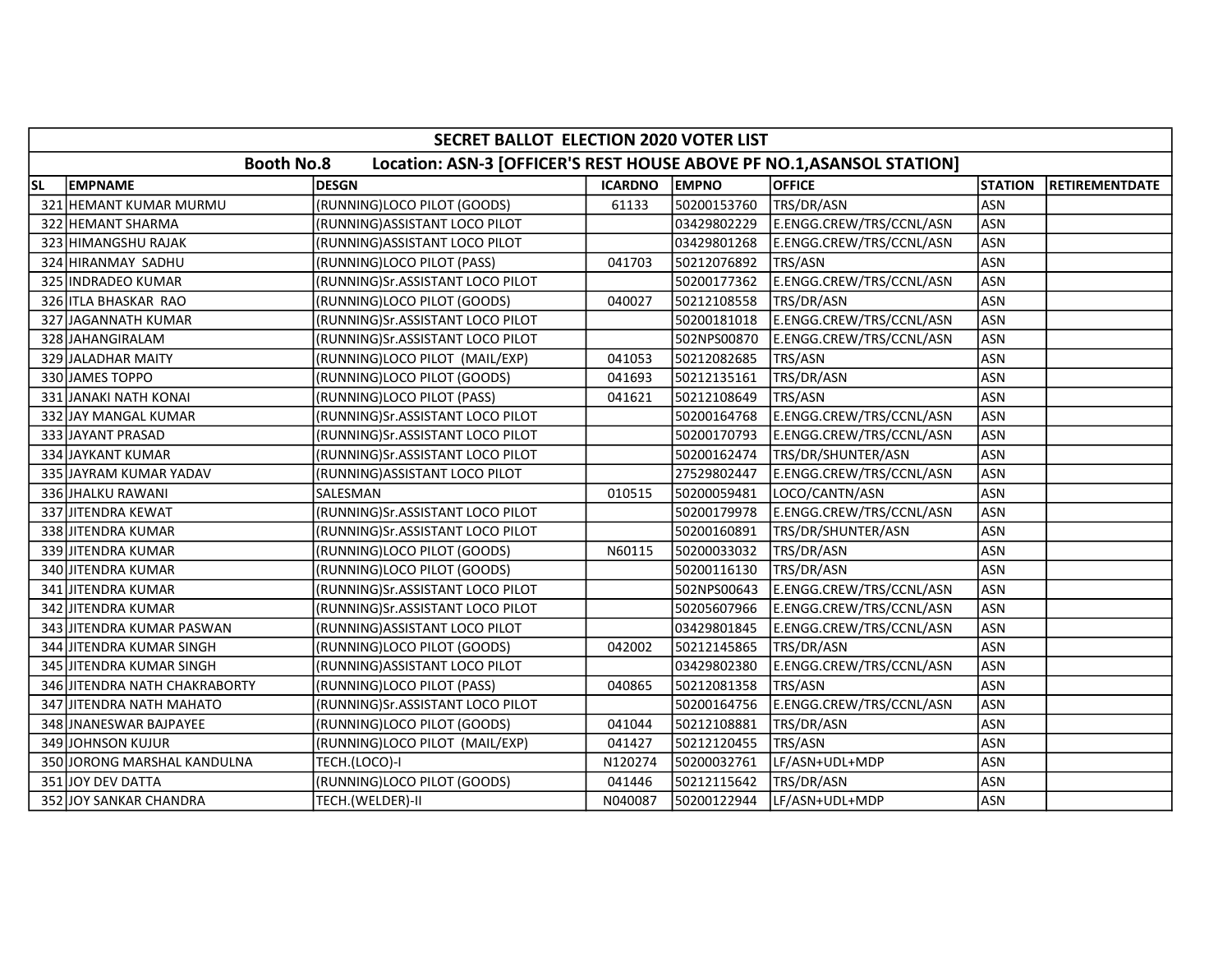|    | SECRET BALLOT ELECTION 2020 VOTER LIST                                                     |                                    |                |              |                                      |                |                       |  |  |  |
|----|--------------------------------------------------------------------------------------------|------------------------------------|----------------|--------------|--------------------------------------|----------------|-----------------------|--|--|--|
|    | <b>Booth No.8</b><br>Location: ASN-3 [OFFICER'S REST HOUSE ABOVE PF NO.1, ASANSOL STATION] |                                    |                |              |                                      |                |                       |  |  |  |
| SL | <b>EMPNAME</b>                                                                             | <b>DESGN</b>                       | <b>ICARDNO</b> | <b>EMPNO</b> | <b>OFFICE</b>                        | <b>STATION</b> | <b>RETIREMENTDATE</b> |  |  |  |
|    | 353 JYOTI NARYAN SINGH                                                                     | (RUNNING) ASSISTANT LOCO PILOT     |                | 03429802618  | E.ENGG.CREW/TRS/CCNL/ASN             | <b>ASN</b>     |                       |  |  |  |
|    | 354 KABIN BOURI                                                                            | <b>HELPER</b>                      | 12040319       | 50200148325  | LF/ASN+UDL+MDP                       | ASN            |                       |  |  |  |
|    | 355 KAILASH CHANDRA MAHTO                                                                  | <b>SHUNT MAN</b>                   | 1118055        | 50200109265  | LOCO/CANTN/ASN                       | <b>ASN</b>     |                       |  |  |  |
|    | 356 KALI SADHAN BHATTACHARYA                                                               | (RUNNING)LOCO PILOT (PASS)         | 040032         | 50212107920  | TRS/ASN                              | <b>ASN</b>     |                       |  |  |  |
|    | 357 KALYAN PRASAD                                                                          | (RUNNING)LOCO PILOT (GOODS)        |                | 50210502221  | TRS/DR/ASN                           | <b>ASN</b>     |                       |  |  |  |
|    | 358 KALYANI GOPE                                                                           | TEA MAKER                          | 60568          | 50200108789  | LOCO/CANTN/ASN                       | <b>ASN</b>     |                       |  |  |  |
|    | 359 KAMAL KISHOR                                                                           | (RUNNING)Sr.ASSISTANT LOCO PILOT   |                | 50200164460  | E.ENGG.CREW/TRS/CCNL/ASN             | <b>ASN</b>     |                       |  |  |  |
|    | 360 KAMAL KUMAR MAHAWAR                                                                    | (RUNNING) ASSISTANT LOCO PILOT     |                | 03429802075  | E.ENGG.CREW/TRS/CCNL/ASN             | <b>ASN</b>     |                       |  |  |  |
|    | 361 KAMESHWAR CHOUDHRY                                                                     | (RUNNING)LOCO PILOT (GOODS)        | 041552         | 50212123778  | TRS/DR/ASN                           | <b>ASN</b>     |                       |  |  |  |
|    | 362 KAMLESH PASWAN                                                                         | (RUNNING)LP SHUNTER I              | N040244        | 50200059596  | <b>DIESEL DRIVERS &amp; SHUNTERS</b> | <b>ASN</b>     |                       |  |  |  |
|    | 363 KAMLESH KUMAR                                                                          | (RUNNING)Sr.ASSISTANT LOCO PILOT   |                | 50200166546  | E.ENGG.CREW/TRS/CCNL/ASN             | <b>ASN</b>     |                       |  |  |  |
|    | 364 KAMLESH KUMAR PANDEY                                                                   | (RUNNING)LOCO PILOT (MAIL/EXP)     | N60167         | 50212097676  | TRS/ASN                              | <b>ASN</b>     |                       |  |  |  |
|    | 365 KAMLESH PRASAD CHAUDHUR                                                                | (RUNNING)LOCO PILOT (PASS)         | 040079         | 50212098607  | TRS/ASN                              | <b>ASN</b>     |                       |  |  |  |
|    | 366 KARTIK KUMAR                                                                           | (RUNNING) ASSISTANT LOCO PILOT     |                | 50714703050  | E.ENGG.CREW/TRS/CCNL/ASN             | <b>ASN</b>     |                       |  |  |  |
|    | 367 KASHI MISTRY                                                                           | (RUNNING)LOCO PILOT (MAIL/EXP)     | 041055         | 50212075590  | TRS/ASN                              | <b>ASN</b>     |                       |  |  |  |
|    | 368 KHALID IQBAL                                                                           | (RUNNING)Sr.ASSISTANT LOCO PILOT   |                | 502NPS02786  | E.ENGG.CREW/TRS/CCNL/ASN             | <b>ASN</b>     |                       |  |  |  |
|    | 369 KISHOR KUMAR BHARTI                                                                    | (RUNNING)Sr.ASSISTANT LOCO PILOT   |                | 50200177386  | E.ENGG.CREW/TRS/CCNL/ASN             | <b>ASN</b>     |                       |  |  |  |
|    | 370 KISHORE KUMAR MISHRA                                                                   | (RUNNING)LP SHUNTER I              | 041481         | 50212108005  | TRS/DR/SHUNTER/ASN                   | <b>ASN</b>     |                       |  |  |  |
|    | 371 KRISHNA CHAND PRASAD                                                                   | <b>HEAD TICKET EXAMINER</b>        | N30540         | 50224000961  | TTE/ASN                              | <b>ASN</b>     |                       |  |  |  |
|    | 372 KRISHNA KUMAR MANDAL                                                                   | KHALASI HELPER                     |                | 03429802123  | LF/ASN+UDL+MDP                       | <b>ASN</b>     |                       |  |  |  |
|    | 373 KRISHNA KUMAR RAM                                                                      | (RUNNING) ASSISTANT LOCO PILOT     | 042123         | 50212142104  | E.ENGG.CREW/TRS/CCNL/ASN             | <b>ASN</b>     |                       |  |  |  |
|    | 374 KUBER CHANDRA ROY                                                                      | <b>TRAVELLING TICKET INSPECTOR</b> | 031142         | 50212084918  | <b>TTE/ASN</b>                       | <b>ASN</b>     |                       |  |  |  |
|    | 375 KUMAR RAJAN                                                                            | (RUNNING)Sr.ASSISTANT LOCO PILOT   |                | 334NP004437  | E.ENGG.CREW/TRS/CCNL/ASN             | <b>ASN</b>     |                       |  |  |  |
|    | 376 KUMOD PASWAN                                                                           | (RUNNING)LOCO PILOT (GOODS)        |                | 50714104011  | TRS/DR/ASN                           | <b>ASN</b>     |                       |  |  |  |
|    | 377 KUMOD KUMAR SINGH                                                                      | (RUNNING)LOCO PILOT (GOODS)        | 041016         | 50204767251  | TRS/DR/ASN                           | <b>ASN</b>     |                       |  |  |  |
|    | 378 KUNAL PRAMANICK                                                                        | (RUNNING) ASSISTANT LOCO PILOT     |                | 03429802940  | E.ENGG.CREW/TRS/CCNL/ASN             | <b>ASN</b>     |                       |  |  |  |
|    | 379 KUNDAN KUMAR                                                                           | (RUNNING)Sr.ASSISTANT LOCO PILOT   |                | 50200163569  | TRS/DR/SHUNTER/ASN                   | <b>ASN</b>     |                       |  |  |  |
|    | 380 KUSHAL MAJHI                                                                           | (RUNNING)LOCO PILOT (GOODS)        | 040995         | 50212129513  | TRS/DR/ASN                           | <b>ASN</b>     |                       |  |  |  |
|    | 381 LAKHINDRA CHANDRA RUIDASS                                                              | (RUNNING)LOCO PILOT (GOODS)        | N60627         | 502NP000915  | TRS/DR/ASN                           | <b>ASN</b>     |                       |  |  |  |
|    | 382 LAKSHMAN HANSDA                                                                        | SR.TICKET EXAMINER                 | N30089         | 50212137066  | TTE/ASN                              | <b>ASN</b>     |                       |  |  |  |
|    | 383 LAKSHMAN SINGH                                                                         | (RUNNING)LOCO PILOT (MAIL/EXP)     | 040049         | 50212075619  | TRS/ASN                              | <b>ASN</b>     |                       |  |  |  |
|    | 384 LALAN KUMAR                                                                            | (RUNNING)LOCO PILOT (MAIL/EXP)     | 040914         | 50207287306  | TRS/ASN                              | ASN            |                       |  |  |  |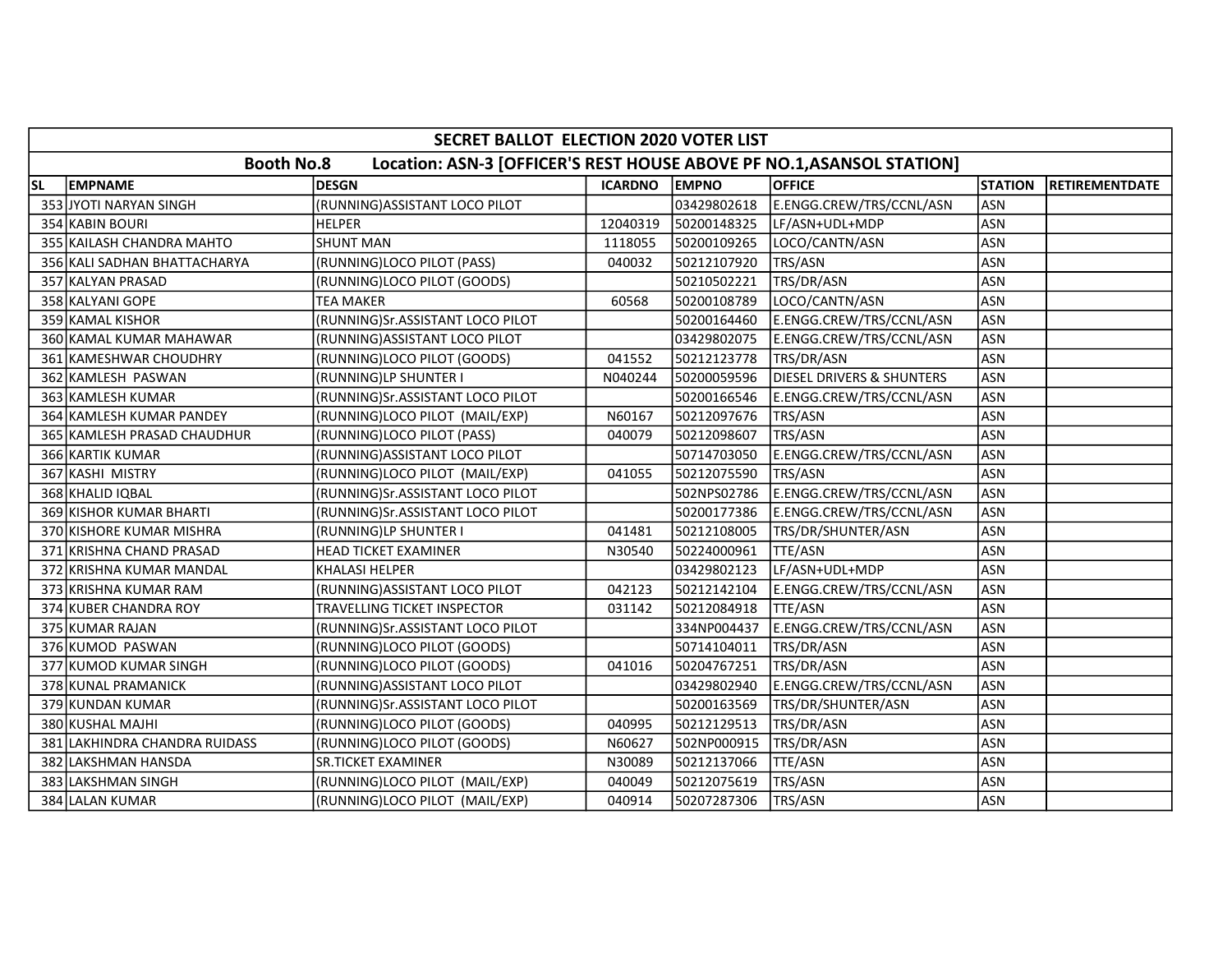|           | SECRET BALLOT ELECTION 2020 VOTER LIST |                                                                       |                |              |                                      |                |                       |  |  |  |  |
|-----------|----------------------------------------|-----------------------------------------------------------------------|----------------|--------------|--------------------------------------|----------------|-----------------------|--|--|--|--|
|           | <b>Booth No.8</b>                      | Location: ASN-3 [OFFICER'S REST HOUSE ABOVE PF NO.1, ASANSOL STATION] |                |              |                                      |                |                       |  |  |  |  |
| <b>SL</b> | <b>EMPNAME</b>                         | <b>DESGN</b>                                                          | <b>ICARDNO</b> | <b>EMPNO</b> | <b>OFFICE</b>                        | <b>STATION</b> | <b>RETIREMENTDATE</b> |  |  |  |  |
|           | 385 LALLU PRASAD                       | (RUNNING) ASSISTANT LOCO PILOT                                        |                | 03429802113  | E.ENGG.CREW/TRS/CCNL/ASN             | <b>ASN</b>     |                       |  |  |  |  |
|           | 386 LAXAMAN PRASAD                     | (RUNNING)LOCO PILOT (MAIL/EXP)                                        | 040967         | 50212047272  | TRS/ASN                              | <b>ASN</b>     |                       |  |  |  |  |
|           | 387 LAXMI NARAYAN LAKRA                | (RUNNING)LOCO PILOT (GOODS)                                           | 041599         | 50212130485  | TRS/DR/ASN                           | <b>ASN</b>     |                       |  |  |  |  |
|           | 388 LEKH NARAYAN DAS                   | <b>HEAD TICKET EXAMINER</b>                                           | N30362         | 50208363419  | <b>TTE/ASN</b>                       | <b>ASN</b>     |                       |  |  |  |  |
|           | 389 MADHAB KUMAR DUTTA                 | (RUNNING)LOCO PILOT (GOODS)                                           | N60120         | 50204760724  | TRS/DR/ASN                           | <b>ASN</b>     |                       |  |  |  |  |
|           | 390 MADHAW PRASAD                      | <b>HEAD TICKET EXAMINER</b>                                           | 031141         | 50212118795  | TTE/ASN                              | <b>ASN</b>     |                       |  |  |  |  |
|           | 391 MADHESHWAR KUMAR                   | (RUNNING)LOCO PILOT (GOODS)                                           |                | 50200116350  | TRS/DR/ASN                           | <b>ASN</b>     |                       |  |  |  |  |
|           | 392 MAHABIR SINGH                      | (RUNNING)LOCO PILOT (GOODS)                                           | 82446          | 50212043266  | <b>DIESEL DRIVERS &amp; SHUNTERS</b> | <b>ASN</b>     |                       |  |  |  |  |
|           | 393 MAHADEB HEMBRAM                    | TECH.(MECH)-I                                                         | N120406        | 50212144745  | LF/ASN+UDL+MDP                       | <b>ASN</b>     |                       |  |  |  |  |
|           | 394 MAHAVEERA MEENA                    | <b>SR SECTION ENGINEER</b>                                            | ASN/000881     | 50200406307  | LF/ASN+UDL+MDP                       | <b>ASN</b>     |                       |  |  |  |  |
|           | 395 MAHENDRA KUMAR                     | (RUNNING)LOCO PILOT (GOODS)                                           | M60247         | 50200060616  | TRS/DR/ASN                           | <b>ASN</b>     |                       |  |  |  |  |
|           | 396 MAHESH CHANDRA PRASAD              | (RUNNING)LOCO PILOT (GOODS)                                           | 040058         | 50207292442  | TRS/DR/ASN                           | <b>ASN</b>     |                       |  |  |  |  |
|           | 397 MAHESH CHANDRA ROY                 | (RUNNING)LOCO PILOT (GOODS)                                           | 040864         | 50212133668  | TRS/DR/ASN                           | <b>ASN</b>     |                       |  |  |  |  |
|           | 398 MAHESHWAR KUMAR                    | (RUNNING)ASSISTANT LOCO PILOT                                         |                | 03429802112  | E.ENGG.CREW/TRS/CCNL/ASN             | <b>ASN</b>     |                       |  |  |  |  |
|           | 399 MAHMOOD ALAM                       | TECH.(LOCO)-II                                                        | N040077        | 50200120900  | LF/ASN+UDL+MDP                       | <b>ASN</b>     |                       |  |  |  |  |
|           | 400 MAITREYA KAR                       | (RUNNING) ASSISTANT LOCO PILOT                                        |                | 03429802248  | E.ENGG.CREW/TRS/CCNL/ASN             | <b>ASN</b>     |                       |  |  |  |  |
|           | 401 MAKKHAN SINGH                      | (RUNNING) ASSISTANT LOCO PILOT                                        |                | 03429802608  | E.ENGG.CREW/TRS/CCNL/ASN             | <b>ASN</b>     |                       |  |  |  |  |
|           | 402 MANAHAR KUMAR                      | (RUNNING)Sr.ASSISTANT LOCO PILOT                                      |                | 50200166066  | E.ENGG.CREW/TRS/CCNL/ASN             | <b>ASN</b>     |                       |  |  |  |  |
|           | 403 MANAS ROY                          | (RUNNING) ASSISTANT LOCO PILOT                                        |                | 03429802899  | E.ENGG.CREW/TRS/CCNL/ASN             | <b>ASN</b>     |                       |  |  |  |  |
|           | 404 MANESWAR MARANDI                   | TECH.(LOCO)-I                                                         | N120407        | 50212144757  | LF/ASN+UDL+MDP                       | <b>ASN</b>     |                       |  |  |  |  |
|           | 405 MANINDRAKUMARSINGH                 | (RUNNING) ASSISTANT LOCO PILOT                                        | NIZO40617      | 502NPS07047  | DIESEL DRIVERS & SHUNTERS            | <b>ASN</b>     |                       |  |  |  |  |
|           | 406 MANISH KUMAR                       | (RUNNING)Sr.ASSISTANT LOCO PILOT                                      |                | 50200163510  | TRS/DR/SHUNTER/ASN                   | <b>ASN</b>     |                       |  |  |  |  |
|           | 407 MANISH KUMAR                       | (RUNNING)LOCO PILOT (GOODS)                                           | N60661         | 50200116488  | TRS/DR/ASN                           | <b>ASN</b>     |                       |  |  |  |  |
|           | 408 MANISH KUMAR                       | (RUNNING) ASSISTANT LOCO PILOT                                        |                | 03429802787  | E.ENGG.CREW/TRS/CCNL/ASN             | <b>ASN</b>     |                       |  |  |  |  |
|           | 409 MANJU GUPTA                        | <b>KHALASI HELPER</b>                                                 | D00039         | 50714403588  | LF/ASN+UDL+MDP                       | <b>ASN</b>     |                       |  |  |  |  |
|           | 410 MANOJ KUMAR MARANDI                | (RUNNING)LP SHUNTER II                                                |                | 27313429570  | TRS/DR/SHUNTER/ASN                   | <b>ASN</b>     |                       |  |  |  |  |
|           | 411 MANOJ KUMAR                        | (RUNNING)LOCO PILOT (GOODS)                                           | 040033         | 50212124333  | TRS/DR/ASN                           | <b>ASN</b>     |                       |  |  |  |  |
|           | 412 MANOJ KUMAR                        | (RUNNING) ASSISTANT LOCO PILOT                                        |                | 09329800152  | E.ENGG.CREW/TRS/CCNL/ASN             | <b>ASN</b>     |                       |  |  |  |  |
|           | 413 MANOJ KUMAR                        | (RUNNING)Sr.ASSISTANT LOCO PILOT                                      |                | 50205607980  | E.ENGG.CREW/TRS/CCNL/ASN             | <b>ASN</b>     |                       |  |  |  |  |
|           | 414 MANOJ KUMAR                        | (RUNNING)LOCO PILOT (GOODS)                                           | N60751         | 50216013675  | TRS/DR/ASN                           | <b>ASN</b>     |                       |  |  |  |  |
|           | 415 MANOJ KUMAR                        | <b>TRAVELLING TICKET INSPECTOR</b>                                    | N30274         | 50207301560  | TTE/ASN                              | <b>ASN</b>     |                       |  |  |  |  |
|           | 416 MANOJ KUMAR                        | (RUNNING)LOCO PILOT (GOODS)                                           | N-60975        | 50200150733  | TRS/DR/ASN                           | <b>ASN</b>     |                       |  |  |  |  |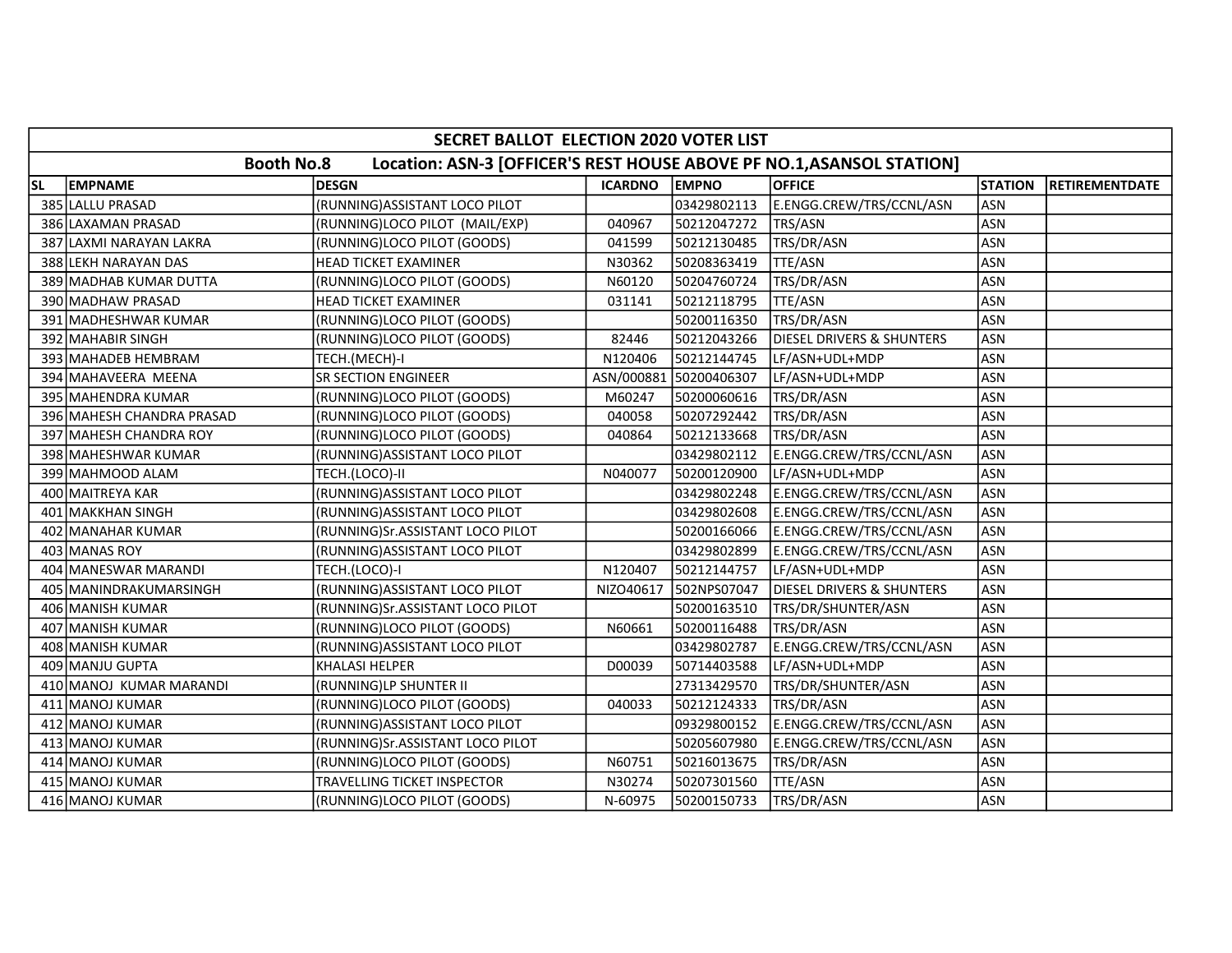|           | SECRET BALLOT ELECTION 2020 VOTER LIST |                                                                       |                |              |                                      |                |                       |  |  |  |
|-----------|----------------------------------------|-----------------------------------------------------------------------|----------------|--------------|--------------------------------------|----------------|-----------------------|--|--|--|
|           | <b>Booth No.8</b>                      | Location: ASN-3 [OFFICER'S REST HOUSE ABOVE PF NO.1, ASANSOL STATION] |                |              |                                      |                |                       |  |  |  |
| <b>SL</b> | <b>EMPNAME</b>                         | <b>DESGN</b>                                                          | <b>ICARDNO</b> | <b>EMPNO</b> | <b>OFFICE</b>                        | <b>STATION</b> | <b>RETIREMENTDATE</b> |  |  |  |
|           | 417 MANOJ KUMAR                        | (RUNNING)LOCO PILOT (PASS)                                            | 0409118        | 50212081048  | TRS/ASN                              | ASN            |                       |  |  |  |
|           | 418 MANOJ KUMAR                        | (RUNNING)Sr.ASSISTANT LOCO PILOT                                      |                | 50200175912  | E.ENGG.CREW/TRS/CCNL/ASN             | ASN            |                       |  |  |  |
|           | 419 MANOJ KUMAR                        | (RUNNING)LOCO PILOT (MAIL/EXP)                                        | 040831         | 50212076612  | TRS/ASN                              | <b>ASN</b>     |                       |  |  |  |
|           | 420 MANOJ KUMAR                        | (RUNNING)LOCO PILOT (GOODS)                                           |                | 502NP201043  | TRS/DR/ASN                           | <b>ASN</b>     |                       |  |  |  |
|           | 421 MANOJ KUMAR GUPTA                  | (RUNNING)Sr.ASSISTANT LOCO PILOT                                      |                | 50200164409  | E.ENGG.CREW/TRS/CCNL/ASN             | <b>ASN</b>     |                       |  |  |  |
|           | 422 MANOJ KUMAR MEENA                  | (RUNNING) ASSISTANT LOCO PILOT                                        |                | 03429802904  | E.ENGG.CREW/TRS/CCNL/ASN             | <b>ASN</b>     |                       |  |  |  |
|           | 423 MANOJ KUMAR MISHRA                 | (RUNNING)ASSISTANT LOCO PILOT                                         | 042198         | 50212142578  | E.ENGG.CREW/TRS/CCNL/ASN             | <b>ASN</b>     |                       |  |  |  |
|           | 424 MANOJ KUMAR PASWAN                 | TRAVELLING TICKET INSPECTOR                                           | 112539         | 50212129902  | TTE/ASN                              | <b>ASN</b>     |                       |  |  |  |
|           | 425 MANOJ KUMAR ROY                    | <b>HEAD TICKET EXAMINER</b>                                           | N30069         | 50212102660  | TTE/ASN                              | <b>ASN</b>     |                       |  |  |  |
|           | 426 MANOJ KUMAR SHARMA                 | (RUNNING)Sr.ASSISTANT LOCO PILOT                                      |                | 50200167769  | E.ENGG.CREW/TRS/CCNL/ASN             | <b>ASN</b>     |                       |  |  |  |
|           | 427 MANOJ KUMAR SINGH YADAV            | (RUNNING)Sr.ASSISTANT LOCO PILOT                                      |                | 502NPS02791  | E.ENGG.CREW/TRS/CCNL/ASN             | <b>ASN</b>     |                       |  |  |  |
|           | 428 MANOJ PRASAD                       | (RUNNING)LOCO PILOT (GOODS)                                           | 041078         | 50212124710  | TRS/DR/ASN                           | <b>ASN</b>     |                       |  |  |  |
|           | 429 MANOJIT MAJUMDER                   | (RUNNING) ASSISTANT LOCO PILOT                                        |                | 03429801282  | E.ENGG.CREW/TRS/CCNL/ASN             | <b>ASN</b>     |                       |  |  |  |
|           | 430 MANTOO KUMAR                       | (RUNNING) ASSISTANT LOCO PILOT                                        | NIZO40398      | 50200166900  | <b>DIESEL DRIVERS &amp; SHUNTERS</b> | <b>ASN</b>     |                       |  |  |  |
|           | 431 MD ANWAR ANSARI                    | (RUNNING)LOCO PILOT (GOODS)                                           | 040952         | 50212081127  | TRS/DR/ASN                           | <b>ASN</b>     |                       |  |  |  |
|           | 432 MD ARMAN AHMAD                     | (RUNNING)LOCO PILOT (GOODS)                                           | N60680         | 50200114595  | TRS/DR/ASN                           | <b>ASN</b>     |                       |  |  |  |
|           | 433 MD AZAD ANSARI                     | (RUNNING) ASSISTANT LOCO PILOT                                        |                | 03429802120  | E.ENGG.CREW/TRS/CCNL/ASN             | <b>ASN</b>     |                       |  |  |  |
|           | 434 MD AZIM                            | (RUNNING)LOCO PILOT (MAIL/EXP)                                        | 040026         | 50210097533  | TRS/ASN                              | <b>ASN</b>     |                       |  |  |  |
|           | 435 MD FAIZ AKRAM                      | (RUNNING)Sr.ASSISTANT LOCO PILOT                                      |                | 50200179309  | E.ENGG.CREW/TRS/CCNL/ASN             | <b>ASN</b>     |                       |  |  |  |
|           | 436 MD FIROZ                           | (RUNNING)LOCO PILOT (GOODS)                                           | N60480         | 50200097706  | TRS/DR/ASN                           | <b>ASN</b>     |                       |  |  |  |
|           | 437 MD FIROZ AKHTER                    | <b>HEAD TICKET EXAMINER</b>                                           | 030892         | 50212118783  | <b>TTE/ASN</b>                       | <b>ASN</b>     |                       |  |  |  |
|           | 438 MD HASIB ANSARI                    | (RUNNING) ASSISTANT LOCO PILOT                                        |                | 332NP213078  | E.ENGG.CREW/TRS/CCNL/ASN             | <b>ASN</b>     |                       |  |  |  |
|           | 439 MD HUSSAIN ANSARI                  | (RUNNING)LOCO PILOT (GOODS)                                           | 041425         | 50212124758  | TRS/DR/ASN                           | <b>ASN</b>     |                       |  |  |  |
|           | 440 MD IBRARUL HAQUE                   | (RUNNING)LOCO PILOT (PASS)                                            | 041476         | 50204766702  | TRS/ASN                              | <b>ASN</b>     |                       |  |  |  |
|           | 441 MD IMRAN                           | (RUNNING)LOCO PILOT (GOODS)                                           | N60618         | 50200108613  | TRS/DR/ASN                           | <b>ASN</b>     |                       |  |  |  |
|           | 442 MD INTEKHAB ALAM                   | <b>KHALASI HELPER</b>                                                 |                | 03429802124  | LF/ASN+UDL+MDP                       | <b>ASN</b>     |                       |  |  |  |
|           | 443 MD KALIM                           | TECH.(LOCO)-I                                                         | N040089        | 50212000188  | LF/ASN+UDL+MDP                       | <b>ASN</b>     |                       |  |  |  |
|           | 444 MD MAHTAB ALAM                     | (RUNNING)Sr.ASSISTANT LOCO PILOT                                      |                | 50200164641  | E.ENGG.CREW/TRS/CCNL/ASN             | <b>ASN</b>     |                       |  |  |  |
|           | 445 MD MURTUJA ANSARI                  | (RUNNING)Sr.ASSISTANT LOCO PILOT                                      |                | 50200181067  | E.ENGG.CREW/TRS/CCNL/ASN             | <b>ASN</b>     |                       |  |  |  |
|           | 446 MD NAIYAR IMAM                     | TRAVELLING TICKET INSPECTOR                                           |                | 50212100651  | TTE/ASN                              | <b>ASN</b>     |                       |  |  |  |
|           | 447 MD NASEEM KHAN                     | <b>HEAD TICKET EXAMINER</b>                                           | N30268         | 50212111570  | TTE/ASN                              | <b>ASN</b>     |                       |  |  |  |
|           | 448 MD NIYAZ AKHTER HASHMI             | TRAVELLING TICKET INSPECTOR                                           | N30076         | 50204646290  | TTE/ASN                              | ASN            |                       |  |  |  |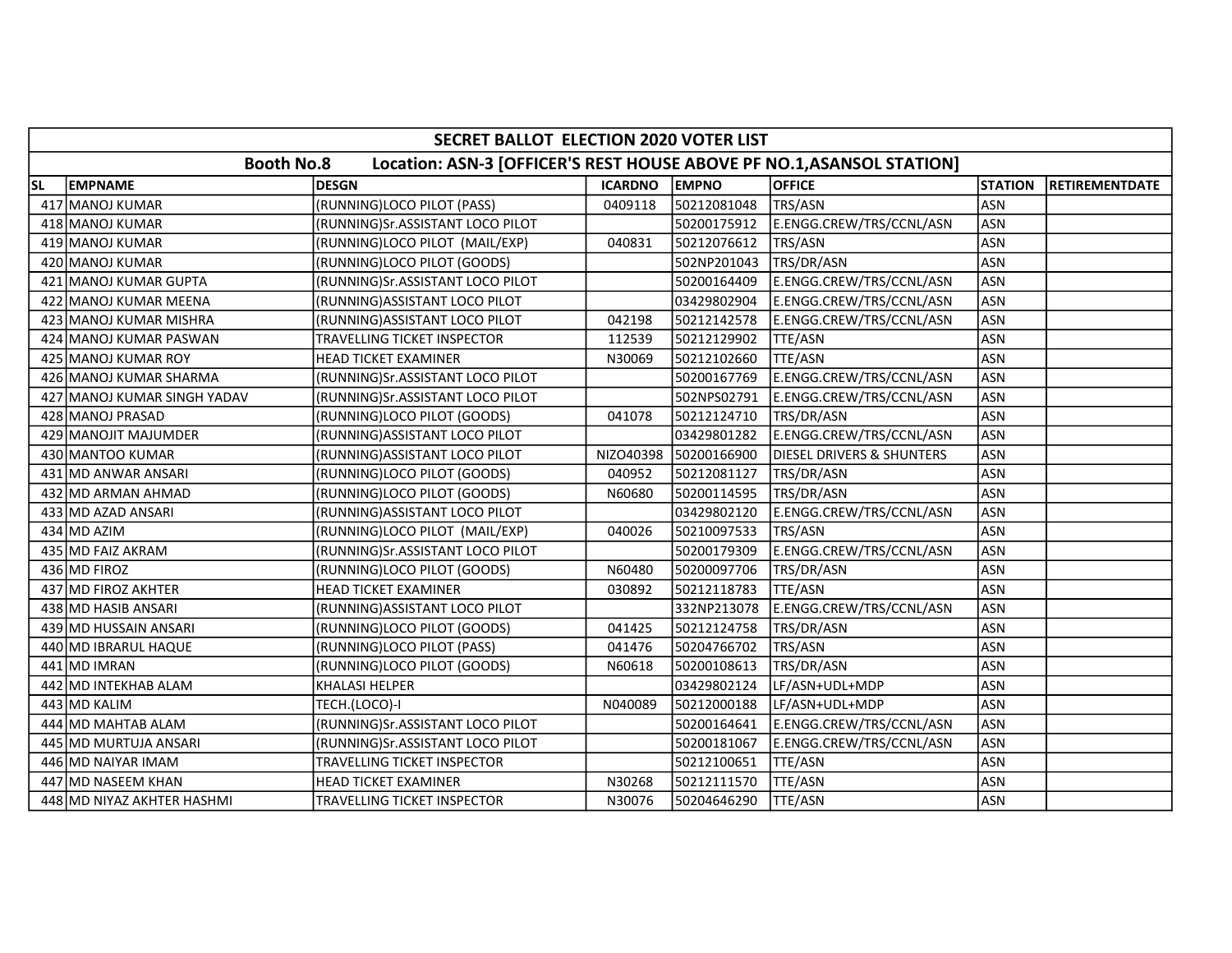|           | SECRET BALLOT ELECTION 2020 VOTER LIST |                                                                       |                |                       |                                      |                |                       |  |  |  |
|-----------|----------------------------------------|-----------------------------------------------------------------------|----------------|-----------------------|--------------------------------------|----------------|-----------------------|--|--|--|
|           | <b>Booth No.8</b>                      | Location: ASN-3 [OFFICER'S REST HOUSE ABOVE PF NO.1, ASANSOL STATION] |                |                       |                                      |                |                       |  |  |  |
| <b>SL</b> | <b>EMPNAME</b>                         | <b>DESGN</b>                                                          | <b>ICARDNO</b> | <b>EMPNO</b>          | <b>OFFICE</b>                        | <b>STATION</b> | <b>RETIREMENTDATE</b> |  |  |  |
|           | 449 MD PERWAIZ ALAM                    | (RUNNING)Sr.ASSISTANT LOCO PILOT                                      |                | NIZO40513 50200167071 | <b>DIESEL DRIVERS &amp; SHUNTERS</b> | <b>ASN</b>     |                       |  |  |  |
|           | 450 MD QAISAR                          | HEAD TICKET EXAMINER                                                  | N30597         | 50224000976           | TTE/ASN                              | <b>ASN</b>     |                       |  |  |  |
|           | 451 MD SABIR                           | (RUNNING) ASSISTANT LOCO PILOT                                        |                | 27229803294           | E.ENGG.CREW/TRS/CCNL/ASN             | <b>ASN</b>     |                       |  |  |  |
|           | 452 MD SADDAM HUSSAIN                  | (RUNNING) ASSISTANT LOCO PILOT                                        |                | 03429802013           | E.ENGG.CREW/TRS/CCNL/ASN             | <b>ASN</b>     |                       |  |  |  |
|           | 453 MD SARFRAJ ALAM                    | (RUNNING)Sr.ASSISTANT LOCO PILOT                                      |                | 50200170926           | E.ENGG.CREW/TRS/CCNL/ASN             | <b>ASN</b>     |                       |  |  |  |
|           | 454 MD SHAHABUDDIN                     | (RUNNING)LOCO PILOT (GOODS)                                           | 042006         | 50205419037           | TRS/DR/ASN                           | <b>ASN</b>     |                       |  |  |  |
|           | 455 MD SONU                            | (RUNNING)Sr.ASSISTANT LOCO PILOT                                      |                | 50200162590           | TRS/DR/SHUNTER/ASN                   | <b>ASN</b>     |                       |  |  |  |
|           | 456 MD. SHAHID ALI                     | (RUNNING) ASSISTANT LOCO PILOT                                        |                | 334NP004562           | E.ENGG.CREW/TRS/CCNL/ASN             | <b>ASN</b>     |                       |  |  |  |
|           | 457 MD. WAHID                          | (RUNNING)Sr.ASSISTANT LOCO PILOT                                      |                | 334NP004586           | E.ENGG.CREW/TRS/CCNL/ASN             | <b>ASN</b>     |                       |  |  |  |
|           | 458 MEENA DEVI                         | <b>TEA MAKER</b>                                                      | 60660          | 50200130837           | LOCO/CANTN/ASN                       | <b>ASN</b>     |                       |  |  |  |
|           | 459 MIHIR RANJAN KARMAKAR              | (RUNNING) ASSISTANT LOCO PILOT                                        |                | 50714703212           | E.ENGG.CREW/TRS/CCNL/ASN             | <b>ASN</b>     |                       |  |  |  |
|           | 460 MISS LAXMI MAHATO                  | (RUNNING) ASSISTANT LOCO PILOT                                        |                | 03429800260           | E.ENGG.CREW/TRS/CCNL/ASN             | <b>ASN</b>     |                       |  |  |  |
|           | 461 MISS BEENA TOPPO                   | (RUNNING)Sr.ASSISTANT LOCO PILOT                                      |                | 502NPS00652           | TRS/DR/SHUNTER/ASN                   | <b>ASN</b>     |                       |  |  |  |
|           | 462 MISS PUJA KUMARI                   | (RUNNING) ASSISTANT LOCO PILOT                                        |                | 03829800450           | E.ENGG.CREW/TRS/CCNL/ASN             | <b>ASN</b>     |                       |  |  |  |
| 4631      | MITHILESH KUMAR JHA                    | (RUNNING)LOCO PILOT (GOODS)                                           | N60761         | 502NP202473           | TRS/DR/ASN                           | <b>ASN</b>     |                       |  |  |  |
| 464       | MITHU KUMAR MAHATO                     | SALESMAN                                                              | N140032        | 50200060057           | LOCO/CANTN/ASN                       | <b>ASN</b>     |                       |  |  |  |
|           | 465 MOHAN LAL SAMANTA                  | (RUNNING)LOCO PILOT (PASS)                                            | 040799         | 50212085935           | TRS/ASN                              | <b>ASN</b>     |                       |  |  |  |
|           | 466 MOHAN KR. KUSHWAHA                 | (RUNNING)LP SHUNTER I                                                 | N040266        | 50209911194           | <b>DIESEL DRIVERS &amp; SHUNTERS</b> | <b>ASN</b>     |                       |  |  |  |
|           | 467 MOHD ISHA                          | (RUNNING)LP SHUNTER I                                                 | 80238          | 50212099156           | <b>DIESEL DRIVERS &amp; SHUNTERS</b> | <b>ASN</b>     |                       |  |  |  |
|           | 468 MOLOY MAZUMDER                     | TRAVELLING TICKET INSPECTOR                                           | N30514         | 50212077331           | TTE/ASN                              | <b>ASN</b>     |                       |  |  |  |
|           | 469 MOUMITA ADHIKARI                   | (RUNNING)LOCO PILOT (GOODS)                                           | N60749         | 50200004273           | TRS/DR/ASN                           | <b>ASN</b>     |                       |  |  |  |
|           | 470 MRINMAY BERA                       | (RUNNING) ASSISTANT LOCO PILOT                                        |                | 03429802936           | E.ENGG.CREW/TRS/CCNL/ASN             | <b>ASN</b>     |                       |  |  |  |
|           | 471 MRINMOY MONDAL                     | (RUNNING) ASSISTANT LOCO PILOT                                        |                | 03429802378           | E.ENGG.CREW/TRS/CCNL/ASN             | <b>ASN</b>     |                       |  |  |  |
|           | 472 MRITUNJAY KUMAR GUPTA              | (RUNNING)Sr.ASSISTANT LOCO PILOT                                      |                | 50200179310           | E.ENGG.CREW/TRS/CCNL/ASN             | <b>ASN</b>     |                       |  |  |  |
|           | 473 MUKARRAM ALI KHAN                  | (RUNNING)LOCO PILOT (MAIL/EXP)                                        | AESPK31        | 50212097652           | TRS/ASN                              | <b>ASN</b>     |                       |  |  |  |
|           | 474 MUKESH DAS                         | (RUNNING) ASSISTANT LOCO PILOT                                        | DO0058         | 27420160098           | <b>DIESEL DRIVERS &amp; SHUNTERS</b> | <b>ASN</b>     |                       |  |  |  |
|           | 475 MUKESH KUMAR                       | (RUNNING)Sr.ASSISTANT LOCO PILOT                                      |                | 50200160908           | E.ENGG.CREW/TRS/CCNL/ASN             | ASN            |                       |  |  |  |
|           | 476 MUKESH KUMAR                       | (RUNNING)Sr.ASSISTANT LOCO PILOT                                      |                | 502NPS00865           | E.ENGG.CREW/TRS/CCNL/ASN             | <b>ASN</b>     |                       |  |  |  |
|           | 477 MUKESH KUMAR                       | (RUNNING)Sr.ASSISTANT LOCO PILOT                                      |                | 50200161299           | TRS/DR/SHUNTER/ASN                   | <b>ASN</b>     |                       |  |  |  |
|           | 478 MUKESH KUMAR                       | (RUNNING)LOCO PILOT (GOODS)                                           | N60214         | 50200033156           | TRS/DR/ASN                           | <b>ASN</b>     |                       |  |  |  |
|           | 479 MUKESH KUMAR                       | (RUNNING) ASSISTANT LOCO PILOT                                        | N60574         | 50200041993           | <b>DIESEL DRIVERS &amp; SHUNTERS</b> | <b>ASN</b>     |                       |  |  |  |
|           | 480 MUKESH KUMAR                       | (RUNNING)Sr.ASSISTANT LOCO PILOT                                      |                | 502NPS00872           | E.ENGG.CREW/TRS/CCNL/ASN             | <b>ASN</b>     |                       |  |  |  |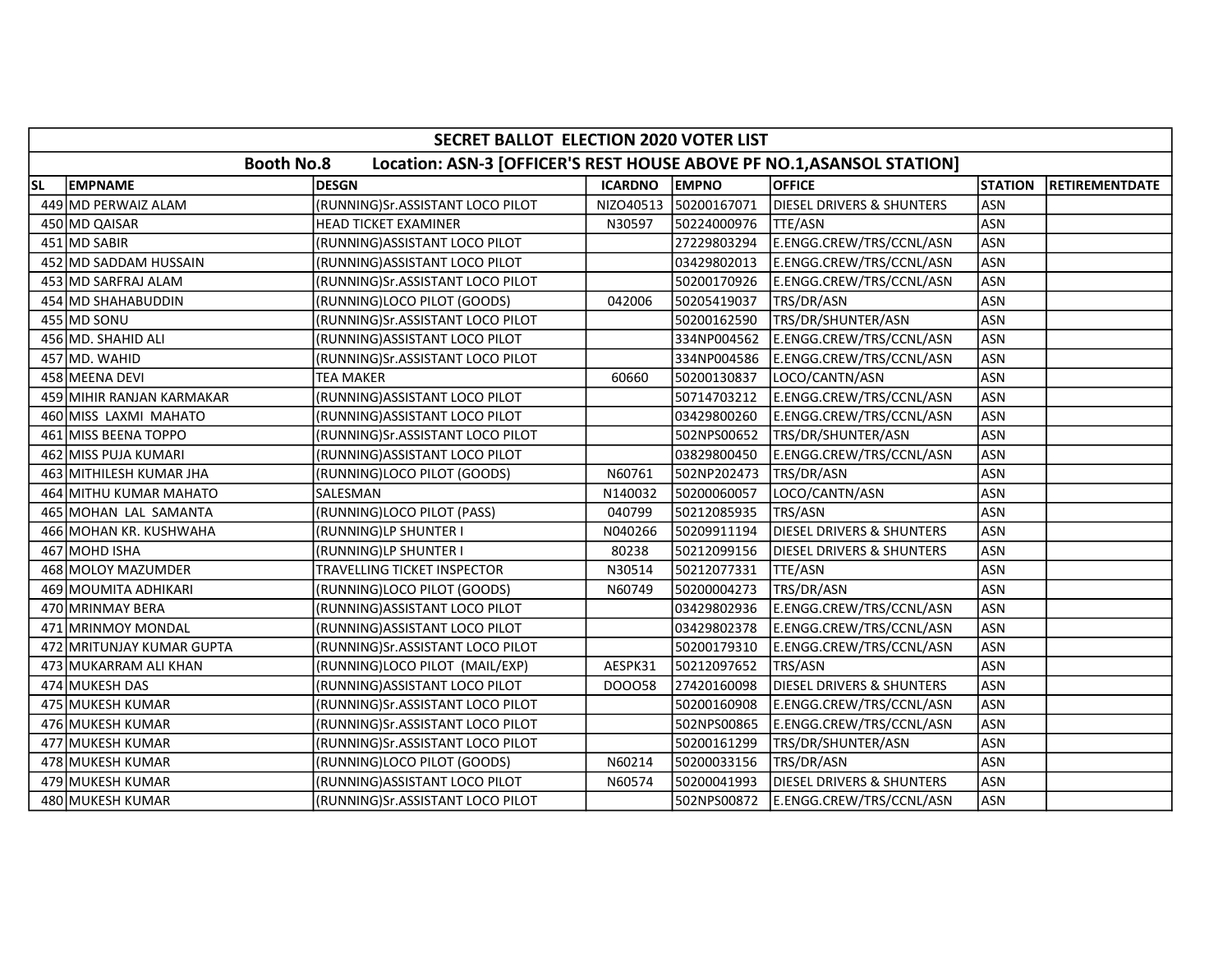| SECRET BALLOT ELECTION 2020 VOTER LIST |                           |                                                                       |                |                        |                           |                |                       |  |  |  |
|----------------------------------------|---------------------------|-----------------------------------------------------------------------|----------------|------------------------|---------------------------|----------------|-----------------------|--|--|--|
|                                        | <b>Booth No.8</b>         | Location: ASN-3 [OFFICER'S REST HOUSE ABOVE PF NO.1, ASANSOL STATION] |                |                        |                           |                |                       |  |  |  |
| <b>SL</b>                              | <b>EMPNAME</b>            | <b>DESGN</b>                                                          | <b>ICARDNO</b> | <b>EMPNO</b>           | <b>OFFICE</b>             | <b>STATION</b> | <b>RETIREMENTDATE</b> |  |  |  |
|                                        | 481 MUKESH KUMAR          | (RUNNING)LOCO PILOT (GOODS)                                           | N60723         | 50200114807            | TRS/DR/ASN                | <b>ASN</b>     |                       |  |  |  |
|                                        | 482 MUKESH KUMAR          | (RUNNING) ASSISTANT LOCO PILOT                                        |                | 18429803031            | E.ENGG.CREW/TRS/CCNL/ASN  | <b>ASN</b>     |                       |  |  |  |
|                                        | 483 MUKESH KUMAR GUPTA    | (RUNNING)Sr.ASSISTANT LOCO PILOT                                      |                | 334NP004271            | E.ENGG.CREW/TRS/CCNL/ASN  | <b>ASN</b>     |                       |  |  |  |
|                                        | 484 MUKESH KUMAR MAHTO    | (RUNNING)Sr.ASSISTANT LOCO PILOT                                      |                | 502NPS02787            | E.ENGG.CREW/TRS/CCNL/ASN  | <b>ASN</b>     |                       |  |  |  |
|                                        | 485 MUKESH KUMAR SINGH    | (RUNNING)LOCO PILOT (GOODS)                                           | N60622         | 50200114923            | TRS/DR/ASN                | <b>ASN</b>     |                       |  |  |  |
|                                        | 486 MUKUND SINGH          | <b>HELPER</b>                                                         |                | ASN/000885 03429802039 | LF/ASN+UDL+MDP            | <b>ASN</b>     |                       |  |  |  |
|                                        | 487 MUNA SINGH            | (RUNNING)Sr.ASSISTANT LOCO PILOT                                      |                | 502NPS05432            | E.ENGG.CREW/TRS/CCNL/ASN  | <b>ASN</b>     |                       |  |  |  |
|                                        | 488 MUNNA KUMAR           | (RUNNING)Sr.ASSISTANT LOCO PILOT                                      |                | 334NP004511            | E.ENGG.CREW/TRS/CCNL/ASN  | <b>ASN</b>     |                       |  |  |  |
|                                        | 489 MUNNA KUMAR           | (RUNNING)Sr.ASSISTANT LOCO PILOT                                      |                | 50205607929            | E.ENGG.CREW/TRS/CCNL/ASN  | <b>ASN</b>     |                       |  |  |  |
|                                        | 490 MUNNA KUMAR           | (RUNNING)Sr.ASSISTANT LOCO PILOT                                      |                | 50200164744            | E.ENGG.CREW/TRS/CCNL/ASN  | <b>ASN</b>     |                       |  |  |  |
|                                        | 491 NAND KISHOR YADAV     | (RUNNING)Sr.ASSISTANT LOCO PILOT                                      |                | 50200151312            | E.ENGG.CREW/TRS/CCNL/ASN  | <b>ASN</b>     |                       |  |  |  |
|                                        | 492 NAND KISHORE MAHATO   | (RUNNING)Sr.ASSISTANT LOCO PILOT                                      |                | 50200179334            | E.ENGG.CREW/TRS/CCNL/ASN  | <b>ASN</b>     |                       |  |  |  |
|                                        | 493 NAND KISHORE SOREN    | (RUNNING)LOCO PILOT (MAIL/EXP)                                        | N120321        | 50207352761            | DIESEL DRIVERS & SHUNTERS | ASN            |                       |  |  |  |
|                                        | 494 NAND LAL              | TRAVELLING TICKET INSPECTOR                                           | 030498         | 50212121629            | TTE/ASN                   | <b>ASN</b>     |                       |  |  |  |
|                                        | 495 NANDA KUMAR KARMAKAR  | (RUNNING)LP SHUNTER I                                                 | 040909         | 50204760499            | TRS/DR/SHUNTER/ASN        | <b>ASN</b>     |                       |  |  |  |
|                                        | 496 NANDAN KUMAR          | (RUNNING)Sr.ASSISTANT LOCO PILOT                                      |                | ASN/000891 50200045810 | DIESEL DRIVERS & SHUNTERS | <b>ASN</b>     |                       |  |  |  |
|                                        | 497 NARENDRA KUMAR        | <b>DIESEL POWER CONTROLLER</b>                                        | N120295        | 50200058749            | LF/ASN+UDL+MDP            | <b>ASN</b>     |                       |  |  |  |
|                                        | 498 NARENDRA YADAV        | (RUNNING) ASSISTANT LOCO PILOT                                        |                | 03429802382            | E.ENGG.CREW/TRS/CCNL/ASN  | <b>ASN</b>     |                       |  |  |  |
|                                        | 499 NARESH CHANDRA SHARMA | (RUNNING)LOCO PILOT (PASS)                                            | 041430         | 50212080860            | TRS/DR/SHUNTER/ASN        | ASN            |                       |  |  |  |
|                                        | 500 NARESH KUMAR SHARMA   | (RUNNING)Sr.ASSISTANT LOCO PILOT                                      |                | 50200179346            | E.ENGG.CREW/TRS/CCNL/ASN  | <b>ASN</b>     |                       |  |  |  |
|                                        | 501 NARESH MANDAL         | (RUNNING)LOCO PILOT (MAIL/EXP)                                        | 040915         | 50212076466            | TRS/ASN                   | <b>ASN</b>     |                       |  |  |  |
|                                        | 502 NAUSAD ANSARI         | (RUNNING)LOCO PILOT (PASS)                                            | 041086         | 50212043278            | TRS/ASN                   | <b>ASN</b>     |                       |  |  |  |
|                                        | 503 NAUSHAD ALI ANSARI    | (RUNNING)LOCO PILOT (PASS)                                            | 040067         | 50212081024            | TRS/ASN                   | <b>ASN</b>     |                       |  |  |  |
|                                        | 504 NAVAL KISHOR PRASAD   | TRAVELLING TICKET INSPECTOR                                           | N30295         | 50205421184            | TTE/ASN                   | <b>ASN</b>     |                       |  |  |  |
|                                        | 505 NAVEEN KUMAR          | (RUNNING)Sr.ASSISTANT LOCO PILOT                                      |                | 50200163557            | TRS/DR/SHUNTER/ASN        | ASN            |                       |  |  |  |
|                                        | 506 NAVIN KUMAR           | (RUNNING)LOCO PILOT (GOODS)                                           | N60757         | 50200097676            | TRS/DR/ASN                | <b>ASN</b>     |                       |  |  |  |
|                                        | 507 NAVIN KUMAR           | (RUNNING)LOCO PILOT (GOODS)                                           | 042214         | 50205870793            | TRS/DR/ASN                | <b>ASN</b>     |                       |  |  |  |
|                                        | 508 NAWIN KUMAR CHANCHAL  | (RUNNING) ASSISTANT LOCO PILOT                                        | NIZO40519      | 50200167083            | DIESEL DRIVERS & SHUNTERS | <b>ASN</b>     |                       |  |  |  |
|                                        | 509 NEEL KAMAL SAW        | (RUNNING)Sr.ASSISTANT LOCO PILOT                                      |                | 50200164318            | E.ENGG.CREW/TRS/CCNL/ASN  | <b>ASN</b>     |                       |  |  |  |
|                                        | 510 NEERAJ KUMAR          | (RUNNING)Sr.ASSISTANT LOCO PILOT                                      |                | 502NPS00500            | E.ENGG.CREW/TRS/CCNL/ASN  | ASN            |                       |  |  |  |
|                                        | 511 NIBARAN SIKDAR        | JR. CLERCK                                                            | N-12040281     | 50200138186            | LF/ASN+UDL+MDP            | <b>ASN</b>     |                       |  |  |  |
|                                        | 512 NIKESH PATEL          | (RUNNING)LOCO PILOT (GOODS)                                           |                | 502NPS00494            | TRS/DR/ASN                | ASN            |                       |  |  |  |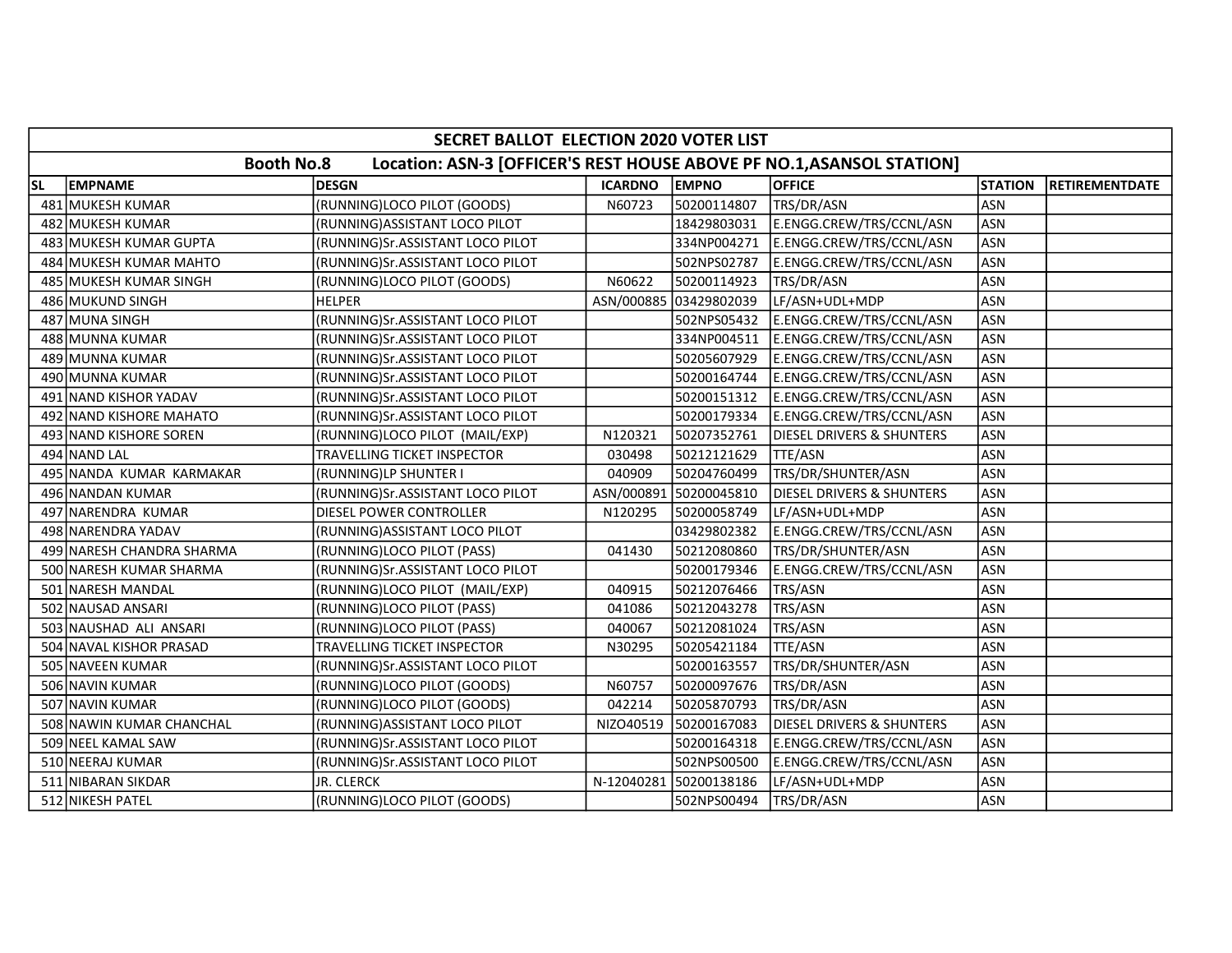| SECRET BALLOT ELECTION 2020 VOTER LIST |                             |                                                                       |                |              |                                      |                |                       |  |  |
|----------------------------------------|-----------------------------|-----------------------------------------------------------------------|----------------|--------------|--------------------------------------|----------------|-----------------------|--|--|
|                                        | <b>Booth No.8</b>           | Location: ASN-3 [OFFICER'S REST HOUSE ABOVE PF NO.1, ASANSOL STATION] |                |              |                                      |                |                       |  |  |
| <b>SL</b>                              | <b>EMPNAME</b>              | <b>DESGN</b>                                                          | <b>ICARDNO</b> | <b>EMPNO</b> | <b>OFFICE</b>                        | <b>STATION</b> | <b>RETIREMENTDATE</b> |  |  |
|                                        | 513 NIKHAT BANO             | <b>TEA MAKER</b>                                                      | N140189        | 50200110346  | LOCO/CANTN/ASN                       | <b>ASN</b>     |                       |  |  |
|                                        | 514 NIKHIL CHANDRA SAMADDAR | (RUNNING)LOCO PILOT (MAIL/EXP)                                        | 041360         | 50212081759  | TRS/ASN                              | <b>ASN</b>     |                       |  |  |
|                                        | 515 NILMONI SEAL            | <b>TEA MAKER</b>                                                      | N140076        | 50200045652  | LOCO/CANTN/ASN                       | <b>ASN</b>     |                       |  |  |
|                                        | 516 NILU R MINZ             | (RUNNING)LOCO PILOT (MAIL/EXP)                                        | 040820         | 50212097585  | TRS/ASN                              | <b>ASN</b>     |                       |  |  |
|                                        | 517 NIMAI CHANDRA GORAIN    | (RUNNING) ASSISTANT LOCO PILOT                                        |                | 27529802372  | E.ENGG.CREW/TRS/CCNL/ASN             | <b>ASN</b>     |                       |  |  |
|                                        | 518 NIRAJ KUMAR MISHRA      | TRAVELLING TICKET INSPECTOR                                           |                | 50212114625  | TTE/ASN                              | <b>ASN</b>     |                       |  |  |
|                                        | 519 NIRAJ KUMAR             | (RUNNING)Sr.ASSISTANT LOCO PILOT                                      |                | 50200163430  | TRS/DR/SHUNTER/ASN                   | <b>ASN</b>     |                       |  |  |
|                                        | 520 NIRAJ KUMAR             | (RUNNING)Sr.ASSISTANT LOCO PILOT                                      |                | 50200164343  | E.ENGG.CREW/TRS/CCNL/ASN             | <b>ASN</b>     |                       |  |  |
|                                        | 521 NIRAJ KUMAR             | (RUNNING) ASSISTANT LOCO PILOT                                        |                | 332NP213822  | E.ENGG.CREW/TRS/CCNL/ASN             | <b>ASN</b>     |                       |  |  |
|                                        | 522 NIRAJ KUMAR             | (RUNNING)LOCO PILOT (GOODS)                                           | N60279         | 50200031743  | TRS/DR/ASN                           | <b>ASN</b>     |                       |  |  |
|                                        | 523 NIRALA DHEERAJ          | (RUNNING)LOCO PILOT (GOODS)                                           | N60752         | 50200115253  | TRS/DR/ASN                           | <b>ASN</b>     |                       |  |  |
|                                        | 524 NIRANJAN KUMAR SINGH    | (RUNNING)Sr.ASSISTANT LOCO PILOT                                      | 12040857       | 50200167101  | <b>DIESEL DRIVERS &amp; SHUNTERS</b> | <b>ASN</b>     |                       |  |  |
|                                        | 525 NIRANJAN SHAW           | (RUNNING)Sr.ASSISTANT LOCO PILOT                                      |                | 50200177520  | E.ENGG.CREW/TRS/CCNL/ASN             | <b>ASN</b>     |                       |  |  |
|                                        | 526 NIRMAL HARI             | (RUNNING)LOCO PILOT (GOODS)                                           | N-61005        | 50200150721  | TRS/DR/ASN                           | <b>ASN</b>     |                       |  |  |
|                                        | 527 NIRMAL KISKU            | (RUNNING)LOCO PILOT (GOODS)                                           | 041129         | 50212093415  | TRS/DR/ASN                           | <b>ASN</b>     |                       |  |  |
|                                        | 528 NIRMAL KUMAR            | (RUNNING) ASSISTANT LOCO PILOT                                        |                | 03429802009  | E.ENGG.CREW/TRS/CCNL/ASN             | <b>ASN</b>     |                       |  |  |
|                                        | 529 NIRMAL PRASAD           | (RUNNING) ASSISTANT LOCO PILOT                                        | 040082         | 50212043308  | E.ENGG.CREW/TRS/CCNL/ASN             | <b>ASN</b>     |                       |  |  |
|                                        | 530 NIRMAL SUTRADHAR        | <b>TEA MAKER</b>                                                      | 60659          | 50200105661  | LOCO/CANTN/ASN                       | <b>ASN</b>     |                       |  |  |
|                                        | 531 NIRMAL THAKUR           | (RUNNING) ASSISTANT LOCO PILOT                                        | 040542         | 50212135057  | E.ENGG.CREW/TRS/CCNL/ASN             | <b>ASN</b>     |                       |  |  |
|                                        | 532 NIRMAL TOPPO            | <b>KHALASI HELPER</b>                                                 |                | 03429802126  | LF/ASN+UDL+MDP                       | <b>ASN</b>     |                       |  |  |
|                                        | 533 NIROJ BURNOWAL          | (RUNNING) ASSISTANT LOCO PILOT                                        |                | 03429802613  | E.ENGG.CREW/TRS/CCNL/ASN             | <b>ASN</b>     |                       |  |  |
|                                        | 534 NITIN SINGH             | (RUNNING)LOCO PILOT (GOODS)                                           | N60025         | 50200065705  | TRS/DR/ASN                           | <b>ASN</b>     |                       |  |  |
|                                        | 535 NITIS MANDAL            | (RUNNING)LOCO PILOT (MAIL/EXP)                                        | 040970         | 50212082703  | TRS/ASN                              | <b>ASN</b>     |                       |  |  |
|                                        | 536 NITISH KUMAR            | (RUNNING)Sr.ASSISTANT LOCO PILOT                                      |                | 50200164562  | E.ENGG.CREW/TRS/CCNL/ASN             | <b>ASN</b>     |                       |  |  |
|                                        | 537 NITISH KUMAR            | (RUNNING)LOCO PILOT (GOODS)                                           |                | 50200177544  | TRS/DR/ASN                           | <b>ASN</b>     |                       |  |  |
|                                        | 538 NITYA NANDA YADAV       | соок                                                                  | 111066         | 50212128181  | LOCO/CANTN/ASN                       | <b>ASN</b>     |                       |  |  |
|                                        | 539 NITYANAND DAS           | <b>OFFICE SUPERINTENDENT</b>                                          | N12040317      | 50200119921  | LF/ASN+UDL+MDP                       | <b>ASN</b>     |                       |  |  |
|                                        | 540 NOWEL TOPNO             | TRAVELLING TICKET INSPECTOR                                           | N30220         | 50212120145  | TTE/ASN                              | <b>ASN</b>     |                       |  |  |
|                                        | 541 OM PRAKASH GUPTA        | (RUNNING)LOCO PILOT (GOODS)                                           | N60444         | 50200099715  | TRS/DR/ASN                           | <b>ASN</b>     |                       |  |  |
|                                        | 542 OM PRAKASH KUMAR        | (RUNNING)Sr.ASSISTANT LOCO PILOT                                      |                | 50200179371  | E.ENGG.CREW/TRS/CCNL/ASN             | <b>ASN</b>     |                       |  |  |
|                                        | 543 OM PRAKASH MEHTA        | (RUNNING)LP SHUNTER I                                                 | N60104         | 50200035968  | TRS/DR/SHUNTER/ASN                   | <b>ASN</b>     |                       |  |  |
|                                        | 544 OMPRAKASH SINGH         | TRAVELLING TICKET INSPECTOR                                           | 30478          | 50212091595  | TTE/ASN                              | ASN            |                       |  |  |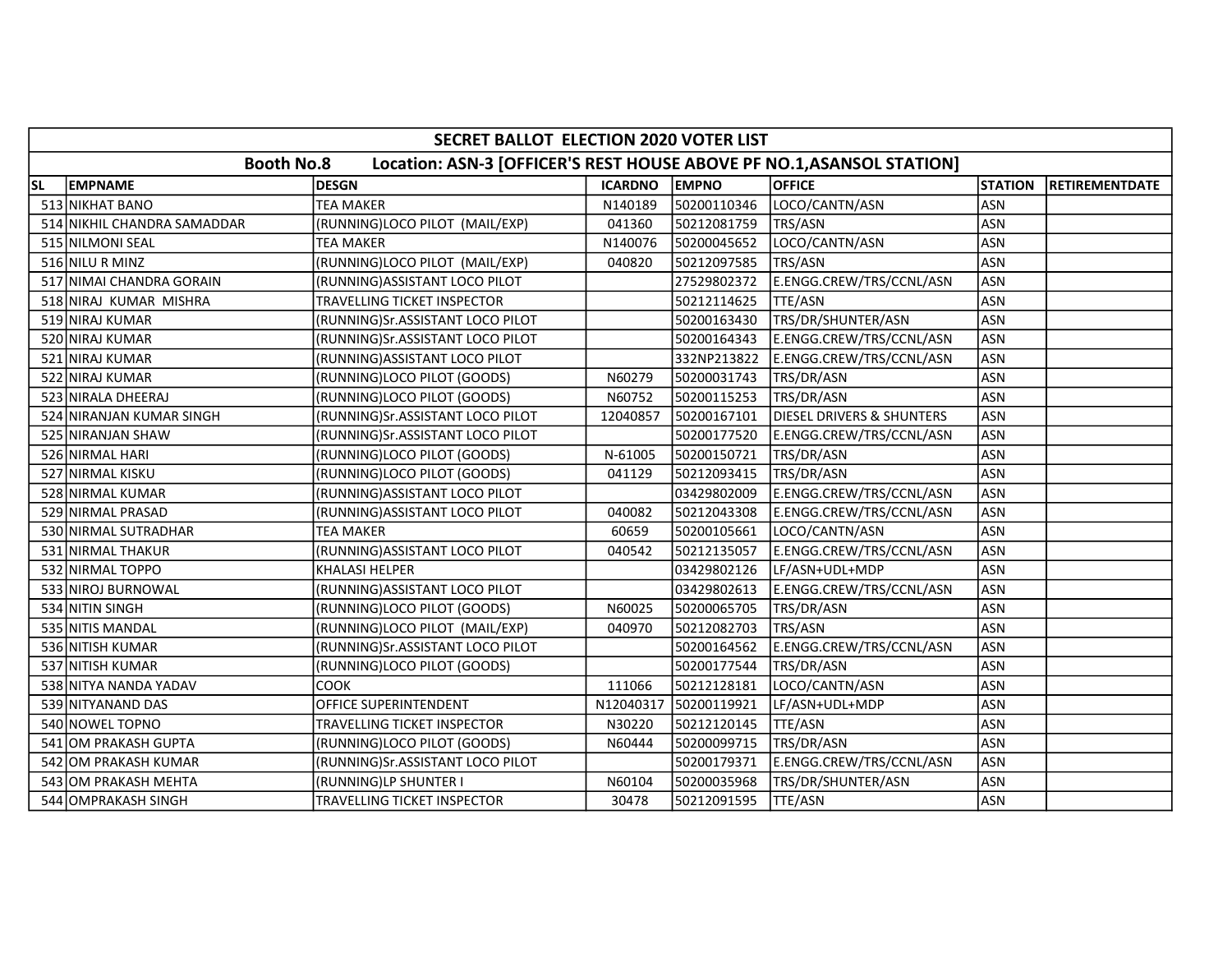| SECRET BALLOT ELECTION 2020 VOTER LIST |                                  |                                                                       |                |                        |                                      |                |                       |  |  |  |
|----------------------------------------|----------------------------------|-----------------------------------------------------------------------|----------------|------------------------|--------------------------------------|----------------|-----------------------|--|--|--|
|                                        | <b>Booth No.8</b>                | Location: ASN-3 [OFFICER'S REST HOUSE ABOVE PF NO.1, ASANSOL STATION] |                |                        |                                      |                |                       |  |  |  |
| <b>SL</b>                              | <b>EMPNAME</b>                   | <b>DESGN</b>                                                          | <b>ICARDNO</b> | <b>EMPNO</b>           | <b>OFFICE</b>                        | <b>STATION</b> | <b>RETIREMENTDATE</b> |  |  |  |
|                                        | 545 PABITRA KUMAR MANDAL         | (RUNNING)LOCO PILOT (PASS)                                            | 041519         | 50205384229            | TRS/ASN                              | <b>ASN</b>     |                       |  |  |  |
|                                        | 546 PABITRA MUKHOPADHYAY         | HEAD TICKET EXAMINER                                                  | N30385         | 50224000972            | TTE/ASN                              | <b>ASN</b>     |                       |  |  |  |
|                                        | 547 PALAS KUMAR RAY              | (RUNNING)LOCO PILOT (PASS)                                            | 040074         | 50212102775            | TRS/ASN                              | <b>ASN</b>     |                       |  |  |  |
|                                        | 548 PANCHANAN BAWRI              | (RUNNING)LOCO PILOT (MAIL/EXP)                                        | 041635         | 50212081553            | TRS/ASN                              | <b>ASN</b>     |                       |  |  |  |
|                                        | 549 PANKAJ KR KUSWAHA            | (RUNNING)LOCO PILOT (GOODS)                                           | N60659         | 50200116269            | TRS/DR/ASN                           | <b>ASN</b>     |                       |  |  |  |
|                                        | 550 PANKAJ KUMAR                 | (RUNNING)LOCO PILOT (GOODS)                                           | N60511         | 502NP202479            | TRS/DR/ASN                           | <b>ASN</b>     |                       |  |  |  |
|                                        | 551 PANKAJ KUMAR MANDAL          | <b>HEAD TICKET EXAMINER</b>                                           | N30293         | 50200068202            | TTE/ASN                              | <b>ASN</b>     |                       |  |  |  |
|                                        | 552 PANKAJ RAIKWAR               | (RUNNING) ASSISTANT LOCO PILOT                                        |                | 03429802381            | E.ENGG.CREW/TRS/CCNL/ASN             | <b>ASN</b>     |                       |  |  |  |
|                                        | 553 PAPPOO KUMAR PATEL           | (RUNNING) ASSISTANT LOCO PILOT                                        | NIZO40618      | 502NPS05509            | DIESEL DRIVERS & SHUNTERS            | <b>ASN</b>     |                       |  |  |  |
|                                        | 554 PARTHA SARATHI MANDAL        | <b>TRAVELLING TICKET INSPECTOR</b>                                    | 030981         | 50212101722            | <b>TTE/ASN</b>                       | <b>ASN</b>     |                       |  |  |  |
|                                        | 555 PARTHA DUBEY                 | TECH.(CRANE DRIVER)-II                                                |                | N-12040320 50200138198 | LF/ASN+UDL+MDP                       | <b>ASN</b>     |                       |  |  |  |
|                                        | 556 PARTHA SARATHI GHOSH         | (RUNNING)LOCO PILOT (PASS)                                            | 041068         | 50212080895            | TRS/ASN                              | <b>ASN</b>     |                       |  |  |  |
|                                        | 557 PAVAN KUMAR RAJAK            | (RUNNING) ASSISTANT LOCO PILOT                                        | 12040856       | 502NPS09641            | <b>DIESEL DRIVERS &amp; SHUNTERS</b> | <b>ASN</b>     |                       |  |  |  |
|                                        | 558 PAWAN KUMAR                  | (RUNNING) ASSISTANT LOCO PILOT                                        |                | 27304138065            | E.ENGG.CREW/TRS/CCNL/ASN             | <b>ASN</b>     |                       |  |  |  |
|                                        | 559 PAWAN KUMAR                  | (RUNNING)LOCO PILOT (GOODS)                                           | N60236         | 50200035970            | TRS/DR/ASN                           | <b>ASN</b>     |                       |  |  |  |
|                                        | 560 PAWAN KUMAR                  | (RUNNING) ASSISTANT LOCO PILOT                                        |                | 03429801802            | E.ENGG.CREW/TRS/CCNL/ASN             | <b>ASN</b>     |                       |  |  |  |
|                                        | 561 PAWAN KUMAR PASWAN           | (RUNNING)Sr.ASSISTANT LOCO PILOT                                      |                | 50200177593            | E.ENGG.CREW/TRS/CCNL/ASN             | ASN            |                       |  |  |  |
|                                        | 562 PAWAN TOPNO                  | <b>TRAVELLING TICKET INSPECTOR</b>                                    | N30519         | 50212113347            | TTE/ASN                              | <b>ASN</b>     |                       |  |  |  |
|                                        | 563 PETER DHANWAR                | <b>HEAD TICKET EXAMINER</b>                                           | N30596         | 50212083630            | TTE/ASN                              | <b>ASN</b>     |                       |  |  |  |
|                                        | 564 PINKU SHAW                   | (RUNNING) ASSISTANT LOCO PILOT                                        |                | 03429800772            | E.ENGG.CREW/TRS/CCNL/ASN             | <b>ASN</b>     |                       |  |  |  |
|                                        | 565 PINTOO KUMAR                 | (RUNNING)LOCO PILOT (GOODS)                                           | N60628         | 50200116737            | TRS/DR/ASN                           | <b>ASN</b>     |                       |  |  |  |
|                                        | 566 PINTU KUMAR                  | (RUNNING) ASSISTANT LOCO PILOT                                        |                | 18429803063            | E.ENGG.CREW/TRS/CCNL/ASN             | <b>ASN</b>     |                       |  |  |  |
|                                        | 567 PINTU KUMAR                  | (RUNNING) Sr. ASSISTANT LOCO PILOT                                    |                | 50200171037            | E.ENGG.CREW/TRS/CCNL/ASN             | <b>ASN</b>     |                       |  |  |  |
|                                        | 568 PINTU KUMAR                  | (RUNNING)LOCO PILOT (GOODS)                                           | N60779         | 502NP204535            | TRS/DR/ASN                           | <b>ASN</b>     |                       |  |  |  |
|                                        | 569 PINTU KUMAR SINHA            | (RUNNING)Sr.ASSISTANT LOCO PILOT                                      |                | 50200164872            | E.ENGG.CREW/TRS/CCNL/ASN             | <b>ASN</b>     |                       |  |  |  |
|                                        | 570 PINTU SHARMA                 | (RUNNING)LOCO PILOT (GOODS)                                           | N60517         | 50200108522            | TRS/DR/ASN                           | <b>ASN</b>     |                       |  |  |  |
|                                        | 571 PIRYRANJAN KUMAR PIRYADARSHI | (RUNNING)Sr.ASSISTANT LOCO PILOT                                      |                | 50200171049            | E.ENGG.CREW/TRS/CCNL/ASN             | <b>ASN</b>     |                       |  |  |  |
|                                        | 572 PIYUSH KANTI SINHA           | (RUNNING)LOCO PILOT (GOODS)                                           | N60469         | 50200065810            | TRS/DR/ASN                           | <b>ASN</b>     |                       |  |  |  |
|                                        | 573 PRABHAT KUMAR SINGH          | TRAVELLING TICKET INSPECTOR                                           | N30299         | 50205360444            | TTE/ASN                              | <b>ASN</b>     |                       |  |  |  |
|                                        | 574 PRADEEP                      | (RUNNING) ASSISTANT LOCO PILOT                                        |                | 03429802598            | E.ENGG.CREW/TRS/CCNL/ASN             | <b>ASN</b>     |                       |  |  |  |
|                                        | 575 PRADEEP KUMAR                | (RUNNING) ASSISTANT LOCO PILOT                                        |                | 27329803423            | E.ENGG.CREW/TRS/CCNL/ASN             | <b>ASN</b>     |                       |  |  |  |
|                                        | 576 PRADIP KUMAR                 | (RUNNING) ASSISTANT LOCO PILOT                                        |                | 50311005000            | E.ENGG.CREW/TRS/CCNL/ASN             | <b>ASN</b>     |                       |  |  |  |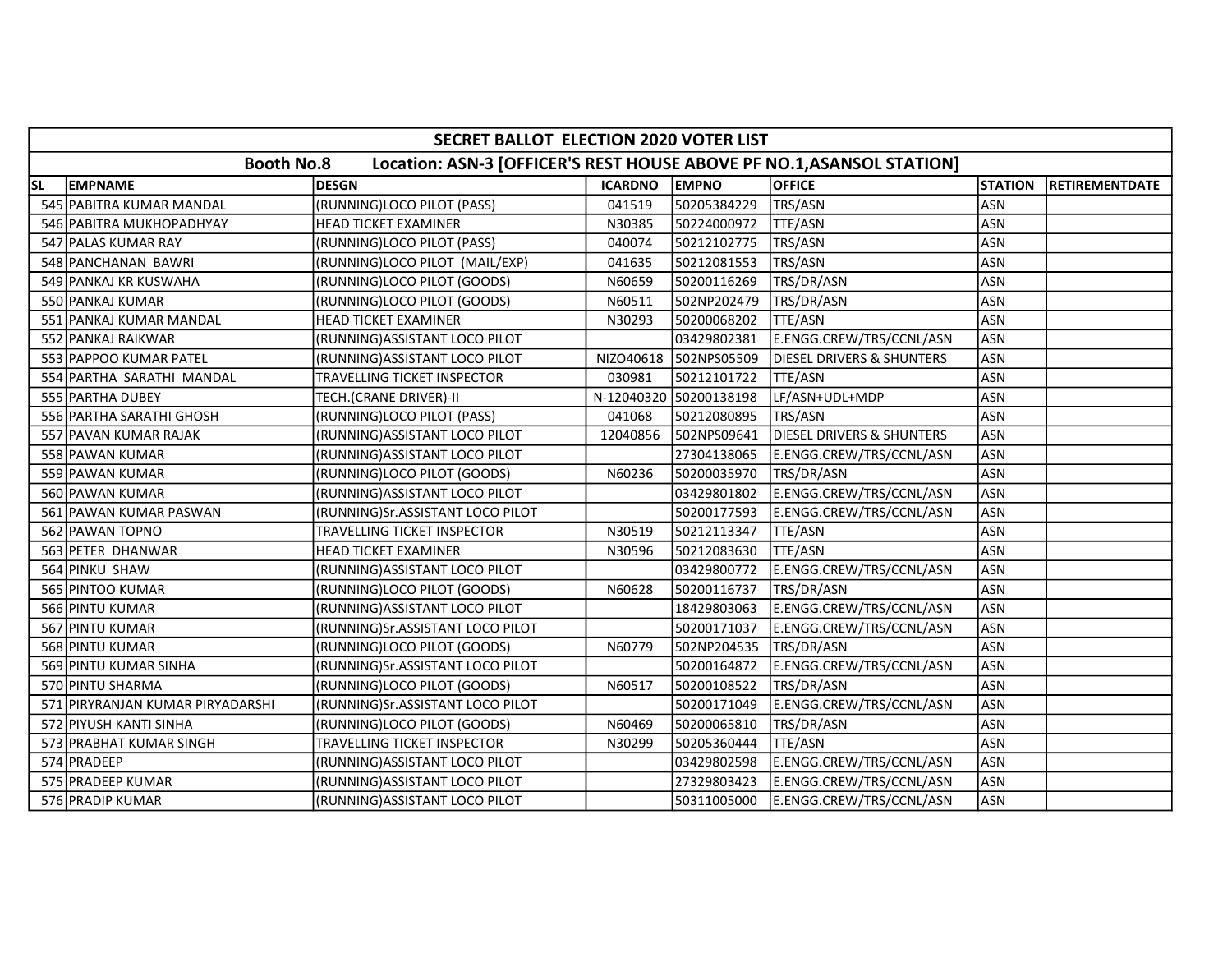|           | SECRET BALLOT ELECTION 2020 VOTER LIST                                                     |                                  |                |                        |                                      |                |                       |  |  |  |  |
|-----------|--------------------------------------------------------------------------------------------|----------------------------------|----------------|------------------------|--------------------------------------|----------------|-----------------------|--|--|--|--|
|           | <b>Booth No.8</b><br>Location: ASN-3 [OFFICER'S REST HOUSE ABOVE PF NO.1, ASANSOL STATION] |                                  |                |                        |                                      |                |                       |  |  |  |  |
| <b>SL</b> | <b>EMPNAME</b>                                                                             | <b>DESGN</b>                     | <b>ICARDNO</b> | <b>EMPNO</b>           | <b>OFFICE</b>                        | <b>STATION</b> | <b>RETIREMENTDATE</b> |  |  |  |  |
|           | 577 PRADIP KUMAR YADAV                                                                     | (RUNNING)LOCO PILOT (GOODS)      |                | 50284497579            | TRS/DR/ASN                           | <b>ASN</b>     |                       |  |  |  |  |
|           | 578 PRAFFUL MANJHI                                                                         | (RUNNING)LOCO PILOT (GOODS)      |                | 50205562363            | TRS/DR/ASN                           | <b>ASN</b>     |                       |  |  |  |  |
|           | 579 PRAFULLA KUMAR                                                                         | (RUNNING)LOCO PILOT (GOODS)      | N60485         | 50200099843            | TRS/DR/ASN                           | <b>ASN</b>     |                       |  |  |  |  |
|           | 580 PRAHLAD KUMAR                                                                          | (RUNNING)Sr.ASSISTANT LOCO PILOT |                | 50200161305            | TRS/DR/SHUNTER/ASN                   | <b>ASN</b>     |                       |  |  |  |  |
|           | 581 PRAKASH KUJUR                                                                          | (RUNNING)Sr.ASSISTANT LOCO PILOT |                | 50200180427            | TRS/DR/SHUNTER/ASN                   | <b>ASN</b>     |                       |  |  |  |  |
|           | 582 PRAKASH KUMAR                                                                          | (RUNNING)Sr.ASSISTANT LOCO PILOT |                | 502NPS00538            | E.ENGG.CREW/TRS/CCNL/ASN             | <b>ASN</b>     |                       |  |  |  |  |
|           | 583 PRAKASH KUMAR THAKUR                                                                   | (RUNNING) ASSISTANT LOCO PILOT   |                | 27529800685            | E.ENGG.CREW/TRS/CCNL/ASN             | <b>ASN</b>     |                       |  |  |  |  |
|           | 584 PRAKASH KUMAR TOPPO                                                                    | (RUNNING)LOCO PILOT (GOODS)      | 040903         | 50212135148            | TRS/DR/ASN                           | <b>ASN</b>     |                       |  |  |  |  |
|           | 585 PRAMOD KUMAR                                                                           | (RUNNING)Sr.ASSISTANT LOCO PILOT |                | 502NPS00507            | E.ENGG.CREW/TRS/CCNL/ASN             | <b>ASN</b>     |                       |  |  |  |  |
|           | 586 PRAMOD KUMAR                                                                           | (RUNNING)LOCO PILOT (PASS)       | 040946         | 50212097482            | TRS/ASN                              | <b>ASN</b>     |                       |  |  |  |  |
|           | 587 PRAMOD KUMAR                                                                           | TRAVELLING TICKET INSPECTOR      | N30517         | 50211119860            | TTE/ASN                              | <b>ASN</b>     |                       |  |  |  |  |
|           | 588 PRAMOD KUMAR SHAW                                                                      | TRAVELLING TICKET INSPECTOR      | 030324         | 50212077380            | TTE/ASN                              | <b>ASN</b>     |                       |  |  |  |  |
|           | 589 PRAMOD KUMAR SINGH                                                                     | (RUNNING)LOCO PILOT (GOODS)      | N60433         | 50200099776            | TRS/DR/ASN                           | <b>ASN</b>     |                       |  |  |  |  |
|           | 590 PRAMOD PRASAD                                                                          | (RUNNING)LOCO PILOT (GOODS)      | N-61157        | 50200116464            | TRS/DR/ASN                           | <b>ASN</b>     |                       |  |  |  |  |
|           | 591 PRANAB KUMAR GOSWAMI                                                                   | <b>CANTEEN ASSISTANT</b>         | N200642        | 50212001235            | LOCO/CANTN/ASN                       | <b>ASN</b>     |                       |  |  |  |  |
|           | 592 PRANAB MONDAL                                                                          | (RUNNING)Sr.ASSISTANT LOCO PILOT |                | 50200180464            | E.ENGG.CREW/TRS/CCNL/ASN             | <b>ASN</b>     |                       |  |  |  |  |
|           | 593 PRASANTA DAS                                                                           | (RUNNING) ASSISTANT LOCO PILOT   |                | 03429802236            | E.ENGG.CREW/TRS/CCNL/ASN             | <b>ASN</b>     |                       |  |  |  |  |
|           | 594 PRASANTA KUMAR MAJEE                                                                   | (RUNNING)LOCO PILOT (GOODS)      | N040242        | 50212142724            | <b>DIESEL DRIVERS &amp; SHUNTERS</b> | <b>ASN</b>     |                       |  |  |  |  |
|           | 595 PRASANTA KUMAR MANDAL                                                                  | (RUNNING)LOCO PILOT (GOODS)      | N120287        | 50200011393            | <b>DIESEL DRIVERS &amp; SHUNTERS</b> | <b>ASN</b>     |                       |  |  |  |  |
|           | 596 PRASANTA MUKHERJEE                                                                     | <b>TECHNICIAN GR-III</b>         |                | 18329801852            | LF/ASN+UDL+MDP                       | <b>ASN</b>     |                       |  |  |  |  |
|           | 597 PRASHANT VISHWAKARMA                                                                   | DIESEL POWER CONTROLLER          | N040064        | 50200107517            | LF/ASN+UDL+MDP                       | <b>ASN</b>     |                       |  |  |  |  |
|           | 598 PRASHANTA MAJI                                                                         | (RUNNING)LOCO PILOT (GOODS)      |                | ASN/002017 50210AB0416 | TRS/DR/ASN                           | <b>ASN</b>     |                       |  |  |  |  |
|           | 599 PRATIK SAMANTA                                                                         | (RUNNING) ASSISTANT LOCO PILOT   |                | 03429802905            | E.ENGG.CREW/TRS/CCNL/ASN             | <b>ASN</b>     |                       |  |  |  |  |
|           | 600 PRAVAKAR MONDAL                                                                        | (MedDeCatg)LOCO PILOT            | N60266         | 50207428560            | TRS/DR/ASN                           | <b>ASN</b>     |                       |  |  |  |  |
|           | 601 PRAVIN KUMAR                                                                           | (RUNNING)LOCO PILOT (GOODS)      | 041532         | 50212125684            | TRS/DR/ASN                           | <b>ASN</b>     |                       |  |  |  |  |
|           | 602 PRAVIN KUMAR                                                                           | (RUNNING)Sr.ASSISTANT LOCO PILOT |                | 50200166212            | E.ENGG.CREW/TRS/CCNL/ASN             | <b>ASN</b>     |                       |  |  |  |  |
|           | 603 PREETAM KUMAR                                                                          | (RUNNING)Sr.ASSISTANT LOCO PILOT |                | 50200153722            | E.ENGG.CREW/TRS/CCNL/ASN             | <b>ASN</b>     |                       |  |  |  |  |
|           | 604 PREM CHAND PASWAN                                                                      | (RUNNING)LP SHUNTER I            | 040979         | 50212043345            | TRS/DR/SHUNTER/ASN                   | <b>ASN</b>     |                       |  |  |  |  |
|           | 605 PREM KUMAR                                                                             | (RUNNING)LOCO PILOT (GOODS)      |                | 50200145828            | TRS/DR/ASN                           | <b>ASN</b>     |                       |  |  |  |  |
|           | 606 PREM PRAKASH                                                                           | (RUNNING)LOCO PILOT (GOODS)      |                | 50216235262            | TRS/DR/ASN                           | <b>ASN</b>     |                       |  |  |  |  |
|           | 607 PREM SHANKAR TIWARY                                                                    | (RUNNING)Sr.ASSISTANT LOCO PILOT |                | 50200166339            | E.ENGG.CREW/TRS/CCNL/ASN             | <b>ASN</b>     |                       |  |  |  |  |
|           | 608 PREMCHAND MURMU                                                                        | TRAVELLING TICKET INSPECTOR      | 3026           | 50212091560            | <b>TTE/ASN</b>                       | ASN            |                       |  |  |  |  |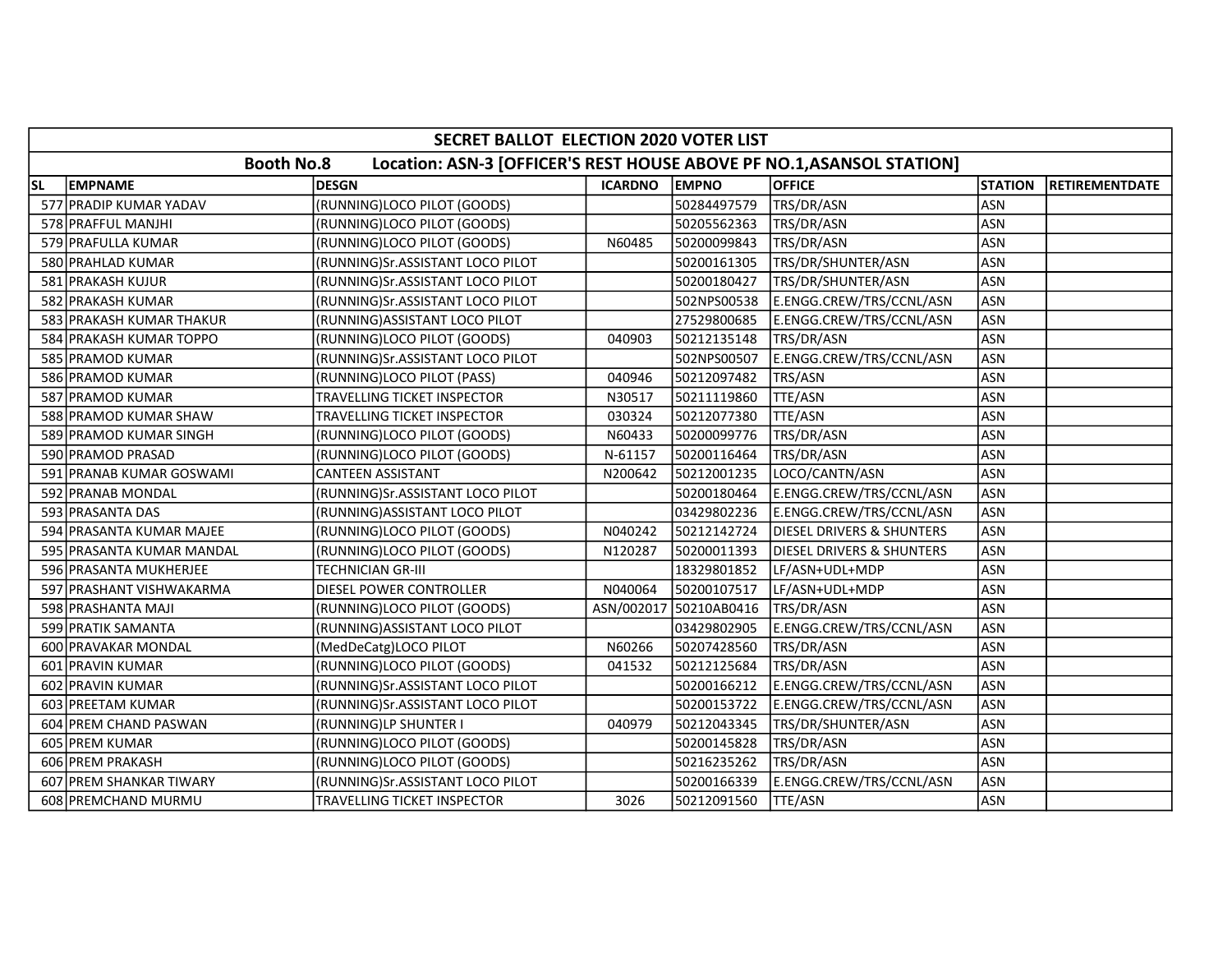|           | SECRET BALLOT ELECTION 2020 VOTER LIST |                                                                       |                |                        |                                      |                |                       |  |  |  |  |
|-----------|----------------------------------------|-----------------------------------------------------------------------|----------------|------------------------|--------------------------------------|----------------|-----------------------|--|--|--|--|
|           | <b>Booth No.8</b>                      | Location: ASN-3 [OFFICER'S REST HOUSE ABOVE PF NO.1, ASANSOL STATION] |                |                        |                                      |                |                       |  |  |  |  |
| <b>SL</b> | <b>EMPNAME</b>                         | <b>DESGN</b>                                                          | <b>ICARDNO</b> | <b>EMPNO</b>           | <b>OFFICE</b>                        | <b>STATION</b> | <b>RETIREMENTDATE</b> |  |  |  |  |
|           | 609 PREMJEET KUMAR                     | (RUNNING) ASSISTANT LOCO PILOT                                        |                | ASN/000893 50200168361 | <b>DIESEL DRIVERS &amp; SHUNTERS</b> | <b>ASN</b>     |                       |  |  |  |  |
|           | 610 PRIYABRATA SAMANTA                 | (RUNNING)LOCO PILOT (GOODS)                                           | N120310        | 50212146110            | <b>DIESEL DRIVERS &amp; SHUNTERS</b> | <b>ASN</b>     |                       |  |  |  |  |
|           | 611 PRIYANK KUMAR                      | (RUNNING)LOCO PILOT (GOODS)                                           | N60500         | 50200099466            | TRS/DR/ASN                           | <b>ASN</b>     |                       |  |  |  |  |
|           | 612 PRONAB KUMAR DUTTA                 | (RUNNING)LOCO PILOT (GOODS)                                           | 80229          | 50212099120            | <b>DIESEL DRIVERS &amp; SHUNTERS</b> | <b>ASN</b>     |                       |  |  |  |  |
|           | 613 PURSHOTUM KUMAR                    | (RUNNING)LOCO PILOT (GOODS)                                           | N60522         | 50200099740            | TRS/DR/ASN                           | <b>ASN</b>     |                       |  |  |  |  |
|           | 614 PURUSHOTTAM KUMAR                  | (RUNNING)Sr.ASSISTANT LOCO PILOT                                      |                | 502NPS02753            | E.ENGG.CREW/TRS/CCNL/ASN             | <b>ASN</b>     |                       |  |  |  |  |
|           | 615 RABI KUMAR RAM                     | (RUNNING) ASSISTANT LOCO PILOT                                        |                | 03429801278            | E.ENGG.CREW/TRS/CCNL/ASN             | <b>ASN</b>     |                       |  |  |  |  |
|           | 616 RABIN DUTTA                        | (RUNNING) ASSISTANT LOCO PILOT                                        |                | 03429802915            | E.ENGG.CREW/TRS/CCNL/ASN             | <b>ASN</b>     |                       |  |  |  |  |
|           | 617 RABINDRA SOREN                     | (RUNNING)LP SHUNTER II                                                | <b>NA</b>      | 275N0007585            | TRS/DR/SHUNTER/ASN                   | <b>ASN</b>     |                       |  |  |  |  |
|           | 618 RABINDRANATH HANSDAK               | (RUNNING) ASSISTANT LOCO PILOT                                        | 041828         | 50212141926            | E.ENGG.CREW/TRS/CCNL/ASN             | <b>ASN</b>     |                       |  |  |  |  |
|           | 619 RABISHWAR BESRA                    | (RUNNING)LOCO PILOT (GOODS)                                           | N60721         | 50205420994            | TRS/DR/ASN                           | <b>ASN</b>     |                       |  |  |  |  |
|           | 620 RADHEY SHYAM                       | (RUNNING)LOCO PILOT (PASS)                                            | 041426         | 50212092502            | TRS/ASN                              | <b>ASN</b>     |                       |  |  |  |  |
|           | 621 RAGHU NATH                         | (RUNNING)LOCO PILOT (GOODS)                                           | 041468         | 50212124242            | TRS/DR/ASN                           | <b>ASN</b>     |                       |  |  |  |  |
|           | 622 RAHUL DEO KUMAR                    | <b>HELPER</b>                                                         |                | 03429801509            | LF/ASN+UDL+MDP                       | <b>ASN</b>     |                       |  |  |  |  |
|           | 623 RAJ BHAN GAUTAM                    | (RUNNING) ASSISTANT LOCO PILOT                                        |                | 03429802232            | E.ENGG.CREW/TRS/CCNL/ASN             | <b>ASN</b>     |                       |  |  |  |  |
|           | 624 RAJ KAPOOR                         | (RUNNING)LOCO PILOT (MAIL/EXP)                                        | 041313         | 50210105906            | TRS/ASN                              | <b>ASN</b>     |                       |  |  |  |  |
|           | 625 RAJ KISHORE                        | <b>HEAD TICKET EXAMINER</b>                                           | N30285         | 50212115710            | TTE/ASN                              | <b>ASN</b>     |                       |  |  |  |  |
|           | 626 RAJ KUMAR                          | (RUNNING)Sr.ASSISTANT LOCO PILOT                                      |                | 27313430050            | TRS/DR/SHUNTER/ASN                   | <b>ASN</b>     |                       |  |  |  |  |
|           | 627 RAJA KUMAR DAS                     | (RUNNING) ASSISTANT LOCO PILOT                                        |                | 18429802841            | E.ENGG.CREW/TRS/CCNL/ASN             | <b>ASN</b>     |                       |  |  |  |  |
|           | 628 RAJAN KUMAR CHOUDHURY              | (RUNNING)LOCO PILOT (GOODS)                                           | N60507         | 50208001285            | TRS/DR/ASN                           | <b>ASN</b>     |                       |  |  |  |  |
|           | 629 RAJDEEP HALDAR                     | (RUNNING) ASSISTANT LOCO PILOT                                        |                | 03429802242            | E.ENGG.CREW/TRS/CCNL/ASN             | <b>ASN</b>     |                       |  |  |  |  |
|           | 630 RAJEEV KUMAR                       | (RUNNING) ASSISTANT LOCO PILOT                                        |                | 50200409673            | E.ENGG.CREW/TRS/CCNL/ASN             | <b>ASN</b>     |                       |  |  |  |  |
|           | 631 RAJEEV KUMAR                       | (RUNNING)LP SHUNTER II                                                |                | 50200155603            | TRS/DR/SHUNTER/ASN                   | <b>ASN</b>     |                       |  |  |  |  |
|           | 632 RAJEEV KUMAR                       | (RUNNING)Sr.ASSISTANT LOCO PILOT                                      |                | 50200181110            | E.ENGG.CREW/TRS/CCNL/ASN             | <b>ASN</b>     |                       |  |  |  |  |
|           | 633 RAJEEV KUMAR                       | (RUNNING)LOCO PILOT (GOODS)                                           | N60505         | 50200101217            | TRS/DR/ASN                           | <b>ASN</b>     |                       |  |  |  |  |
|           | 634 RAJEEV KUMAR                       | (RUNNING)Sr.ASSISTANT LOCO PILOT                                      |                | 502NPS00496            | E.ENGG.CREW/TRS/CCNL/ASN             | <b>ASN</b>     |                       |  |  |  |  |
|           | 635 RAJEEV RAUSHAN                     | (RUNNING)Sr.ASSISTANT LOCO PILOT                                      |                | 50205618769            | E.ENGG.CREW/TRS/CCNL/ASN             | <b>ASN</b>     |                       |  |  |  |  |
|           | 636 RAJEEW RANJAN KUMAR                | (RUNNING)LOCO PILOT (GOODS)                                           | N60430         | 50200065675            | TRS/DR/ASN                           | <b>ASN</b>     |                       |  |  |  |  |
|           | 637 RAJEN KUMAR                        | (RUNNING)Sr.ASSISTANT LOCO PILOT                                      |                | 50200179413            | E.ENGG.CREW/TRS/CCNL/ASN             | <b>ASN</b>     |                       |  |  |  |  |
|           | 638 RAJEN P G XAXA                     | (RUNNING)LOCO PILOT (PASS)                                            | 041412         | 50212097550            | TRS/ASN                              | <b>ASN</b>     |                       |  |  |  |  |
|           | 639 RAJENDRA KUMAR SINGH               | <b>HEAD TICKET EXAMINER</b>                                           | N30179         | 50212143390            | TTE/ASN                              | <b>ASN</b>     |                       |  |  |  |  |
|           | 640 RAJENDRA MAHATO                    | (RUNNING)LOCO PILOT (GOODS)                                           | N60573         | 50225217598            | TRS/DR/ASN                           | ASN            |                       |  |  |  |  |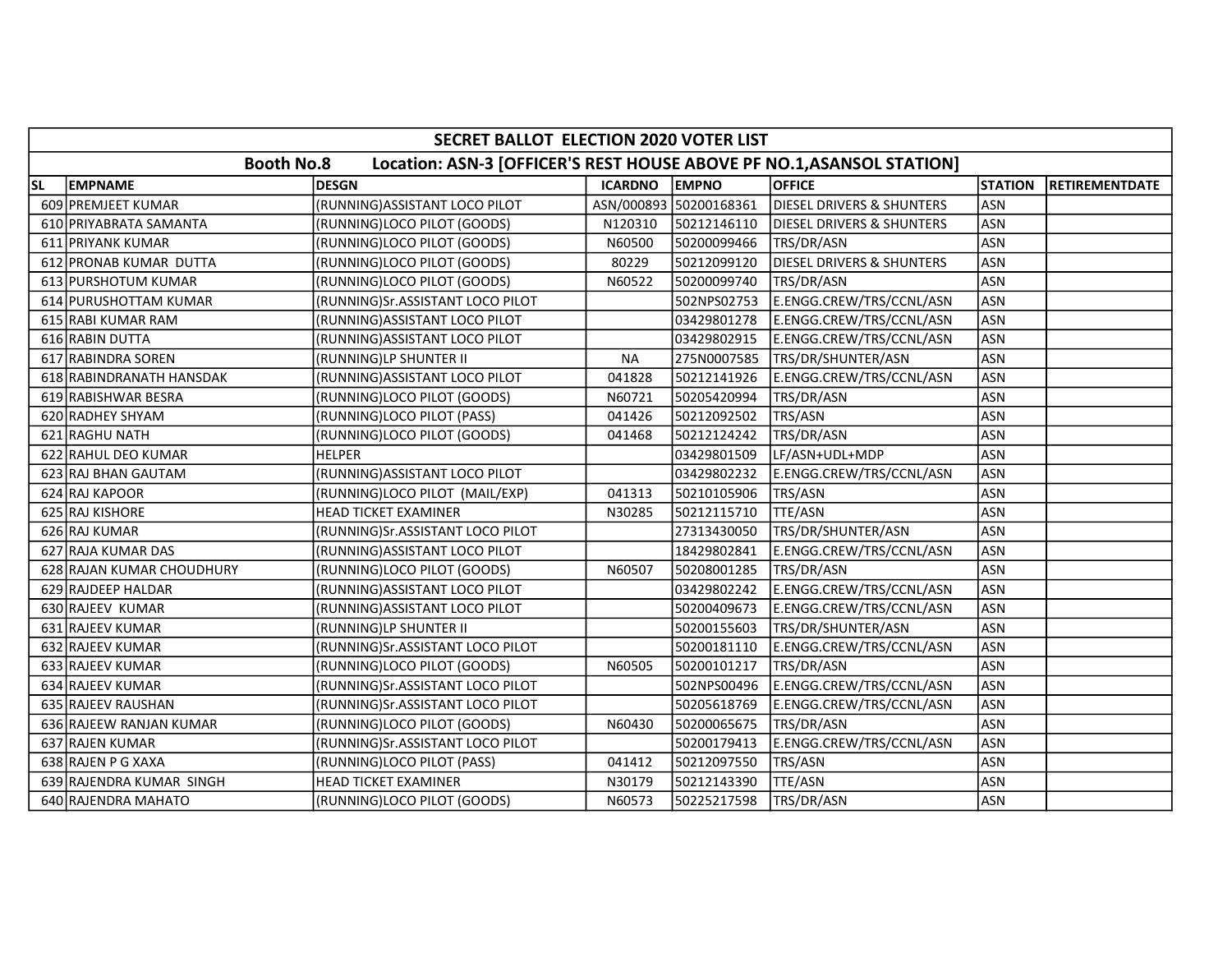|           | SECRET BALLOT ELECTION 2020 VOTER LIST |                                                                       |                |              |                                      |                |                       |  |  |  |  |
|-----------|----------------------------------------|-----------------------------------------------------------------------|----------------|--------------|--------------------------------------|----------------|-----------------------|--|--|--|--|
|           | <b>Booth No.8</b>                      | Location: ASN-3 [OFFICER'S REST HOUSE ABOVE PF NO.1, ASANSOL STATION] |                |              |                                      |                |                       |  |  |  |  |
| <b>SL</b> | <b>EMPNAME</b>                         | <b>DESGN</b>                                                          | <b>ICARDNO</b> | <b>EMPNO</b> | <b>OFFICE</b>                        | <b>STATION</b> | <b>RETIREMENTDATE</b> |  |  |  |  |
|           | 641 RAJENDRA ROUT                      | (RUNNING)LP SHUNTER II                                                | 041495         | 50207287331  | TRS/DR/SHUNTER/ASN                   | <b>ASN</b>     |                       |  |  |  |  |
|           | 642 RAJESH KUMAR SAH                   | (RUNNING)LOCO PILOT (GOODS)                                           | N60766         | 50212131301  | TRS/DR/ASN                           | <b>ASN</b>     |                       |  |  |  |  |
|           | 643 RAJESH KUMAR VERMA                 | TRAVELLING TICKET INSPECTOR                                           | 031187         | 50208343184  | TTE/ASN                              | <b>ASN</b>     |                       |  |  |  |  |
|           | 644 RAJESH AWON                        | (RUNNING) ASSISTANT LOCO PILOT                                        |                | 03429802938  | E.ENGG.CREW/TRS/CCNL/ASN             | <b>ASN</b>     |                       |  |  |  |  |
|           | 645 RAJESH KR ROUSHAN                  | (RUNNING)LOCO PILOT (GOODS)                                           | 60679          | 50200114790  | TRS/DR/ASN                           | <b>ASN</b>     |                       |  |  |  |  |
|           | 646 RAJESH KUMAR                       | (RUNNING)Sr.ASSISTANT LOCO PILOT                                      |                | 50200163442  | TRS/DR/SHUNTER/ASN                   | <b>ASN</b>     |                       |  |  |  |  |
|           | 647 RAJESH KUMAR                       | (RUNNING)LOCO PILOT (GOODS)                                           | 60730          | 50220090450  | TRS/DR/ASN                           | <b>ASN</b>     |                       |  |  |  |  |
|           | 648 RAJESH KUMAR                       | (RUNNING)LOCO PILOT (GOODS)                                           | N60619         | 50200114509  | TRS/DR/ASN                           | <b>ASN</b>     |                       |  |  |  |  |
|           | 649 RAJESH KUMAR                       | (RUNNING)Sr.ASSISTANT LOCO PILOT                                      |                | 502NPS00506  | E.ENGG.CREW/TRS/CCNL/ASN             | <b>ASN</b>     |                       |  |  |  |  |
|           | 650 RAJESH KUMAR                       | (RUNNING)LOCO PILOT (GOODS)                                           | N60471         | 50200032930  | TRS/DR/ASN                           | <b>ASN</b>     |                       |  |  |  |  |
|           | 651 RAJESH KUMAR                       | (RUNNING)LOCO PILOT (GOODS)                                           | N60677         | 50200114820  | TRS/DR/ASN                           | <b>ASN</b>     |                       |  |  |  |  |
|           | 652 RAJESH KUMAR                       | (RUNNING)Sr.ASSISTANT LOCO PILOT                                      |                | 334NP005036  | E.ENGG.CREW/TRS/CCNL/ASN             | <b>ASN</b>     |                       |  |  |  |  |
|           | 653 RAJESH KUMAR                       | <b>CANTEEN MANAGER</b>                                                | N140031        | 50200060677  | LOCO/CANTN/ASN                       | <b>ASN</b>     |                       |  |  |  |  |
|           | 654 RAJESH KUMAR                       | <b>HEAD TICKET EXAMINER</b>                                           | N30287         | 50212135495  | TTE/ASN                              | <b>ASN</b>     |                       |  |  |  |  |
|           | 655 RAJESH KUMAR                       | (RUNNING)LOCO PILOT (GOODS)                                           | N60101         | 50200031949  | TRS/DR/ASN                           | <b>ASN</b>     |                       |  |  |  |  |
|           | 656 RAJESH KUMAR VERMA                 | (RUNNING)Sr.ASSISTANT LOCO PILOT                                      |                | 50200171098  | E.ENGG.CREW/TRS/CCNL/ASN             | <b>ASN</b>     |                       |  |  |  |  |
|           | 657 RAJESH VERMA                       | (RUNNING)Sr.ASSISTANT LOCO PILOT                                      |                | 50213426250  | TRS/DR/SHUNTER/ASN                   | <b>ASN</b>     |                       |  |  |  |  |
|           | 658 RAJESHWAR MISTRI                   | (RUNNING)LOCO PILOT (GOODS)                                           | 040868         | 50212124746  | TRS/DR/ASN                           | <b>ASN</b>     |                       |  |  |  |  |
|           | 659 RAJIB LOCHAN BANDYOPADHYAY         | (RUNNING)Sr.ASSISTANT LOCO PILOT                                      | NIZO40607      | 502NPS06710  | <b>DIESEL DRIVERS &amp; SHUNTERS</b> | <b>ASN</b>     |                       |  |  |  |  |
|           | 660 RAJIT RAM                          | (RUNNING) ASSISTANT LOCO PILOT                                        |                | 03429802612  | E.ENGG.CREW/TRS/CCNL/ASN             | <b>ASN</b>     |                       |  |  |  |  |
|           | 661 RAJIV KUMAR                        | (RUNNING)LOCO PILOT (GOODS)                                           | N60432         | 50200099624  | TRS/DR/ASN                           | <b>ASN</b>     |                       |  |  |  |  |
|           | 662 RAJIV KUMAR                        | (RUNNING)Sr.ASSISTANT LOCO PILOT                                      |                | 50320100342  | E.ENGG.CREW/TRS/CCNL/ASN             | <b>ASN</b>     |                       |  |  |  |  |
|           | 663 RAJNI KANT KUMAR                   | (RUNNING)LOCO PILOT (GOODS)                                           |                | 502J1100354  | TRS/DR/ASN                           | <b>ASN</b>     |                       |  |  |  |  |
|           | 664 RAJNISH KUMAR                      | (RUNNING)ASSISTANT LOCO PILOT                                         |                | 503DLB40353  | E.ENGG.CREW/TRS/CCNL/ASN             | <b>ASN</b>     |                       |  |  |  |  |
|           | 665 RAJU KUMAR SINGH                   | (RUNNING)LOCO PILOT (GOODS)                                           | 041993         | 50212143340  | TRS/DR/ASN                           | <b>ASN</b>     |                       |  |  |  |  |
|           | 666 RAJU PRASAD SHARMA                 | (RUNNING) ASSISTANT LOCO PILOT                                        |                | 00211035262  | E.ENGG.CREW/TRS/CCNL/ASN             | <b>ASN</b>     |                       |  |  |  |  |
|           | 667 RAKESH KUMAR                       | (RUNNING)LOCO PILOT (GOODS)                                           | 61334          | 50220082908  | TRS/DR/ASN                           | <b>ASN</b>     |                       |  |  |  |  |
|           | 668 RAKESH KUMAR                       | (RUNNING) ASSISTANT LOCO PILOT                                        | NIZ40619       | 502NPS07048  | DIESEL DRIVERS & SHUNTERS            | <b>ASN</b>     |                       |  |  |  |  |
|           | 669 RAKESH KUMAR                       | (RUNNING) ASSISTANT LOCO PILOT                                        |                | 03429802010  | E.ENGG.CREW/TRS/CCNL/ASN             | <b>ASN</b>     |                       |  |  |  |  |
|           | 670 RAKESH KUMAR                       | (RUNNING)LOCO PILOT (MAIL/EXP)                                        | 041699         | 50212100870  | TRS/ASN                              | <b>ASN</b>     |                       |  |  |  |  |
|           | 671 RAKESH KUMAR                       | (RUNNING)LOCO PILOT (GOODS)                                           | N60519         | 50200060409  | TRS/DR/ASN                           | ASN            |                       |  |  |  |  |
|           | 672 RAKESH KUMAR                       | (RUNNING) ASSISTANT LOCO PILOT                                        |                | 50320090986  | E.ENGG.CREW/TRS/CCNL/ASN             | ASN            |                       |  |  |  |  |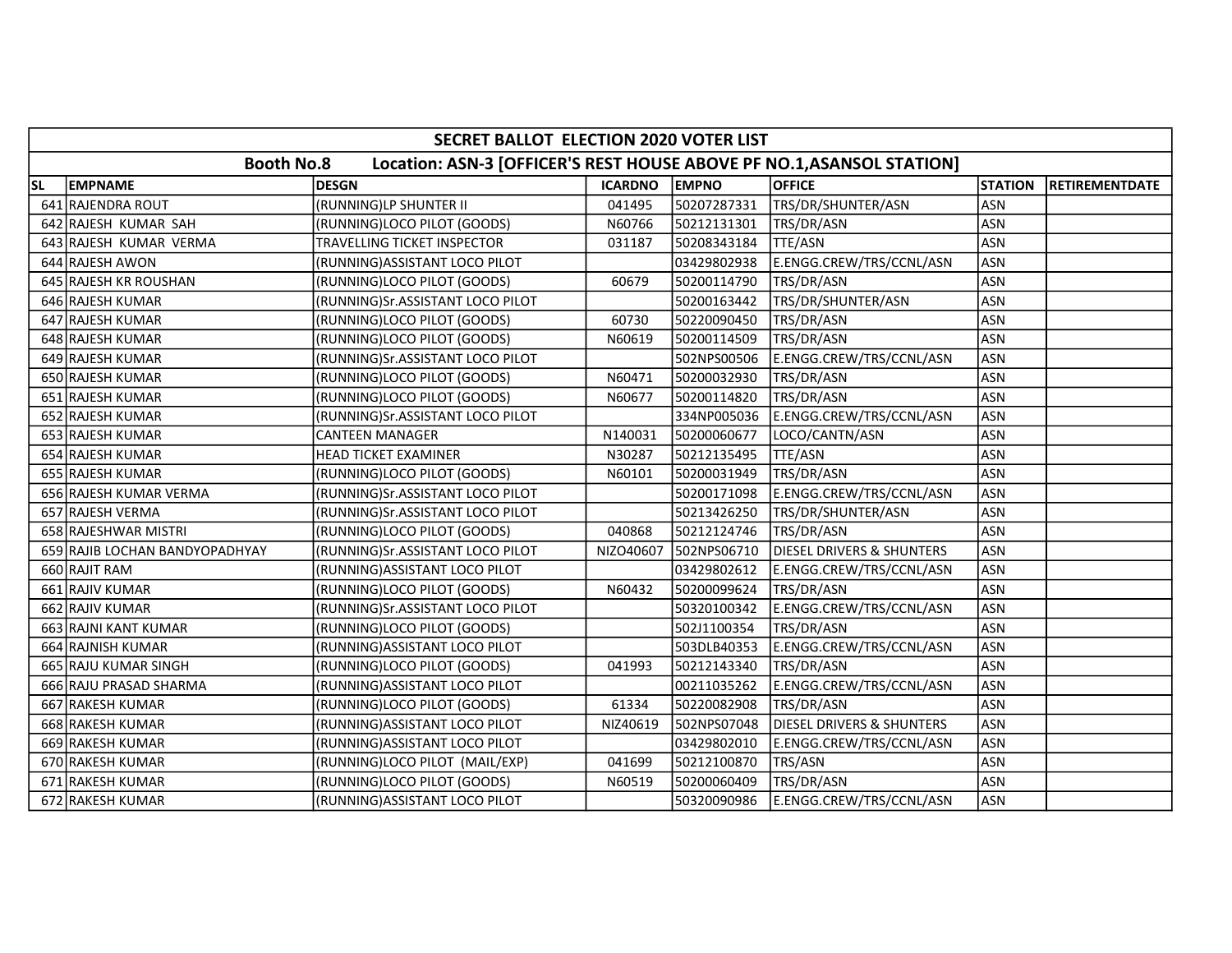|           | SECRET BALLOT ELECTION 2020 VOTER LIST |                                                                       |                |                        |                                      |                |                       |  |  |  |  |
|-----------|----------------------------------------|-----------------------------------------------------------------------|----------------|------------------------|--------------------------------------|----------------|-----------------------|--|--|--|--|
|           | <b>Booth No.8</b>                      | Location: ASN-3 [OFFICER'S REST HOUSE ABOVE PF NO.1, ASANSOL STATION] |                |                        |                                      |                |                       |  |  |  |  |
| <b>SL</b> | <b>EMPNAME</b>                         | <b>DESGN</b>                                                          | <b>ICARDNO</b> | <b>EMPNO</b>           | <b>OFFICE</b>                        | <b>STATION</b> | <b>RETIREMENTDATE</b> |  |  |  |  |
|           | 673 RAKESH KUMAR                       | (RUNNING)LOCO PILOT (GOODS)                                           | N60320         | 50200065766            | TRS/DR/ASN                           | <b>ASN</b>     |                       |  |  |  |  |
|           | 674 RAKESH KUMAR                       | (RUNNING)LOCO PILOT (GOODS)                                           | N60475         | 50200099673            | TRS/DR/ASN                           | <b>ASN</b>     |                       |  |  |  |  |
|           | 675 RAKESH KUMAR                       | (RUNNING)Sr.ASSISTANT LOCO PILOT                                      |                | 50200166261            | E.ENGG.CREW/TRS/CCNL/ASN             | <b>ASN</b>     |                       |  |  |  |  |
|           | 676 RAKESH KUMAR                       | (RUNNING)Sr.ASSISTANT LOCO PILOT                                      |                | 50200163491            | TRS/DR/SHUNTER/ASN                   | <b>ASN</b>     |                       |  |  |  |  |
|           | 677 RAKESH KUMAR CHOUDHARY             | (RUNNING)Sr.ASSISTANT LOCO PILOT                                      |                | 50200166340            | E.ENGG.CREW/TRS/CCNL/ASN             | <b>ASN</b>     |                       |  |  |  |  |
|           | 678 RAKESH KUMAR PATEL                 | (RUNNING)Sr.ASSISTANT LOCO PILOT                                      |                | 50200164653            | E.ENGG.CREW/TRS/CCNL/ASN             | <b>ASN</b>     |                       |  |  |  |  |
|           | 679 RAKESH KUMAR RAJAK                 | <b>HEAD TICKET EXAMINER</b>                                           | N30317         | 50212113130            | TTE/ASN                              | <b>ASN</b>     |                       |  |  |  |  |
|           | 680 RAKESH KUMAR ROUSHAN               | (RUNNING)Sr.ASSISTANT LOCO PILOT                                      |                | 50200166224            | E.ENGG.CREW/TRS/CCNL/ASN             | <b>ASN</b>     |                       |  |  |  |  |
|           | 681 RAKESH KUMAR SHARMA                | (RUNNING)Sr.ASSISTANT LOCO PILOT                                      |                | 50200177708            | E.ENGG.CREW/TRS/CCNL/ASN             | <b>ASN</b>     |                       |  |  |  |  |
|           | 682 RAKESH RAUSHAN                     | (RUNNING)LOCO PILOT (GOODS)                                           | N120080        | 50200057563            | <b>DIESEL DRIVERS &amp; SHUNTERS</b> | <b>ASN</b>     |                       |  |  |  |  |
|           | 683 RAM BABU CHOUDHARY                 | (RUNNING)ASSISTANT LOCO PILOT                                         |                | 50236401878            | E.ENGG.CREW/TRS/CCNL/ASN             | <b>ASN</b>     |                       |  |  |  |  |
|           | 684 RAM GOPAL                          | (RUNNING)LOCO PILOT (GOODS)                                           | 040857         | 50212115630            | TRS/DR/ASN                           | <b>ASN</b>     |                       |  |  |  |  |
|           | 685 RAM KRISHNA SENGUPTA               | (RUNNING)LOCO PILOT (PASS)                                            | 040788         | 50212086990            | TRS/ASN                              | <b>ASN</b>     |                       |  |  |  |  |
|           | 686 RAM CHARAN MAHALI                  | (RUNNING) ASSISTANT LOCO PILOT                                        |                | 03429802233            | E.ENGG.CREW/TRS/CCNL/ASN             | <b>ASN</b>     |                       |  |  |  |  |
|           | 687 RAM JANAM PRASAD                   | HEAD TICKET EXAMINER                                                  | N30272         | 50212091418            | TTE/ASN                              | <b>ASN</b>     |                       |  |  |  |  |
|           | 688 RAM KISHOR                         | (RUNNING)LOCO PILOT (GOODS)                                           | N60232         | 50200060392            | TRS/DR/ASN                           | <b>ASN</b>     |                       |  |  |  |  |
|           | 689 RAM KISHOR RAM                     | (RUNNING)LOCO PILOT (PASS)                                            | 040958         | 50204612085            | TRS/ASN                              | <b>ASN</b>     |                       |  |  |  |  |
|           | 690 RAM KUMAR                          | (RUNNING) ASSISTANT LOCO PILOT                                        |                | 03429801809            | E.ENGG.CREW/TRS/CCNL/ASN             | <b>ASN</b>     |                       |  |  |  |  |
|           | 691 RAM KUMAR                          | (RUNNING) ASSISTANT LOCO PILOT                                        |                | 03429801815            | E.ENGG.CREW/TRS/CCNL/ASN             | <b>ASN</b>     |                       |  |  |  |  |
|           | 692 RAM NARESH PRASAD                  | (RUNNING)LOCO PILOT (PASS)                                            | 041904         | 50207277039            | TRS/ASN                              | <b>ASN</b>     |                       |  |  |  |  |
|           | 693 RAM NATH                           | (RUNNING)LOCO PILOT (MAIL/EXP)                                        | 041004         | 50212076442            | TRS/ASN                              | <b>ASN</b>     |                       |  |  |  |  |
|           | 694 RAM PRAVESH PRAJAPATI              | <b>SR SECTION ENGINEER</b>                                            |                | N-12040604 50200176394 | LF/ASN+UDL+MDP                       | <b>ASN</b>     |                       |  |  |  |  |
|           | 695 RAMA SHANKAR SINGH                 | (RUNNING)LOCO PILOT (GOODS)                                           | N60621         | 50200114765            | TRS/DR/ASN                           | <b>ASN</b>     |                       |  |  |  |  |
|           | 696 RAMAN KUMAR JHA                    | TRAVELLING TICKET INSPECTOR                                           | N30281         | 50212105193            | TTE/ASN                              | <b>ASN</b>     |                       |  |  |  |  |
|           | 697 RAMAYODHYA PRASAD                  | TECHNICIAN GR-III                                                     | N201572        | 50200102660            | LF/ASN+UDL+MDP                       | <b>ASN</b>     |                       |  |  |  |  |
|           | 698 RAMDEO DAS                         | (RUNNING)LOCO PILOT (MAIL/EXP)                                        | 041566         | 50212081668            | TRS/ASN                              | <b>ASN</b>     |                       |  |  |  |  |
|           | 699 RAMDEV KUMAR                       | (RUNNING)Sr.ASSISTANT LOCO PILOT                                      |                | 27315401443            | E.ENGG.CREW/TRS/CCNL/ASN             | <b>ASN</b>     |                       |  |  |  |  |
|           | 700 RAMENDRA KR CHOUDHARY              | (RUNNING) ASSISTANT LOCO PILOT                                        | N60682         | 50200116439            | E.ENGG.CREW/TRS/CCNL/ASN             | <b>ASN</b>     |                       |  |  |  |  |
|           | 701 RAMESH KUMAR                       | (RUNNING)Sr.ASSISTANT LOCO PILOT                                      |                | 50200166194            | E.ENGG.CREW/TRS/CCNL/ASN             | <b>ASN</b>     |                       |  |  |  |  |
|           | 702 RAMESH KUMAR SINGH                 | (RUNNING)LOCO PILOT (GOODS)                                           | N60777         | 502J1000009            | TRS/DR/ASN                           | <b>ASN</b>     |                       |  |  |  |  |
|           | 703 RAMESH KUMAR TUDU                  | TECH.(MECH)-I                                                         | N120364        | 50200032736            | LF/ASN+UDL+MDP                       | <b>ASN</b>     |                       |  |  |  |  |
|           | 704 RAMIZ HOSSAIN MULLICK              | (RUNNING) ASSISTANT LOCO PILOT                                        |                | 03429802240            | E.ENGG.CREW/TRS/CCNL/ASN             | <b>ASN</b>     |                       |  |  |  |  |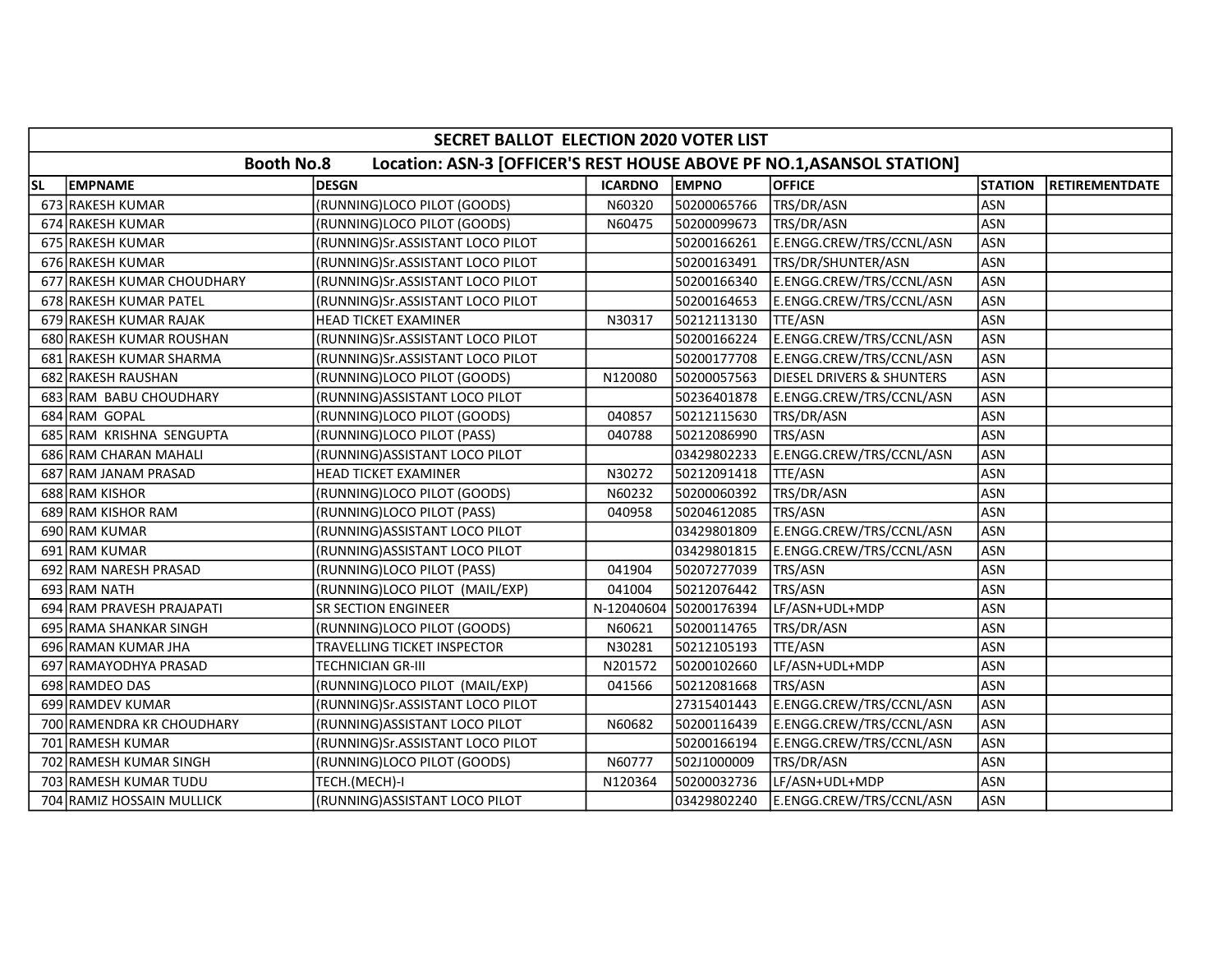|           | SECRET BALLOT ELECTION 2020 VOTER LIST |                                                                       |                |              |                                      |                |                       |  |  |  |
|-----------|----------------------------------------|-----------------------------------------------------------------------|----------------|--------------|--------------------------------------|----------------|-----------------------|--|--|--|
|           | <b>Booth No.8</b>                      | Location: ASN-3 [OFFICER'S REST HOUSE ABOVE PF NO.1, ASANSOL STATION] |                |              |                                      |                |                       |  |  |  |
| <b>SL</b> | <b>EMPNAME</b>                         | <b>DESGN</b>                                                          | <b>ICARDNO</b> | <b>EMPNO</b> | <b>OFFICE</b>                        | <b>STATION</b> | <b>RETIREMENTDATE</b> |  |  |  |
|           | 705 RAMJEE PRASAD                      | (RUNNING)Sr.ASSISTANT LOCO PILOT                                      |                | 50200163570  | TRS/DR/SHUNTER/ASN                   | <b>ASN</b>     |                       |  |  |  |
|           | 706 RAMJIT ORAON                       | (RUNNING)LOCO PILOT (MAIL/EXP)                                        | 040983         | 50212107906  | TRS/ASN                              | <b>ASN</b>     |                       |  |  |  |
|           | 707 RAMNATH KUMAR                      | (RUNNING)LOCO PILOT (GOODS)                                           |                | 50200114972  | TRS/DR/ASN                           | <b>ASN</b>     |                       |  |  |  |
|           | 708 RANDHIR KUMAR                      | (RUNNING)LOCO PILOT (GOODS)                                           | N60765         | 50212143364  | TRS/DR/ASN                           | <b>ASN</b>     |                       |  |  |  |
|           | 709 RANDHIR KUMAR                      | (RUNNING)Sr.ASSISTANT LOCO PILOT                                      |                | 50200166558  | E.ENGG.CREW/TRS/CCNL/ASN             | <b>ASN</b>     |                       |  |  |  |
|           | 710 RANDHIR KUMAR                      | (RUNNING)Sr.ASSISTANT LOCO PILOT                                      |                | 50200179425  | E.ENGG.CREW/TRS/CCNL/ASN             | <b>ASN</b>     |                       |  |  |  |
|           | 711 RANJAN KUMAR                       | (RUNNING) ASSISTANT LOCO PILOT                                        |                | 503DLC31047  | E.ENGG.CREW/TRS/CCNL/ASN             | <b>ASN</b>     |                       |  |  |  |
|           | 712 RANJAN KUMAR                       | (RUNNING)Sr.ASSISTANT LOCO PILOT                                      |                | 502NPS00846  | E.ENGG.CREW/TRS/CCNL/ASN             | <b>ASN</b>     |                       |  |  |  |
|           | 713 RANJAN KUMAR                       | (RUNNING)LOCO PILOT (GOODS)                                           | N60662         | 50200116476  | TRS/DR/ASN                           | <b>ASN</b>     |                       |  |  |  |
|           | 714 RANJAN PRASAD                      | (RUNNING)LOCO PILOT (GOODS)                                           | N60502         | 502NP000914  | TRS/DR/ASN                           | <b>ASN</b>     |                       |  |  |  |
|           | 715 RANJAN RABIDAS                     | (RUNNING)Sr.ASSISTANT LOCO PILOT                                      |                | 50200164896  | E.ENGG.CREW/TRS/CCNL/ASN             | <b>ASN</b>     |                       |  |  |  |
|           | 716 RANJEET KUMAR                      | (RUNNING)LOCO PILOT (GOODS)                                           |                | 50236401825  | TRS/DR/ASN                           | <b>ASN</b>     |                       |  |  |  |
|           | 717 RANJEET KUMAR                      | (RUNNING)Sr.ASSISTANT LOCO PILOT                                      |                | 50200164616  | E.ENGG.CREW/TRS/CCNL/ASN             | <b>ASN</b>     |                       |  |  |  |
|           | 718 RANJEET KUMAR                      | (RUNNING) Sr. ASSISTANT LOCO PILOT                                    |                | 50200179437  | E.ENGG.CREW/TRS/CCNL/ASN             | <b>ASN</b>     |                       |  |  |  |
|           | 719 RANJEET KUMAR MAHTO                | (RUNNING)Sr.ASSISTANT LOCO PILOT                                      |                | 502NPS00503  | E.ENGG.CREW/TRS/CCNL/ASN             | <b>ASN</b>     |                       |  |  |  |
|           | 720 RANJEET KUMAR RANJAN               | TRAVELLING TICKET INSPECTOR                                           | N30370         | 50212115381  | TTE/ASN                              | <b>ASN</b>     |                       |  |  |  |
|           | 721 RANJEET KUMAR RANJAN               | (RUNNING)LOCO PILOT (GOODS)                                           | N120029        | 50212146389  | <b>DIESEL DRIVERS &amp; SHUNTERS</b> | <b>ASN</b>     |                       |  |  |  |
|           | 722 RANJEET KUMAR SINGH                | (RUNNING)Sr.ASSISTANT LOCO PILOT                                      |                | 50205607954  | E.ENGG.CREW/TRS/CCNL/ASN             | <b>ASN</b>     |                       |  |  |  |
|           | 723 RANJEET KUMAR SINGH                | (RUNNING)LOCO PILOT (PASS)                                            | 041507         | 50212081085  | TRS/ASN                              | <b>ASN</b>     |                       |  |  |  |
|           | 724 RANJEET KUMAR SINGH                | (RUNNING)LOCO PILOT (GOODS)                                           | N60525         | 50200103676  | TRS/DR/ASN                           | <b>ASN</b>     |                       |  |  |  |
|           | 725 RANJEET KUMAR THAKUR               | (RUNNING) ASSISTANT LOCO PILOT                                        |                | 50714703247  | E.ENGG.CREW/TRS/CCNL/ASN             | <b>ASN</b>     |                       |  |  |  |
|           | 726 RANJEET PASWAN                     | (RUNNING)LOCO PILOT (GOODS)                                           | N120293        | 50200057526  | <b>DIESEL DRIVERS &amp; SHUNTERS</b> | <b>ASN</b>     |                       |  |  |  |
|           | 727 RANJEET PRASAD                     | (RUNNING)LOCO PILOT (GOODS)                                           | N60180         | 50200060320  | TRS/DR/ASN                           | <b>ASN</b>     |                       |  |  |  |
|           | 728 RASHID ANSARI                      | (RUNNING) ASSISTANT LOCO PILOT                                        |                | 03429802898  | E.ENGG.CREW/TRS/CCNL/ASN             | <b>ASN</b>     |                       |  |  |  |
|           | 729 RATNAKAR MARANDI                   | (RUNNING)LOCO PILOT (PASS)                                            | 041594         | 50212081589  | TRS/ASN                              | <b>ASN</b>     |                       |  |  |  |
|           | 730 RAUSHAN KUMAR SINHA                | (RUNNING)Sr.ASSISTANT LOCO PILOT                                      |                | 50200160726  | TRS/DR/SHUNTER/ASN                   | <b>ASN</b>     |                       |  |  |  |
|           | 731 RAVI KANT SHARMA                   | (RUNNING)LOCO PILOT (GOODS)                                           | N60629         | 50200116208  | TRS/DR/ASN                           | <b>ASN</b>     |                       |  |  |  |
|           | 732 RAVI KUMAR SAKSENA                 | (RUNNING)Sr.ASSISTANT LOCO PILOT                                      |                | 50200179449  | E.ENGG.CREW/TRS/CCNL/ASN             | <b>ASN</b>     |                       |  |  |  |
|           | 733 RAVI KUMAR THAKUR                  | (RUNNING)Sr.ASSISTANT LOCO PILOT                                      |                | 502NPS00508  | E.ENGG.CREW/TRS/CCNL/ASN             | ASN            |                       |  |  |  |
|           | 734 RAVI RANJAN KUMAR                  | (RUNNING)Sr.ASSISTANT LOCO PILOT                                      |                | 50200165888  | E.ENGG.CREW/TRS/CCNL/ASN             | <b>ASN</b>     |                       |  |  |  |
|           | 735 RAVI RAY-366                       | (RUNNING) ASSISTANT LOCO PILOT                                        |                | 50812338075  | E.ENGG.CREW/TRS/CCNL/ASN             | <b>ASN</b>     |                       |  |  |  |
|           | 736 RAVI SHANKAR KUMAR                 | (RUNNING)Sr.ASSISTANT LOCO PILOT                                      |                | 502NPS05413  | E.ENGG.CREW/TRS/CCNL/ASN             | <b>ASN</b>     |                       |  |  |  |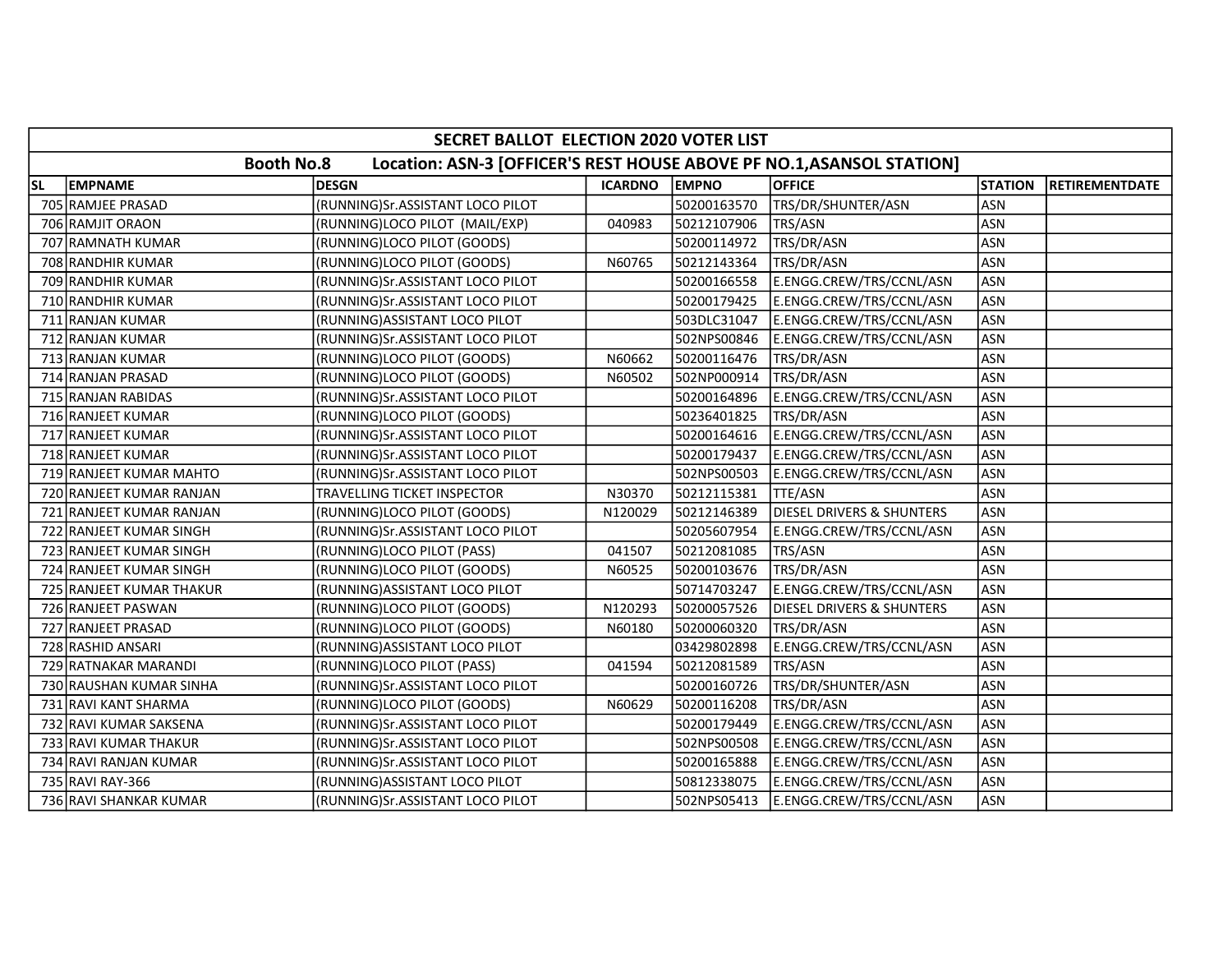|           | SECRET BALLOT ELECTION 2020 VOTER LIST |                                                                       |                |              |                                      |                |                       |  |  |  |
|-----------|----------------------------------------|-----------------------------------------------------------------------|----------------|--------------|--------------------------------------|----------------|-----------------------|--|--|--|
|           | <b>Booth No.8</b>                      | Location: ASN-3 [OFFICER'S REST HOUSE ABOVE PF NO.1, ASANSOL STATION] |                |              |                                      |                |                       |  |  |  |
| <b>SL</b> | <b>EMPNAME</b>                         | <b>DESGN</b>                                                          | <b>ICARDNO</b> | <b>EMPNO</b> | <b>OFFICE</b>                        | <b>STATION</b> | <b>RETIREMENTDATE</b> |  |  |  |
|           | 737 RAVI SHANKAR VERMA                 | (RUNNING)Sr.ASSISTANT LOCO PILOT                                      |                | 50200167988  | E.ENGG.CREW/TRS/CCNL/ASN             | lasn           |                       |  |  |  |
|           | 738 RAVINDRA KUMAR                     | (RUNNING)Sr.ASSISTANT LOCO PILOT                                      |                | 50200164320  | E.ENGG.CREW/TRS/CCNL/ASN             | ASN            |                       |  |  |  |
|           | 739 RAVINDRA KUMAR                     | (RUNNING)Sr.ASSISTANT LOCO PILOT                                      |                | 50200164677  | E.ENGG.CREW/TRS/CCNL/ASN             | ASN            |                       |  |  |  |
|           | 740 RAVISH KRISHNA KUMAR SINGH         | (RUNNING)Sr.ASSISTANT LOCO PILOT                                      |                | 50200166121  | E.ENGG.CREW/TRS/CCNL/ASN             | ASN            |                       |  |  |  |
|           | 741 RISHI KUMAR                        | (RUNNING) ASSISTANT LOCO PILOT                                        |                | 45316238434  | E.ENGG.CREW/TRS/CCNL/ASN             | ASN            |                       |  |  |  |
|           | 742 RITESH KUMAR                       | (RUNNING)LOCO PILOT (GOODS)                                           | N60450         | 50200101394  | TRS/DR/ASN                           | <b>ASN</b>     |                       |  |  |  |
|           | 743 RITWIK LAHA                        | (RUNNING)LOCO PILOT (GOODS)                                           | 081084         | 50212131878  | <b>DIESEL DRIVERS &amp; SHUNTERS</b> | ASN            |                       |  |  |  |
|           | 744 ROHAN CHAKRABORTY                  | (RUNNING) ASSISTANT LOCO PILOT                                        |                | 03429802600  | E.ENGG.CREW/TRS/CCNL/ASN             | ASN            |                       |  |  |  |
|           | 745 ROHIT KUMAR                        | (RUNNING)Sr.ASSISTANT LOCO PILOT                                      |                | 502NPS00829  | E.ENGG.CREW/TRS/CCNL/ASN             | ASN            |                       |  |  |  |
|           | 746 ROHIT KUMAR                        | (RUNNING)Sr.ASSISTANT LOCO PILOT                                      |                | 50200164549  | E.ENGG.CREW/TRS/CCNL/ASN             | ASN            |                       |  |  |  |
|           | 747 RUPESH KUMAR                       | (RUNNING) ASSISTANT LOCO PILOT                                        |                | 03429802018  | E.ENGG.CREW/TRS/CCNL/ASN             | <b>ASN</b>     |                       |  |  |  |
|           | 748 SABIN KUMAR                        | (RUNNING)LOCO PILOT (GOODS)                                           | N60539         | 50200108510  | TRS/DR/ASN                           | ASN            |                       |  |  |  |
|           | 749 SABITABRATA DUTTA                  | (RUNNING)LOCO PILOT (GOODS)                                           | 041463         | 50212120388  | TRS/DR/ASN                           | ASN            |                       |  |  |  |
|           | 750 SACHIN KUMAR                       | (RUNNING) ASSISTANT LOCO PILOT                                        | XXXXXXX        | 503T4859247  | E.ENGG.CREW/TRS/CCNL/ASN             | <b>ASN</b>     |                       |  |  |  |
|           | 751 SAHADEB                            | TECH.(LOCO)-I                                                         | N120023        | 50212046346  | LF/ASN+UDL+MDP                       | ASN            |                       |  |  |  |
|           | 752 SAKHA RAM CHOUBEY                  | (RUNNING)Sr.ASSISTANT LOCO PILOT                                      |                | 50200163314  | E.ENGG.CREW/TRS/CCNL/ASN             | <b>ASN</b>     |                       |  |  |  |
|           | 753 SALAUDDIN ANSARI                   | (RUNNING)ASSISTANT LOCO PILOT                                         |                | 27529800691  | E.ENGG.CREW/TRS/CCNL/ASN             | <b>ASN</b>     |                       |  |  |  |
|           | 754 SAMAPAN SAHA                       | DIESEL POWER CONTROLLER                                               | 041514         | 50212115617  | LF/ASN+UDL+MDP                       | ASN            |                       |  |  |  |
|           | 755 SAMIR KUMAR DAS                    | (RUNNING)LOCO PILOT (GOODS)                                           | 041066         | 50212133590  | TRS/DR/ASN                           | ASN            |                       |  |  |  |
|           | 756 SAMPURNANAND JHA                   | TRAVELLING TICKET INSPECTOR                                           | N30009         | 50209373445  | TTE/ASN                              | <b>ASN</b>     |                       |  |  |  |
|           | 757 SAMRAT NASKAR                      | (RUNNING) ASSISTANT LOCO PILOT                                        |                | 03429802892  | E.ENGG.CREW/TRS/CCNL/ASN             | ASN            |                       |  |  |  |
|           | 758 SAMRIDDHA DHALI                    | (RUNNING) ASSISTANT LOCO PILOT                                        |                | 03429802237  | E.ENGG.CREW/TRS/CCNL/ASN             | ASN            |                       |  |  |  |
|           | 759 SANAT KUMAR                        | (RUNNING)Sr.ASSISTANT LOCO PILOT                                      |                | 50200179474  | E.ENGG.CREW/TRS/CCNL/ASN             | <b>ASN</b>     |                       |  |  |  |
|           | 760 SANCHAY KUMAR GHOSH                | (RUNNING)LP SHUNTER I                                                 | 040911         | 50212043400  | TRS/DR/SHUNTER/ASN                   | <b>ASN</b>     |                       |  |  |  |
|           | 761 SANCHIT KUMAR                      | (RUNNING) ASSISTANT LOCO PILOT                                        | N60112         | 50200033120  | E.ENGG.CREW/TRS/CCNL/ASN             | <b>ASN</b>     |                       |  |  |  |
|           | 762 SANDEEP KUMAR SINGH                | (RUNNING) ASSISTANT LOCO PILOT                                        |                | 503DLB40062  | E.ENGG.CREW/TRS/CCNL/ASN             | ASN            |                       |  |  |  |
|           | 763 SANDEEP KUMAR VERMA                | KHALASI HELPER                                                        |                | 03429802133  | LF/ASN+UDL+MDP                       | ASN            |                       |  |  |  |
|           | 764 SANDEEPKUMARDIVAKAR                | (RUNNING) ASSISTANT LOCO PILOT                                        | NI240620       | 502NPS07045  | DIESEL DRIVERS & SHUNTERS            | <b>ASN</b>     |                       |  |  |  |
|           | 765 SANDHYA KUMARI                     | <b>HEAD TICKET EXAMINER</b>                                           | N30194         | 50200094560  | TTE/ASN                              | ASN            |                       |  |  |  |
|           | 766 SANDIP DATTA                       | (RUNNING)LOCO PILOT (GOODS)                                           | 041433         | 50212137674  | TRS/DR/ASN                           | <b>ASN</b>     |                       |  |  |  |
|           | 767 SANDIP KUMAR SARKAR                | (RUNNING)LOCO PILOT (PASS)                                            | 040908         | 50212081012  | TRS/ASN                              | ASN            |                       |  |  |  |
|           | 768 SANGITA BANERJEE                   | HEAD TICKET EXAMINER                                                  |                | 50200053820  | <b>TTE/ASN</b>                       | ASN            |                       |  |  |  |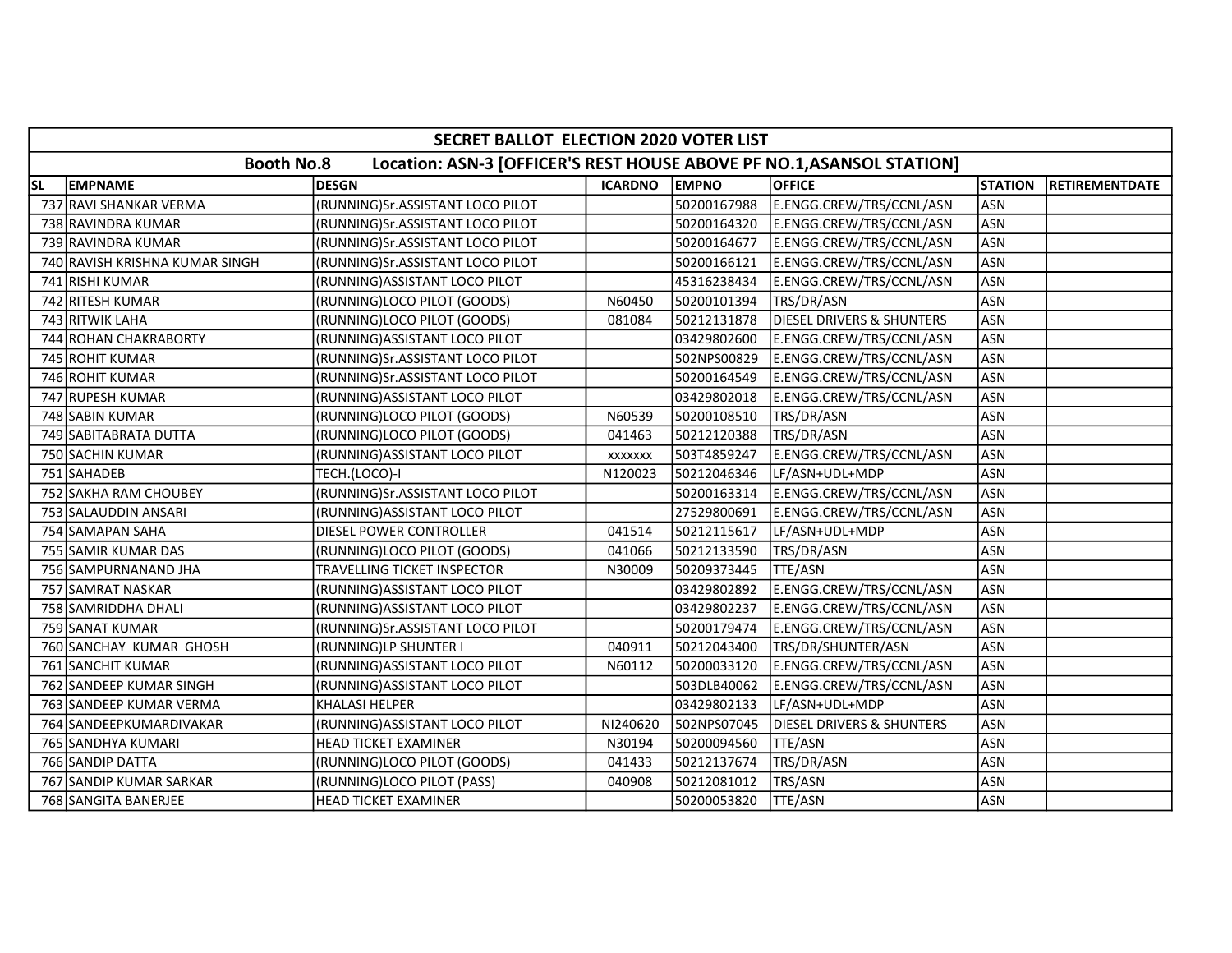|           | SECRET BALLOT ELECTION 2020 VOTER LIST                                                     |                                  |                |                        |                                      |                |                       |  |  |
|-----------|--------------------------------------------------------------------------------------------|----------------------------------|----------------|------------------------|--------------------------------------|----------------|-----------------------|--|--|
|           | <b>Booth No.8</b><br>Location: ASN-3 [OFFICER'S REST HOUSE ABOVE PF NO.1, ASANSOL STATION] |                                  |                |                        |                                      |                |                       |  |  |
| <b>SL</b> | <b>EMPNAME</b>                                                                             | <b>DESGN</b>                     | <b>ICARDNO</b> | <b>EMPNO</b>           | <b>OFFICE</b>                        | <b>STATION</b> | <b>RETIREMENTDATE</b> |  |  |
|           | 769 SANJAY KUMAR                                                                           | (RUNNING)Sr.ASSISTANT LOCO PILOT |                | 50200171207            | E.ENGG.CREW/TRS/CCNL/ASN             | <b>ASN</b>     |                       |  |  |
|           | 770 SANJAY KUMAR                                                                           | (RUNNING) ASSISTANT LOCO PILOT   |                | 03829800438            | E.ENGG.CREW/TRS/CCNL/ASN             | <b>ASN</b>     |                       |  |  |
|           | 771 SANJAY KUMAR                                                                           | (RUNNING)LOCO PILOT (GOODS)      | N60510         | 50200099491            | TRS/DR/ASN                           | <b>ASN</b>     |                       |  |  |
|           | 772 SANJAY KUMAR                                                                           | <b>CANTEEN MANAGER</b>           | 010045         | 50212132081            | LOCO/CANTN/ASN                       | <b>ASN</b>     |                       |  |  |
|           | 773 SANJAY KUMAR                                                                           | (RUNNING)Sr.ASSISTANT LOCO PILOT |                | 50200180191            | E.ENGG.CREW/TRS/CCNL/ASN             | <b>ASN</b>     |                       |  |  |
|           | 774 SANJAY KUMAR BARNWAL                                                                   | (RUNNING)LOCO PILOT (GOODS)      | 041483         | 50212125672            | TRS/DR/ASN                           | <b>ASN</b>     |                       |  |  |
|           | 775 SANJAY KUMAR PASWAN                                                                    | (RUNNING)Sr.ASSISTANT LOCO PILOT |                | 50200406557            | E.ENGG.CREW/TRS/CCNL/ASN             | <b>ASN</b>     |                       |  |  |
|           | 776 SANJAY KUMAR SINGH                                                                     | <b>HEAD TICKET EXAMINER</b>      | 031131         | 50212110784            | <b>TTE/ASN</b>                       | <b>ASN</b>     |                       |  |  |
|           | 777 SANJAY NONIA                                                                           | (RUNNING)Sr.ASSISTANT LOCO PILOT |                | 502NPS00624            | E.ENGG.CREW/TRS/CCNL/ASN             | <b>ASN</b>     |                       |  |  |
|           | 778 SANJAY NONIA                                                                           | (RUNNING)LOCO PILOT (GOODS)      |                | ASN/000886 50200402042 | <b>DIESEL DRIVERS &amp; SHUNTERS</b> | <b>ASN</b>     |                       |  |  |
|           | 779 SANJAY-KUMAR-RAJAK                                                                     | (RUNNING)LP SHUNTER I            | 040895         | 50212031355            | TRS/DR/SHUNTER/ASN                   | <b>ASN</b>     |                       |  |  |
|           | 780 SANJEET KR. NONIA                                                                      | (RUNNING) ASSISTANT LOCO PILOT   |                | 03429801847            | E.ENGG.CREW/TRS/CCNL/ASN             | <b>ASN</b>     |                       |  |  |
|           | 781 SANJEET KUMAR MANDAL                                                                   | TECH.(LOCO)-III                  |                | N-12040319 50200147229 | LF/ASN+UDL+MDP                       | <b>ASN</b>     |                       |  |  |
|           | 782 SANJEEV KUMAR                                                                          | (RUNNING)Sr.ASSISTANT LOCO PILOT |                | 334NP004261            | E.ENGG.CREW/TRS/CCNL/ASN             | <b>ASN</b>     |                       |  |  |
|           | 783 SANJEEV KUMAR                                                                          | (RUNNING)Sr.ASSISTANT LOCO PILOT |                | 50200166250            | E.ENGG.CREW/TRS/CCNL/ASN             | <b>ASN</b>     |                       |  |  |
|           | 784 SANJEEV KUMAR                                                                          | (RUNNING)Sr.ASSISTANT LOCO PILOT |                | 502NPS05394            | E.ENGG.CREW/TRS/CCNL/ASN             | <b>ASN</b>     |                       |  |  |
|           | 785 SANJEEV KUMAR DUBEY                                                                    | (RUNNING)LOCO PILOT (GOODS)      | N120014        | 50211050054            | DIESEL DRIVERS & SHUNTERS            | <b>ASN</b>     |                       |  |  |
|           | 786 SANJEEV KUMAR SUMAN                                                                    | (RUNNING) ASSISTANT LOCO PILOT   |                | 27315400967            | E.ENGG.CREW/TRS/CCNL/ASN             | <b>ASN</b>     |                       |  |  |
|           | 787 SANJIEV KUMAR                                                                          | (RUNNING)LOCO PILOT (GOODS)      | N60262         | 50200032980            | TRS/DR/ASN                           | <b>ASN</b>     |                       |  |  |
|           | 788 SANJIV KUMAR                                                                           | (RUNNING)Sr.ASSISTANT LOCO PILOT |                | 502NPS05415            | E.ENGG.CREW/TRS/CCNL/ASN             | <b>ASN</b>     |                       |  |  |
|           | 789 SANJIV KUMAR MITRA                                                                     | (RUNNING)LOCO PILOT (PASS)       | N60142         | 50204598349            | TRS/ASN                              | <b>ASN</b>     |                       |  |  |
|           | 790 SANJOY DAS                                                                             | (RUNNING)LOCO PILOT (GOODS)      | N120152        | 50200059493            | DIESEL DRIVERS & SHUNTERS            | <b>ASN</b>     |                       |  |  |
|           | 791 SANJOY NASKAR                                                                          | (RUNNING) ASSISTANT LOCO PILOT   |                | 03429802917            | E.ENGG.CREW/TRS/CCNL/ASN             | <b>ASN</b>     |                       |  |  |
|           | 792 SANJU KUMAR                                                                            | (RUNNING)Sr.ASSISTANT LOCO PILOT |                | 50200177805            | E.ENGG.CREW/TRS/CCNL/ASN             | <b>ASN</b>     |                       |  |  |
|           | 793 SANKAR KUMAR DAS                                                                       | (RUNNING)LOCO PILOT (GOODS)      | 040412         | 50212115629            | TRS/DR/ASN                           | <b>ASN</b>     |                       |  |  |
|           | 794 SANKAR CHATTOPADHYAY                                                                   | (RUNNING) ASSISTANT LOCO PILOT   |                | 03429802221            | E.ENGG.CREW/TRS/CCNL/ASN             | <b>ASN</b>     |                       |  |  |
|           | 795 SANTA DHANG                                                                            | (RUNNING) ASSISTANT LOCO PILOT   |                | 03429802602            | E.ENGG.CREW/TRS/CCNL/ASN             | <b>ASN</b>     |                       |  |  |
|           | 796 SANTANAB KANRAL                                                                        | (RUNNING) ASSISTANT LOCO PILOT   |                | 03429802935            | E.ENGG.CREW/TRS/CCNL/ASN             | <b>ASN</b>     |                       |  |  |
|           | 797 SANTANU SEN GUPTA                                                                      | (RUNNING)LOCO PILOT (GOODS)      | N60534         | 50200045524            | TRS/DR/ASN                           | <b>ASN</b>     |                       |  |  |
|           | 798 SANTI GOPAL DAWN                                                                       | (RUNNING)LP SHUNTER II           | 040886         | 50212089199            | TRS/DR/SHUNTER/ASN                   | <b>ASN</b>     |                       |  |  |
|           | 799 SANTIMOY DAS                                                                           | <b>HALWAI</b>                    | 010046         | 50212088043            | LOCO/CANTN/ASN                       | <b>ASN</b>     |                       |  |  |
|           | 800 SANTOSH KR BHAGAT                                                                      | (RUNNING)LOCO PILOT (GOODS)      | N60528         | 502J0800207            | TRS/DR/ASN                           | ASN            |                       |  |  |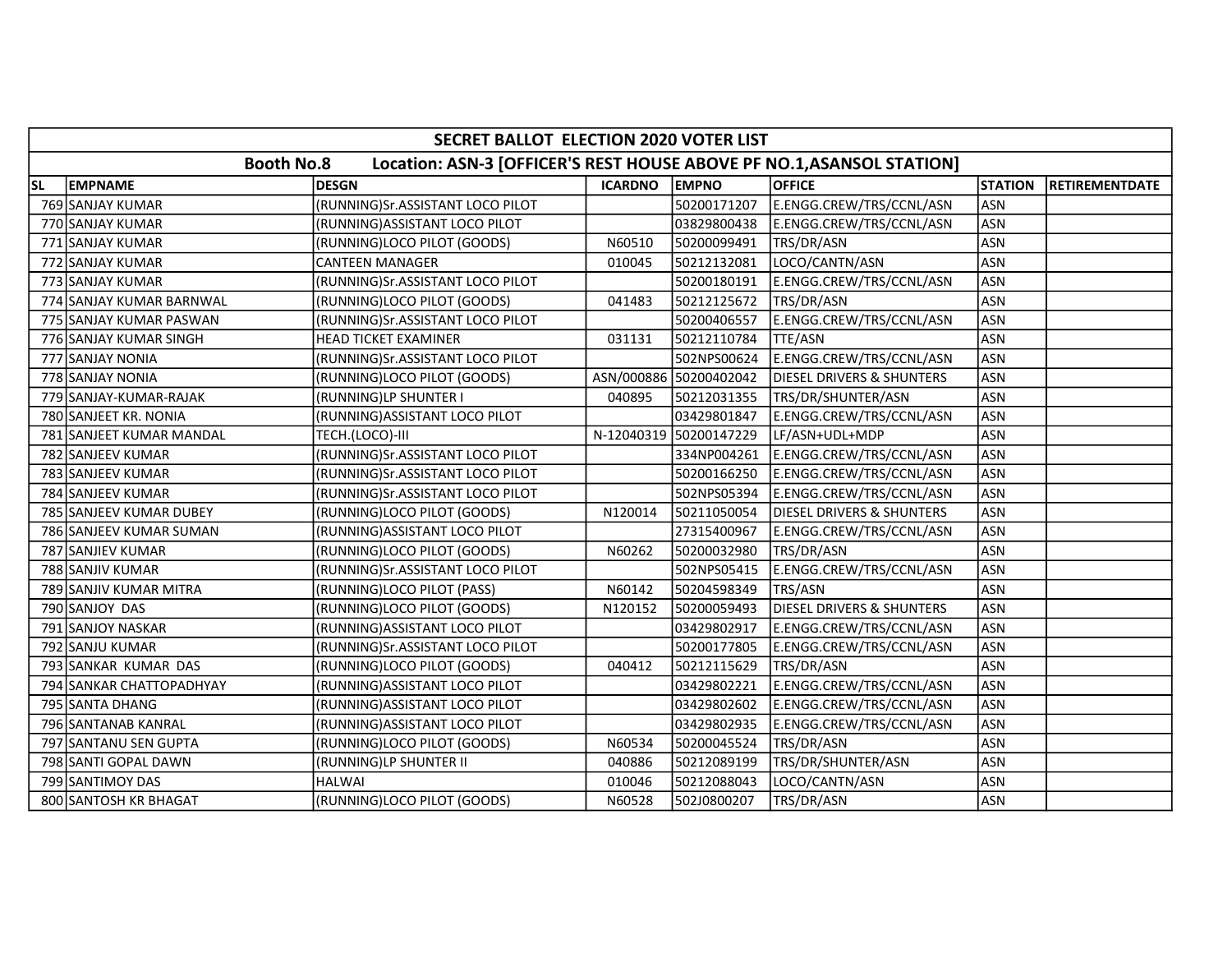|           | SECRET BALLOT ELECTION 2020 VOTER LIST                                                     |                                    |                |              |                                      |                |                       |  |  |
|-----------|--------------------------------------------------------------------------------------------|------------------------------------|----------------|--------------|--------------------------------------|----------------|-----------------------|--|--|
|           | <b>Booth No.8</b><br>Location: ASN-3 [OFFICER'S REST HOUSE ABOVE PF NO.1, ASANSOL STATION] |                                    |                |              |                                      |                |                       |  |  |
| <b>SL</b> | <b>EMPNAME</b>                                                                             | <b>DESGN</b>                       | <b>ICARDNO</b> | <b>EMPNO</b> | <b>OFFICE</b>                        | <b>STATION</b> | <b>RETIREMENTDATE</b> |  |  |
|           | 801 SANTOSH KR RAJAK                                                                       | (RUNNING)Sr.ASSISTANT LOCO PILOT   |                | 50200181171  | E.ENGG.CREW/TRS/CCNL/ASN             | <b>ASN</b>     |                       |  |  |
|           | 802 SANTOSH KUMAR                                                                          | (RUNNING)Sr.ASSISTANT LOCO PILOT   |                | 50200178950  | E.ENGG.CREW/TRS/CCNL/ASN             | ASN            |                       |  |  |
|           | 803 SANTOSH KUMAR                                                                          | (RUNNING)Sr.ASSISTANT LOCO PILOT   |                | 502NPS05395  | E.ENGG.CREW/TRS/CCNL/ASN             | <b>ASN</b>     |                       |  |  |
|           | 804 SANTOSH KUMAR                                                                          | (RUNNING)LOCO PILOT (GOODS)        | N60776         | 50200116506  | TRS/DR/ASN                           | <b>ASN</b>     |                       |  |  |
|           | 805 SANTOSH KUMAR                                                                          | (RUNNING) ASSISTANT LOCO PILOT     |                | 03429802118  | E.ENGG.CREW/TRS/CCNL/ASN             | <b>ASN</b>     |                       |  |  |
|           | 806 SANTOSH KUMAR                                                                          | (RUNNING)LOCO PILOT (GOODS)        | N60583         | 50200114510  | TRS/DR/ASN                           | <b>ASN</b>     |                       |  |  |
|           | 807 SANTOSH KUMAR                                                                          | (RUNNING)LOCO PILOT (GOODS)        | N60637         | 50200114844  | TRS/DR/ASN                           | <b>ASN</b>     |                       |  |  |
|           | 808 SANTOSH KUMAR                                                                          | (RUNNING)LOCO PILOT (GOODS)        | N120089        | 50200057514  | <b>DIESEL DRIVERS &amp; SHUNTERS</b> | <b>ASN</b>     |                       |  |  |
|           | 809 SANTOSH KUMAR                                                                          | <b>TEA MAKER</b>                   | N140178        | 50200060665  | LOCO/CANTN/ASN                       | ASN            |                       |  |  |
|           | 810 SANTOSH KUMAR                                                                          | (RUNNING)Sr.ASSISTANT LOCO PILOT   |                | 50200178962  | E.ENGG.CREW/TRS/CCNL/ASN             | <b>ASN</b>     |                       |  |  |
|           | 811 SANTOSH KUMAR                                                                          | (RUNNING)Sr.ASSISTANT LOCO PILOT   |                | 50200166030  | E.ENGG.CREW/TRS/CCNL/ASN             | <b>ASN</b>     |                       |  |  |
|           | 812 SANTOSH KUMAR-II                                                                       | (RUNNING) ASSISTANT LOCO PILOT     |                | 03829800456  | E.ENGG.CREW/TRS/CCNL/ASN             | <b>ASN</b>     |                       |  |  |
|           | 813 SANTOSH KUMAR CHAUDHARY                                                                | (RUNNING)LOCO PILOT (GOODS)        | N60467         | 50200101503  | TRS/DR/ASN                           | <b>ASN</b>     |                       |  |  |
|           | 814 SANTOSH KUMAR CHOUDHARY                                                                | (RUNNING)LOCO PILOT (GOODS)        | 041008         | 50212127280  | TRS/DR/ASN                           | <b>ASN</b>     |                       |  |  |
|           | 815 SANTOSH KUMAR CHOUDHARY                                                                | (RUNNING)LOCO PILOT (GOODS)        | N-60938        | 50200146122  | TRS/DR/ASN                           | <b>ASN</b>     |                       |  |  |
|           | 816 SANTOSH KUMAR MAZUMDAR                                                                 | (RUNNING)LOCO PILOT (GOODS)        | N60109         | 50209824248  | TRS/DR/ASN                           | <b>ASN</b>     |                       |  |  |
|           | 817 SANTOSH KUMAR PAL                                                                      | (RUNNING)Sr.ASSISTANT LOCO PILOT   |                | 50200171268  | E.ENGG.CREW/TRS/CCNL/ASN             | <b>ASN</b>     |                       |  |  |
|           | 818 SANTOSH KUMAR PRASAD                                                                   | (RUNNING)LOCO PILOT (GOODS)        | N60603         | 50204090688  | TRS/DR/ASN                           | <b>ASN</b>     |                       |  |  |
|           | 819 SANTOSH KUMAR SAW                                                                      | (RUNNING) ASSISTANT LOCO PILOT     | NIZO40482      | 50201991360  | <b>DIESEL DRIVERS &amp; SHUNTERS</b> | <b>ASN</b>     |                       |  |  |
|           | 820 SANTOSH KUMAR YADAV                                                                    | (RUNNING)Sr.ASSISTANT LOCO PILOT   |                | 50200179486  | E.ENGG.CREW/TRS/CCNL/ASN             | <b>ASN</b>     |                       |  |  |
|           | 821 SANTOSH KUMAR.SINGH                                                                    | (RUNNING)LOCO PILOT (GOODS)        | N60261         | 50200060367  | TRS/DR/ASN                           | <b>ASN</b>     |                       |  |  |
|           | 822 SANTOSH MURMU                                                                          | (RUNNING)LOCO PILOT (GOODS)        | 61170          | 50200168063  | TRS/DR/ASN                           | <b>ASN</b>     |                       |  |  |
|           | 823 SANTOSH RAJAK                                                                          | (RUNNING)Sr.ASSISTANT LOCO PILOT   |                | 50200180452  | E.ENGG.CREW/TRS/CCNL/ASN             | <b>ASN</b>     |                       |  |  |
|           | 824 SANTOSH RAY                                                                            | (RUNNING) Sr. ASSISTANT LOCO PILOT |                | 50200164793  | E.ENGG.CREW/TRS/CCNL/ASN             | <b>ASN</b>     |                       |  |  |
|           | 825 SANTU DEY                                                                              | (RUNNING) ASSISTANT LOCO PILOT     |                | 03429802245  | E.ENGG.CREW/TRS/CCNL/ASN             | <b>ASN</b>     |                       |  |  |
|           | 826 SAPTARSI DAS                                                                           | (RUNNING) ASSISTANT LOCO PILOT     |                | 03429802604  | E.ENGG.CREW/TRS/CCNL/ASN             | <b>ASN</b>     |                       |  |  |
|           | 827 SARBJIT SINGH                                                                          | <b>TECHNICIAN GR-III</b>           |                | 50200405281  | LF/ASN+UDL+MDP                       | <b>ASN</b>     |                       |  |  |
|           | 828 SARFARAJ AHMAD                                                                         | TRAVELLING TICKET INSPECTOR        | N30123         | 50212117389  | TTE/ASN                              | <b>ASN</b>     |                       |  |  |
|           | 829 SAROJ KUMAR                                                                            | (RUNNING)LOCO PILOT (GOODS)        | N60674         | 50200115095  | TRS/DR/ASN                           | <b>ASN</b>     |                       |  |  |
|           | 830 SARYUG CHOUHAN                                                                         | (RUNNING) ASSISTANT LOCO PILOT     |                | 03429802016  | E.ENGG.CREW/TRS/CCNL/ASN             | <b>ASN</b>     |                       |  |  |
|           | 831 SASTI CHARAN SAHA                                                                      | (RUNNING)LOCO PILOT (MAIL/EXP)     | 041578         | 50245980883  | TRS/ASN                              | <b>ASN</b>     |                       |  |  |
|           | 832 SATENDER KUMAR                                                                         | (RUNNING)Sr.ASSISTANT LOCO PILOT   |                | 502NPS00495  | E.ENGG.CREW/TRS/CCNL/ASN             | ASN            |                       |  |  |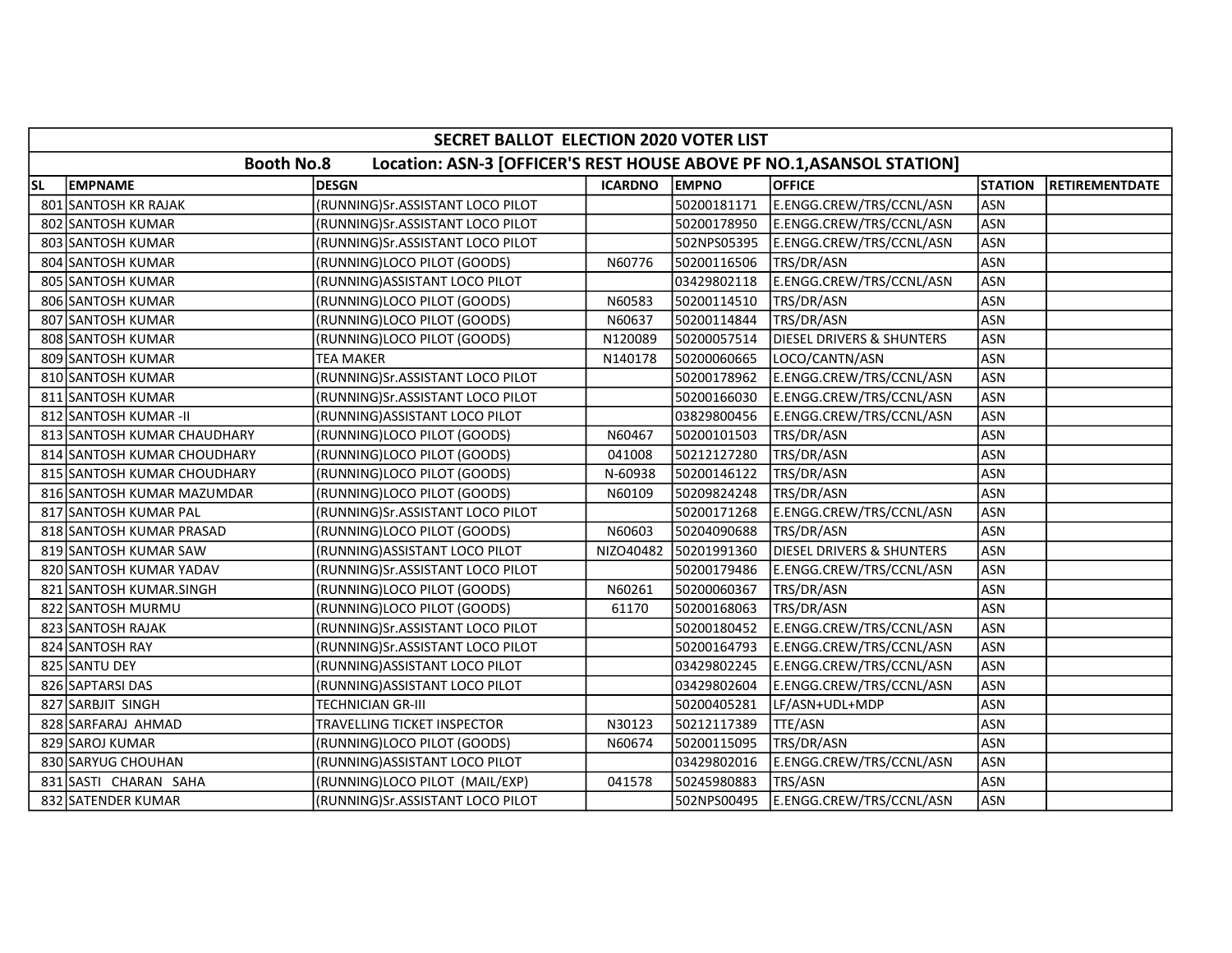|           | SECRET BALLOT ELECTION 2020 VOTER LIST                                                     |                                    |                |              |                                      |                |                       |  |  |
|-----------|--------------------------------------------------------------------------------------------|------------------------------------|----------------|--------------|--------------------------------------|----------------|-----------------------|--|--|
|           | <b>Booth No.8</b><br>Location: ASN-3 [OFFICER'S REST HOUSE ABOVE PF NO.1, ASANSOL STATION] |                                    |                |              |                                      |                |                       |  |  |
| <b>SL</b> | <b>EMPNAME</b>                                                                             | <b>DESGN</b>                       | <b>ICARDNO</b> | <b>EMPNO</b> | <b>OFFICE</b>                        | <b>STATION</b> | <b>RETIREMENTDATE</b> |  |  |
|           | 833 SATISH CHANDRA MANDAL                                                                  | (RUNNING)LOCO PILOT (GOODS)        |                | 27308408002  | TRS/DR/ASN                           | <b>ASN</b>     |                       |  |  |
|           | 834 SATISH KUMAR                                                                           | (RUNNING)Sr.ASSISTANT LOCO PILOT   |                | 334NP004555  | E.ENGG.CREW/TRS/CCNL/ASN             | <b>ASN</b>     |                       |  |  |
|           | 835 SATISH KUMAR                                                                           | (RUNNING)LOCO PILOT (GOODS)        | N60492         | 50200101485  | TRS/DR/ASN                           | <b>ASN</b>     |                       |  |  |
|           | 836 SATISH KUMAR                                                                           | (RUNNING)Sr.ASSISTANT LOCO PILOT   |                | 50200166431  | E.ENGG.CREW/TRS/CCNL/ASN             | <b>ASN</b>     |                       |  |  |
|           | 837 SATYA NARAYAN GUHA                                                                     | (RUNNING)LOCO PILOT (GOODS)        | N60769         | 50200115010  | TRS/DR/ASN                           | <b>ASN</b>     |                       |  |  |
|           | 838 SATYENDRA KUMAR                                                                        | (RUNNING)LOCO PILOT (GOODS)        | N60781         | 50212124217  | TRS/DR/ASN                           | <b>ASN</b>     |                       |  |  |
|           | 839 SATYENDRA KUMAR                                                                        | (RUNNING)Sr.ASSISTANT LOCO PILOT   |                | 50200166352  | E.ENGG.CREW/TRS/CCNL/ASN             | <b>ASN</b>     |                       |  |  |
|           | 840 SATYENDRA NARAYAN SHARMA                                                               | (RUNNING) ASSISTANT LOCO PILOT     |                | 50200158896  | E.ENGG.CREW/TRS/CCNL/ASN             | <b>ASN</b>     |                       |  |  |
|           | 841 SAUGATA GHANTI                                                                         | (RUNNING)LOCO PILOT (GOODS)        | N60244         | 50204711725  | TRS/DR/ASN                           | <b>ASN</b>     |                       |  |  |
|           | 842 SAUMITRA SASMOL                                                                        | (RUNNING) ASSISTANT LOCO PILOT     |                | 03429802900  | E.ENGG.CREW/TRS/CCNL/ASN             | <b>ASN</b>     |                       |  |  |
|           | 843 SAURABH KUMAR                                                                          | (RUNNING)LOCO PILOT (GOODS)        | N60640         | 50200115230  | TRS/DR/ASN                           | <b>ASN</b>     |                       |  |  |
|           | 844 SAURAV                                                                                 | (RUNNING)LOCO PILOT (GOODS)        | N60715         | 50200115216  | TRS/DR/ASN                           | <b>ASN</b>     |                       |  |  |
|           | 845 SEREN TIRKEY                                                                           | (RUNNING)LOCO PILOT (PASS)         | 041556         | 50212120509  | TRS/ASN                              | <b>ASN</b>     |                       |  |  |
|           | 846 SEULI DAS                                                                              | HEAD TICKET EXAMINER               | N30356         | 50200402021  | TTE/ASN                              | <b>ASN</b>     |                       |  |  |
|           | 847 SHABNAM PARWEEN                                                                        | (RUNNING) ASSISTANT LOCO PILOT     | 12040948       | 50229800379  | <b>DIESEL DRIVERS &amp; SHUNTERS</b> | <b>ASN</b>     |                       |  |  |
|           | 848 SHAILENDRA KR PRASAD                                                                   | (RUNNING)LOCO PILOT (GOODS)        | N60780         | 50200114704  | TRS/DR/ASN                           | <b>ASN</b>     |                       |  |  |
|           | 849 SHAILENDRA KUMAR                                                                       | (RUNNING)LOCO PILOT (GOODS)        | 041041         | 50211113390  | TRS/DR/ASN                           | <b>ASN</b>     |                       |  |  |
|           | 850 SHAILENDRA KUMAR YADAV                                                                 | (RUNNING) ASSISTANT LOCO PILOT     | ASN/00056      | 50470131417  | <b>DIESEL DRIVERS &amp; SHUNTERS</b> | <b>ASN</b>     |                       |  |  |
|           | 851 SHAILESH KOIRI                                                                         | (RUNNING)LOCO PILOT (GOODS)        | N60712         | 50200116579  | TRS/DR/ASN                           | <b>ASN</b>     |                       |  |  |
|           | 852 SHAILESH KUMAR                                                                         | (RUNNING)LOCO PILOT (GOODS)        | N60644         | 502NP000837  | TRS/DR/ASN                           | <b>ASN</b>     |                       |  |  |
|           | 853 SHAMBHU KUMAR                                                                          | (RUNNING)Sr.ASSISTANT LOCO PILOT   |                | 50200164574  | E.ENGG.CREW/TRS/CCNL/ASN             | <b>ASN</b>     |                       |  |  |
|           | 854 SHAMBHU KUMAR                                                                          | (RUNNING)LOCO PILOT (GOODS)        | N60651         | 50212517768  | TRS/DR/ASN                           | <b>ASN</b>     |                       |  |  |
|           | 855 SHANKAR KUMAR                                                                          | (RUNNING)LOCO PILOT (GOODS)        | N040065        | 50200105417  | <b>DIESEL DRIVERS &amp; SHUNTERS</b> | <b>ASN</b>     |                       |  |  |
|           | 856 SHANTANU KUMAR GOSWAMI                                                                 | TRAVELLING TICKET INSPECTOR        | N30283         | 50212105272  | TTE/ASN                              | <b>ASN</b>     |                       |  |  |
|           | 857 SHARWAN KUMAR                                                                          | (RUNNING)Sr.ASSISTANT LOCO PILOT   |                | 502NPS02742  | E.ENGG.CREW/TRS/CCNL/ASN             | <b>ASN</b>     |                       |  |  |
|           | 858 SHASHI BHUSHAN                                                                         | (RUNNING)LOCO PILOT (GOODS)        | N60633         | 50200099739  | TRS/DR/ASN                           | <b>ASN</b>     |                       |  |  |
|           | 859 SHASHI BHUSHAN KUMAR                                                                   | (RUNNING)Sr.ASSISTANT LOCO PILOT   |                | 334NP004918  | E.ENGG.CREW/TRS/CCNL/ASN             | <b>ASN</b>     |                       |  |  |
|           | 860 SHASHI KANT KUMAR                                                                      | (RUNNING) ASSISTANT LOCO PILOT     |                | 03429802219  | E.ENGG.CREW/TRS/CCNL/ASN             | <b>ASN</b>     |                       |  |  |
|           | 861 SHASHI KANT SINGH                                                                      | (RUNNING)LOCO PILOT (GOODS)        | 041997         | 50212143352  | TRS/DR/ASN                           | <b>ASN</b>     |                       |  |  |
|           | 862 SHASHI KUMAR                                                                           | (RUNNING)LOCO PILOT (GOODS)        | N60656         | 50200114856  | TRS/DR/ASN                           | <b>ASN</b>     |                       |  |  |
|           | 863 SHASHI KUMAR                                                                           | (RUNNING) Sr. ASSISTANT LOCO PILOT |                | 502NPS02738  | E.ENGG.CREW/TRS/CCNL/ASN             | <b>ASN</b>     |                       |  |  |
|           | 864 SHASHI PRAKASH                                                                         | (RUNNING)LOCO PILOT (GOODS)        |                | 50200180506  | TRS/DR/ASN                           | ASN            |                       |  |  |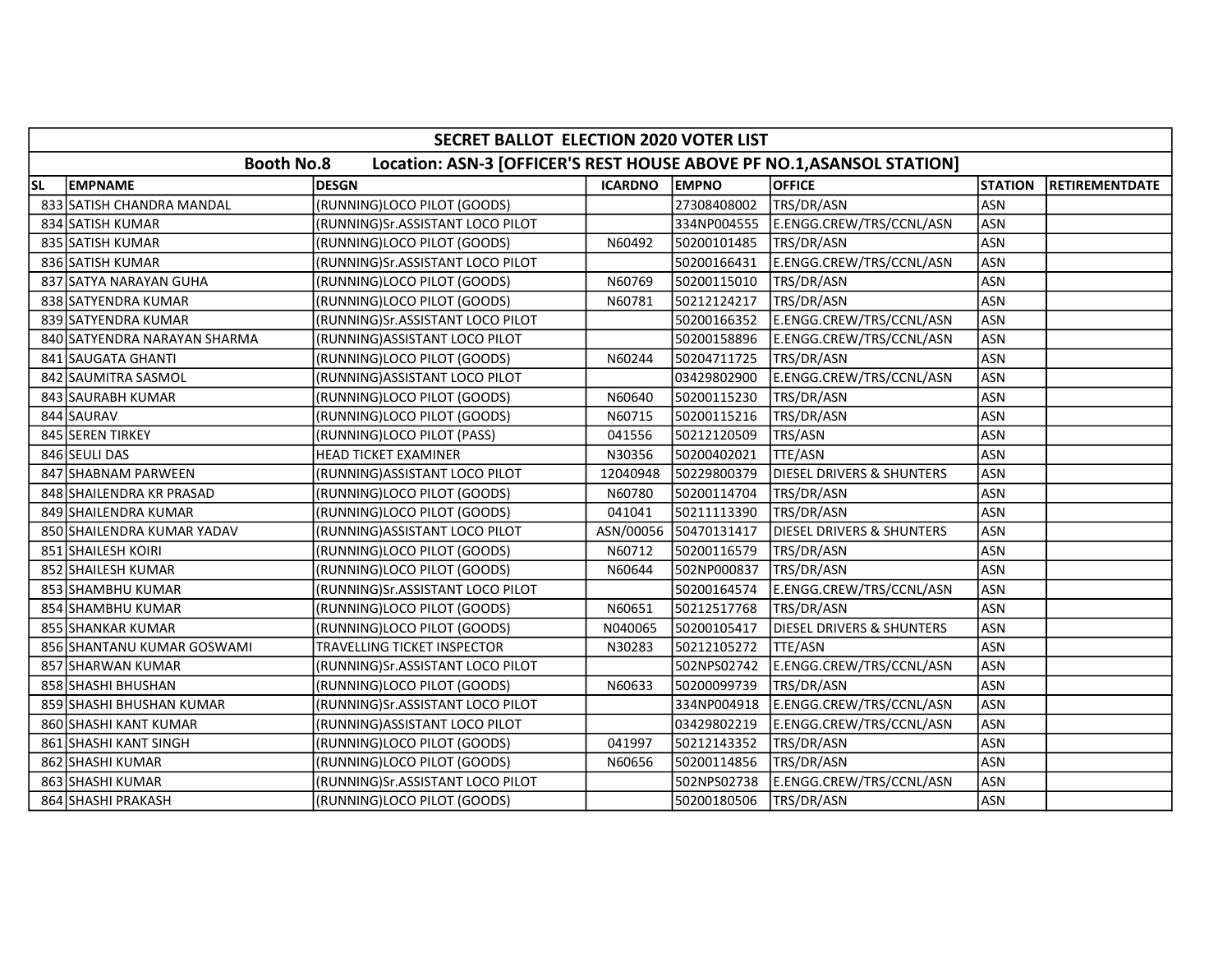|           | SECRET BALLOT ELECTION 2020 VOTER LIST                                                     |                                    |                |                        |                           |                |                       |  |  |
|-----------|--------------------------------------------------------------------------------------------|------------------------------------|----------------|------------------------|---------------------------|----------------|-----------------------|--|--|
|           | <b>Booth No.8</b><br>Location: ASN-3 [OFFICER'S REST HOUSE ABOVE PF NO.1, ASANSOL STATION] |                                    |                |                        |                           |                |                       |  |  |
| <b>SL</b> | <b>EMPNAME</b>                                                                             | <b>DESGN</b>                       | <b>ICARDNO</b> | <b>EMPNO</b>           | <b>OFFICE</b>             | <b>STATION</b> | <b>RETIREMENTDATE</b> |  |  |
|           | 865 SHASHIBALA RANI                                                                        | (RUNNING) ASSISTANT LOCO PILOT     |                | 03429802902            | E.ENGG.CREW/TRS/CCNL/ASN  | <b>ASN</b>     |                       |  |  |
|           | 866 SHATRUDHAN KUMAR VERMA                                                                 | (RUNNING)Sr.ASSISTANT LOCO PILOT   |                | 50200178974            | E.ENGG.CREW/TRS/CCNL/ASN  | <b>ASN</b>     |                       |  |  |
|           | 867 SHEKHAR SINGH SAWARKAR                                                                 | (RUNNING)LOCO PILOT (GOODS)        |                | 502A0099612            | TRS/DR/ASN                | <b>ASN</b>     |                       |  |  |
|           | 868 SHEO SHANKAR SHAW                                                                      | <b>TECHNICIAN GR-III</b>           | 12040621       | 50200405216            | LF/ASN+UDL+MDP            | <b>ASN</b>     |                       |  |  |
|           | 869 SHIBANANDA MONDAL                                                                      | Sr.SECTION ENGINEER(LOCO)          |                | N-12040024 50200133528 | LF/ASN+UDL+MDP            | <b>ASN</b>     |                       |  |  |
|           | 870 SHISH KUMAR PATEL                                                                      | (RUNNING)LOCO PILOT (GOODS)        |                | 50200145646            | TRS/DR/ASN                | <b>ASN</b>     |                       |  |  |
|           | 871 SHISHIR KUMAR                                                                          | HEAD TICKET EXAMINER               | N30143         | 50212134296            | TTE/ASN                   | <b>ASN</b>     |                       |  |  |
|           | 872 SHIT KUMAR                                                                             | (RUNNING)Sr.ASSISTANT LOCO PILOT   |                | 50200178986            | E.ENGG.CREW/TRS/CCNL/ASN  | <b>ASN</b>     |                       |  |  |
|           | 873 SHIV SAGAR SAH                                                                         | (RUNNING)LOCO PILOT (PASS)         | 041474         | 50204760141            | TRS/ASN                   | <b>ASN</b>     |                       |  |  |
|           | 874 SHIV SHANKAR PRASAD                                                                    | (RUNNING)LOCO PILOT (GOODS)        | 041465         | 50212125570            | TRS/DR/ASN                | <b>ASN</b>     |                       |  |  |
|           | 875 SHIVA NANDAN ROUTH                                                                     | (RUNNING)LOCO PILOT (MAIL/EXP)     | 041133         | 50212076624            | TRS/ASN                   | <b>ASN</b>     |                       |  |  |
|           | 876 SHIVENDRA KUMAR                                                                        | (RUNNING) Sr. ASSISTANT LOCO PILOT |                | 502NPS00628            | E.ENGG.CREW/TRS/CCNL/ASN  | <b>ASN</b>     |                       |  |  |
|           | 877 SHIVENDRA KUMAR                                                                        | (RUNNING)ASSISTANT LOCO PILOT      |                | 06529800518            | E.ENGG.CREW/TRS/CCNL/ASN  | <b>ASN</b>     |                       |  |  |
|           | 878 SHIVJEE PRASAD                                                                         | TECH.(LOCO)-I                      | N120275        | 50212046425            | LF/ASN+UDL+MDP            | <b>ASN</b>     |                       |  |  |
|           | 879 SHREE RAM SINGH                                                                        | (RUNNING)LOCO PILOT (MAIL/EXP)     | 041622         | 50212100869            | TRS/ASN                   | <b>ASN</b>     |                       |  |  |
|           | 880 SHRINARAYAN SINGH                                                                      | (RUNNING)LOCO PILOT (GOODS)        | 040806         | 50212138400            | TRS/DR/ASN                | <b>ASN</b>     |                       |  |  |
|           | 881 SHUBHANKAR LAHA                                                                        | (RUNNING) ASSISTANT LOCO PILOT     |                | 03429802601            | E.ENGG.CREW/TRS/CCNL/ASN  | <b>ASN</b>     |                       |  |  |
|           | 882 SHYAMAL BISWAS                                                                         | (RUNNING)LOCO PILOT (GOODS)        | N60286         | 50203084474            | TRS/DR/ASN                | <b>ASN</b>     |                       |  |  |
|           | 883 SHYAMANUJ SHARMA                                                                       | (RUNNING)Sr.ASSISTANT LOCO PILOT   |                | 50200163272            | E.ENGG.CREW/TRS/CCNL/ASN  | <b>ASN</b>     |                       |  |  |
|           | 884 SIDDHARTHA KARMAKAR                                                                    | (RUNNING) ASSISTANT LOCO PILOT     |                | 03429802895            | E.ENGG.CREW/TRS/CCNL/ASN  | <b>ASN</b>     |                       |  |  |
|           | 885 SILU BEHARA                                                                            | (RUNNING) ASSISTANT LOCO PILOT     |                | 03429802249            | E.ENGG.CREW/TRS/CCNL/ASN  | ASN            |                       |  |  |
|           | 886 SIMA KARMAKAR                                                                          | (RUNNING) ASSISTANT LOCO PILOT     |                | 03429802934            | E.ENGG.CREW/TRS/CCNL/ASN  | ASN            |                       |  |  |
|           | 887 SINGH BABU PURTY                                                                       | (RUNNING)LOCO PILOT (MAIL/EXP)     | 041608         | 50212100900            | TRS/ASN                   | <b>ASN</b>     |                       |  |  |
|           | 888 SK KALIMUDDIN                                                                          | <b>HEAD TICKET EXAMINER</b>        | 030984         | 50212120157            | TTE/ASN                   | <b>ASN</b>     |                       |  |  |
|           | 889 SK NOOR ALI                                                                            | (RUNNING)LOCO PILOT (GOODS)        | N120362        | 50212145099            | DIESEL DRIVERS & SHUNTERS | <b>ASN</b>     |                       |  |  |
|           | 890 SK. IJHARUDDIN                                                                         | (RUNNING) ASSISTANT LOCO PILOT     |                | 03429802228            | E.ENGG.CREW/TRS/CCNL/ASN  | <b>ASN</b>     |                       |  |  |
|           | 891 SOM NATH MUKHERJEE                                                                     | TECH.(MECH)-I                      | N120282        | 50212049633            | LF/ASN+UDL+MDP            | <b>ASN</b>     |                       |  |  |
|           | 892 SOMNATH SARKER                                                                         | (RUNNING)LOCO PILOT (MAIL/EXP)     | 041619         | 50212087269            | TRS/ASN                   | <b>ASN</b>     |                       |  |  |
|           | 893 SONI KUMARI                                                                            | <b>TEA MAKER</b>                   | N140188        | 50200134442            | LOCO/CANTN/ASN            | <b>ASN</b>     |                       |  |  |
|           | 894 SOUNAK MITRA                                                                           | (RUNNING) ASSISTANT LOCO PILOT     |                | 03429802377            | E.ENGG.CREW/TRS/CCNL/ASN  | <b>ASN</b>     |                       |  |  |
|           | 895 SOURABH SUMAN                                                                          | (RUNNING) ASSISTANT LOCO PILOT     |                | 03429802148            | E.ENGG.CREW/TRS/CCNL/ASN  | ASN            |                       |  |  |
|           | 896 SOURAV GHORA                                                                           | (RUNNING) ASSISTANT LOCO PILOT     |                | 03429802241            | E.ENGG.CREW/TRS/CCNL/ASN  | ASN            |                       |  |  |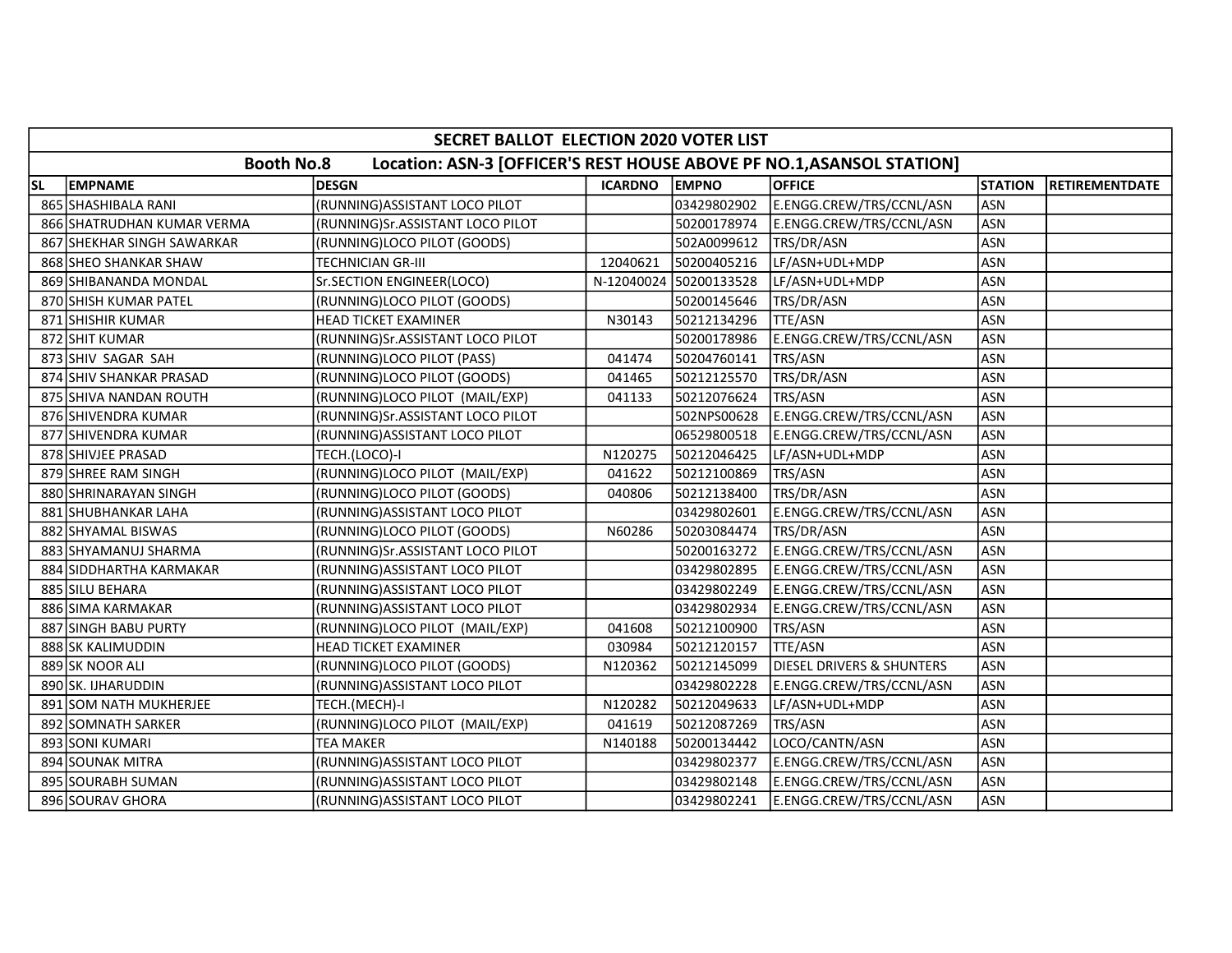|           | SECRET BALLOT ELECTION 2020 VOTER LIST                                                     |                                  |                |                       |                                      |                |                       |  |  |
|-----------|--------------------------------------------------------------------------------------------|----------------------------------|----------------|-----------------------|--------------------------------------|----------------|-----------------------|--|--|
|           | <b>Booth No.8</b><br>Location: ASN-3 [OFFICER'S REST HOUSE ABOVE PF NO.1, ASANSOL STATION] |                                  |                |                       |                                      |                |                       |  |  |
| <b>SL</b> | <b>EMPNAME</b>                                                                             | <b>DESGN</b>                     | <b>ICARDNO</b> | <b>EMPNO</b>          | <b>OFFICE</b>                        | <b>STATION</b> | <b>RETIREMENTDATE</b> |  |  |
|           | 897 SOURAV GOSWAMI                                                                         | (RUNNING) ASSISTANT LOCO PILOT   |                | 03429802375           | E.ENGG.CREW/TRS/CCNL/ASN             | ASN            |                       |  |  |
|           | 898 SOURAV NANDI                                                                           | (RUNNING)Sr.ASSISTANT LOCO PILOT |                | 50200164811           | E.ENGG.CREW/TRS/CCNL/ASN             | <b>ASN</b>     |                       |  |  |
|           | 899 SOURINDRA MOHAN MAJUMDER                                                               | (RUNNING)LOCO PILOT (PASS)       | 040866         | 50212081279           | TRS/ASN                              | <b>ASN</b>     |                       |  |  |
|           | 900 SRI CHANDAN KUMAR                                                                      | (RUNNING) ASSISTANT LOCO PILOT   |                | N12040616 502NPS05506 | <b>DIESEL DRIVERS &amp; SHUNTERS</b> | <b>ASN</b>     |                       |  |  |
|           | 901 SRI VIKASH SWARNAKAR                                                                   | (RUNNING) ASSISTANT LOCO PILOT   |                | 18429803385           | E.ENGG.CREW/TRS/CCNL/ASN             | <b>ASN</b>     |                       |  |  |
|           | 902 SRIKANTA DHIBAR                                                                        | <b>HELPER</b>                    |                | 03429801501           | LF/ASN+UDL+MDP                       | <b>ASN</b>     |                       |  |  |
|           | 903 SRIMANTA DAWN                                                                          | (RUNNING)LOCO PILOT (GOODS)      | NI20250        | 502A0110899           | <b>DIESEL DRIVERS &amp; SHUNTERS</b> | <b>ASN</b>     |                       |  |  |
|           | 904 SUBASHISH GHOSH                                                                        | (RUNNING)LOCO PILOT (PASS)       | 041002         | 50212081139           | TRS/ASN                              | <b>ASN</b>     |                       |  |  |
|           | 905 SUBHA MONDAL                                                                           | (RUNNING) ASSISTANT LOCO PILOT   |                | 03429802239           | E.ENGG.CREW/TRS/CCNL/ASN             | <b>ASN</b>     |                       |  |  |
|           | 906 SUBHADIP MAJI                                                                          | (RUNNING) ASSISTANT LOCO PILOT   |                | 27329804341           | E.ENGG.CREW/TRS/CCNL/ASN             | <b>ASN</b>     |                       |  |  |
|           | 907 SUBHADRA MAHATO                                                                        | TRAVELLING TICKET INSPECTOR      | N30297         | 50205386226           | TTE/ASN                              | <b>ASN</b>     |                       |  |  |
|           | 908 SUBHAJIT BHATTACHARJEE                                                                 | <b>HEAD TICKET EXAMINER</b>      | 110049         | 50212118771           | <b>TTE/ASN</b>                       | <b>ASN</b>     |                       |  |  |
|           | 909 SUBHAJIT CHAKRABORTY                                                                   | (RUNNING) ASSISTANT LOCO PILOT   |                | 03429802611           | E.ENGG.CREW/TRS/CCNL/ASN             | <b>ASN</b>     |                       |  |  |
|           | 910 SUBHAM GORAI                                                                           | (RUNNING) ASSISTANT LOCO PILOT   |                | 03429802376           | E.ENGG.CREW/TRS/CCNL/ASN             | <b>ASN</b>     |                       |  |  |
|           | 911 SUBHASH KUMAR                                                                          | (RUNNING) ASSISTANT LOCO PILOT   |                | 03429802238           | E.ENGG.CREW/TRS/CCNL/ASN             | <b>ASN</b>     |                       |  |  |
|           | 912 SUBHASHIS MUKHOPADHYAY                                                                 | (RUNNING)LOCO PILOT (PASS)       | 040846         | 50212107890           | TRS/ASN                              | <b>ASN</b>     |                       |  |  |
|           | 913 SUBHASIS CHATTOPADHYAY                                                                 | (RUNNING)LOCO PILOT (GOODS)      | N60630         | 50206701450           | TRS/DR/ASN                           | <b>ASN</b>     |                       |  |  |
|           | 914 SUBHASISH MAITY                                                                        | (RUNNING)LOCO PILOT (GOODS)      | 60779          | 50204115041           | TRS/DR/ASN                           | <b>ASN</b>     |                       |  |  |
|           | 915 SUBHENDU HANSDA                                                                        | (RUNNING)LOCO PILOT (MAIL/EXP)   | 041692         | 50212081670           | TRS/ASN                              | <b>ASN</b>     |                       |  |  |
|           | 916 SUBHENDU SEKHAR KUNDU                                                                  | (RUNNING) ASSISTANT LOCO PILOT   |                | 03429802914           | E.ENGG.CREW/TRS/CCNL/ASN             | <b>ASN</b>     |                       |  |  |
|           | 917 SUBIR GHOSH                                                                            | (RUNNING)LOCO PILOT (MAIL/EXP)   | 041498         | 50212082697           | TRS/ASN                              | <b>ASN</b>     |                       |  |  |
|           | 918 SUBIR PAUL                                                                             | (RUNNING)Sr.ASSISTANT LOCO PILOT |                | 50200179000           | E.ENGG.CREW/TRS/CCNL/ASN             | <b>ASN</b>     |                       |  |  |
|           | 919 SUBIR RAY                                                                              | TRAVELLING TICKET INSPECTOR      | 030371         | 50208345533           | TTE/ASN                              | <b>ASN</b>     |                       |  |  |
|           | 920 SUBODH KR CHOUDHARY                                                                    | (RUNNING)Sr.ASSISTANT LOCO PILOT |                | 50200181195           | E.ENGG.CREW/TRS/CCNL/ASN             | <b>ASN</b>     |                       |  |  |
|           | 921 SUBODH KR NONIA                                                                        | (RUNNING)Sr.ASSISTANT LOCO PILOT |                | 50200179012           | E.ENGG.CREW/TRS/CCNL/ASN             | <b>ASN</b>     |                       |  |  |
|           | 922 SUBODH KUMAR                                                                           | (RUNNING)LOCO PILOT (GOODS)      | 041009         | 50212518177           | TRS/DR/ASN                           | <b>ASN</b>     |                       |  |  |
|           | 923 SUBODH KUMAR                                                                           | (RUNNING)LOCO PILOT (GOODS)      |                | 332NP201352           | TRS/DR/ASN                           | <b>ASN</b>     |                       |  |  |
|           | 924 SUBODH KUMAR SHARMA                                                                    | (RUNNING)LOCO PILOT (GOODS)      | N60641         | 50204707369           | TRS/DR/ASN                           | <b>ASN</b>     |                       |  |  |
|           | 925 SUBODH RANJAN PRASAD                                                                   | (RUNNING)Sr.ASSISTANT LOCO PILOT |                | 50200165943           | E.ENGG.CREW/TRS/CCNL/ASN             | <b>ASN</b>     |                       |  |  |
|           | 926 SUBRATA BISWAS                                                                         | (RUNNING)LOCO PILOT (MAIL/EXP)   | 041663         | 50212081619           | TRS/ASN                              | <b>ASN</b>     |                       |  |  |
|           | 927 SUCHIT KUMAR                                                                           | (RUNNING)Sr.ASSISTANT LOCO PILOT |                | 50200168129           | E.ENGG.CREW/TRS/CCNL/ASN             | <b>ASN</b>     |                       |  |  |
|           | 928 SUDHANSHU GOSWAMI                                                                      | (RUNNING)Sr.ASSISTANT LOCO PILOT |                | 50200166480           | E.ENGG.CREW/TRS/CCNL/ASN             | <b>ASN</b>     |                       |  |  |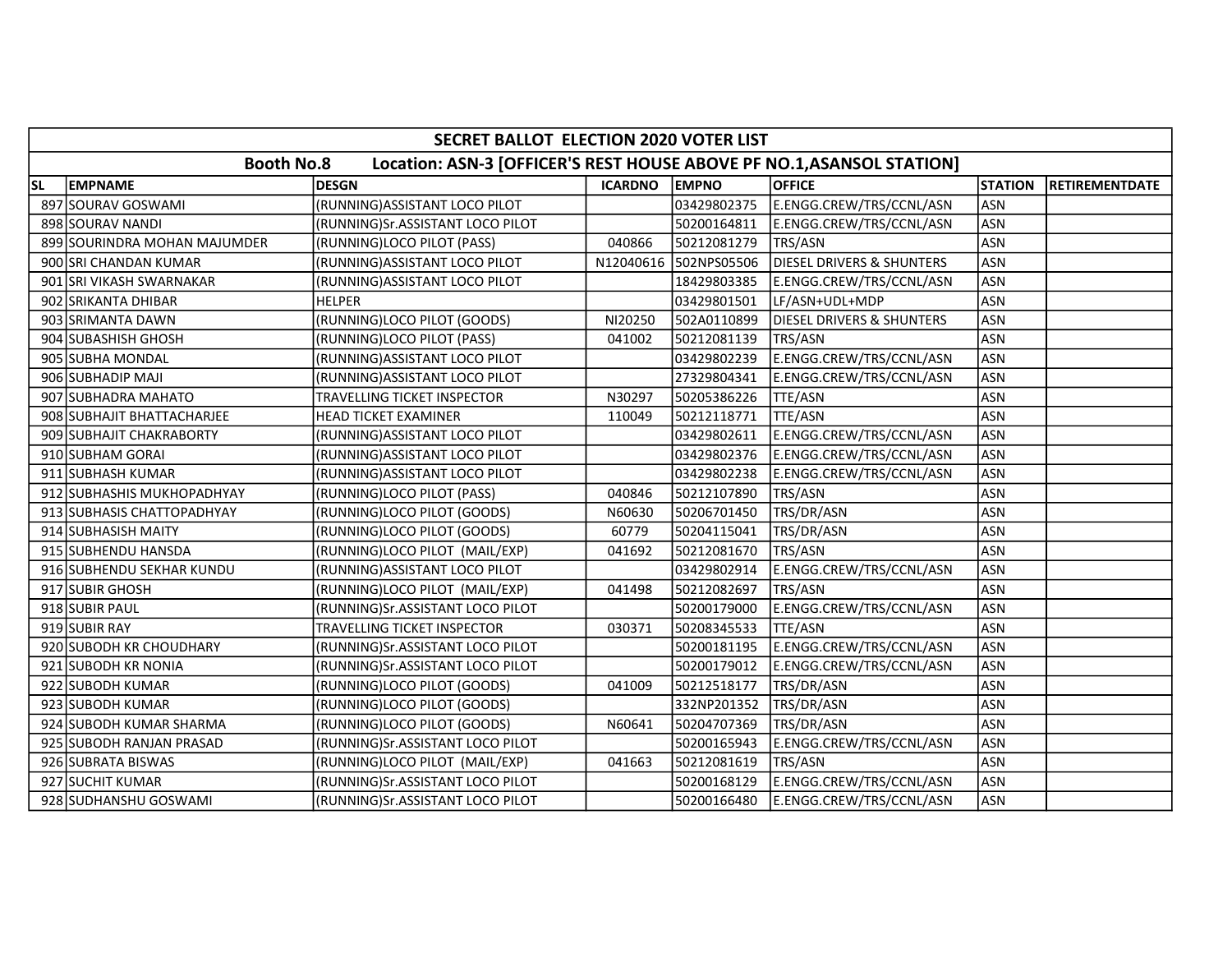|           | SECRET BALLOT ELECTION 2020 VOTER LIST |                                                                       |                |              |                          |                |                       |  |  |
|-----------|----------------------------------------|-----------------------------------------------------------------------|----------------|--------------|--------------------------|----------------|-----------------------|--|--|
|           | <b>Booth No.8</b>                      | Location: ASN-3 [OFFICER'S REST HOUSE ABOVE PF NO.1, ASANSOL STATION] |                |              |                          |                |                       |  |  |
| <b>SL</b> | <b>EMPNAME</b>                         | <b>DESGN</b>                                                          | <b>ICARDNO</b> | <b>EMPNO</b> | <b>OFFICE</b>            | <b>STATION</b> | <b>RETIREMENTDATE</b> |  |  |
|           | 929 SUDHIR DIWAKAR                     | (RUNNING)LOCO PILOT (GOODS)                                           | N60526         | 50200102477  | TRS/DR/ASN               | <b>ASN</b>     |                       |  |  |
|           | 930 SUDHIR KUMAR                       | <b>HEAD TICKET EXAMINER</b>                                           | 030370         | 50212121599  | TTE/ASN                  | <b>ASN</b>     |                       |  |  |
|           | 931 SUDHIR KUMAR                       | (RUNNING)Sr.ASSISTANT LOCO PILOT                                      |                | 50200177842  | E.ENGG.CREW/TRS/CCNL/ASN | <b>ASN</b>     |                       |  |  |
|           | 932 SUDIP MAJI                         | (RUNNING) ASSISTANT LOCO PILOT                                        |                | 03429801842  | E.ENGG.CREW/TRS/CCNL/ASN | <b>ASN</b>     |                       |  |  |
|           | 933 SUDIP MALAKAR                      | (RUNNING)Sr.ASSISTANT LOCO PILOT                                      |                | 50214403249  | E.ENGG.CREW/TRS/CCNL/ASN | <b>ASN</b>     |                       |  |  |
|           | 934 SUJAN ROY                          | (RUNNING) ASSISTANT LOCO PILOT                                        |                | 03429802603  | E.ENGG.CREW/TRS/CCNL/ASN | <b>ASN</b>     |                       |  |  |
|           | 935 SUJAY KUMAR                        | (RUNNING)LOCO PILOT (GOODS)                                           | 60732          | 50220090751  | TRS/DR/ASN               | <b>ASN</b>     |                       |  |  |
|           | 936 SUJEET XALXO                       | (RUNNING)LOCO PILOT (GOODS)                                           |                | 502NP201116  | TRS/DR/ASN               | <b>ASN</b>     |                       |  |  |
|           | 937 SUJIT KUMAR                        | TRAVELLING TICKET INSPECTOR                                           | 030366         | 50212128661  | TTE/ASN                  | <b>ASN</b>     |                       |  |  |
|           | 938 SUJIT KUMAR                        | TRAVELLING TICKET INSPECTOR                                           | 030369         | 50211080929  | TTE/ASN                  | <b>ASN</b>     |                       |  |  |
|           | 939 SUJIT KUMAR                        | (RUNNING) ASSISTANT LOCO PILOT                                        |                | 27223002410  | E.ENGG.CREW/TRS/CCNL/ASN | <b>ASN</b>     |                       |  |  |
|           | 940 SUJIT KUMAR SINGH                  | (RUNNING)LOCO PILOT (GOODS)                                           |                | 50207704665  | TRS/DR/ASN               | <b>ASN</b>     |                       |  |  |
|           | 941 SUJIT KUMAR SINGH                  | TRAVELLING TICKET INSPECTOR                                           | N30149         | 50212100640  | TTE/ASN                  | <b>ASN</b>     |                       |  |  |
|           | 942 SUJOY MAJI                         | (RUNNING)LOCO PILOT (GOODS)                                           |                | 50220090367  | TRS/DR/ASN               | <b>ASN</b>     |                       |  |  |
|           | 943 SUKANTA KUNDU                      | (RUNNING)ASSISTANT LOCO PILOT                                         | 042184         | 50200004315  | E.ENGG.CREW/TRS/CCNL/ASN | <b>ASN</b>     |                       |  |  |
|           | 944 SUKHENDU KABI                      | (RUNNING) ASSISTANT LOCO PILOT                                        |                | 03429802894  | E.ENGG.CREW/TRS/CCNL/ASN | <b>ASN</b>     |                       |  |  |
|           | 945 SUKHWENDRA KUMAR                   | (RUNNING)LOCO PILOT (GOODS)                                           | N60684         | 50200114686  | TRS/DR/ASN               | <b>ASN</b>     |                       |  |  |
|           | 946 SUKUMAR DAS                        | (RUNNING)LOCO PILOT (GOODS)                                           | 040945         | 50212124813  | TRS/DR/ASN               | <b>ASN</b>     |                       |  |  |
|           | 947 SUKUMAR MONDAL                     | (RUNNING)LOCO PILOT (GOODS)                                           |                | 50209541299  | TRS/DR/ASN               | <b>ASN</b>     |                       |  |  |
|           | 948 SUMAN KUJUR                        | (RUNNING)Sr.ASSISTANT LOCO PILOT                                      | 040800         | 50212097548  | E.ENGG.CREW/TRS/CCNL/ASN | <b>ASN</b>     |                       |  |  |
|           | 949 SUMAN KHANRA                       | (RUNNING) ASSISTANT LOCO PILOT                                        |                | 03429802941  | E.ENGG.CREW/TRS/CCNL/ASN | <b>ASN</b>     |                       |  |  |
|           | 950 SUMAN PANDAY                       | (RUNNING)LOCO PILOT (GOODS)                                           | N60309         | 50200060276  | TRS/DR/ASN               | <b>ASN</b>     |                       |  |  |
|           | 951 SUMAN PRADEEP BARA                 | (RUNNING)LOCO PILOT (GOODS)                                           | 042063         | 50210341780  | TRS/DR/ASN               | <b>ASN</b>     |                       |  |  |
|           | 952 SUMAN RANJAN                       | (RUNNING)Sr.ASSISTANT LOCO PILOT                                      |                | 50200179036  | E.ENGG.CREW/TRS/CCNL/ASN | <b>ASN</b>     |                       |  |  |
|           | 953 SUMAN SAURAV                       | (RUNNING)Sr.ASSISTANT LOCO PILOT                                      |                | 50200162620  | TRS/DR/SHUNTER/ASN       | <b>ASN</b>     |                       |  |  |
|           | 954 SUMAN SINGHAMAHAPATRA              | (RUNNING) ASSISTANT LOCO PILOT                                        |                | 03429802373  | E.ENGG.CREW/TRS/CCNL/ASN | <b>ASN</b>     |                       |  |  |
|           | 955 SUMANTA MANDAL                     | <b>KHALASI HELPER</b>                                                 | N120278        | 50200106616  | LF/ASN+UDL+MDP           | <b>ASN</b>     |                       |  |  |
|           | 956 SUMANTA TUDU                       | (RUNNING) ASSISTANT LOCO PILOT                                        |                | 03229802661  | E.ENGG.CREW/TRS/CCNL/ASN | <b>ASN</b>     |                       |  |  |
|           | 957 SUMIT KUMAR SHAW                   | (RUNNING) ASSISTANT LOCO PILOT                                        |                | 50714508455  | E.ENGG.CREW/TRS/CCNL/ASN | <b>ASN</b>     |                       |  |  |
|           | 958 SUMITAVA MAJUMDER                  | (RUNNING) ASSISTANT LOCO PILOT                                        |                | 03429802897  | E.ENGG.CREW/TRS/CCNL/ASN | <b>ASN</b>     |                       |  |  |
|           | 959 SUMITRA BALA DASI                  | TEA MAKER                                                             | 60661          | 50200109228  | LOCO/CANTN/ASN           | <b>ASN</b>     |                       |  |  |
|           | 960 SUNIL CHATTERJEE                   | (RUNNING)LP SHUNTER I                                                 | 041533         | 50212004388  | TRS/DR/SHUNTER/ASN       | <b>ASN</b>     |                       |  |  |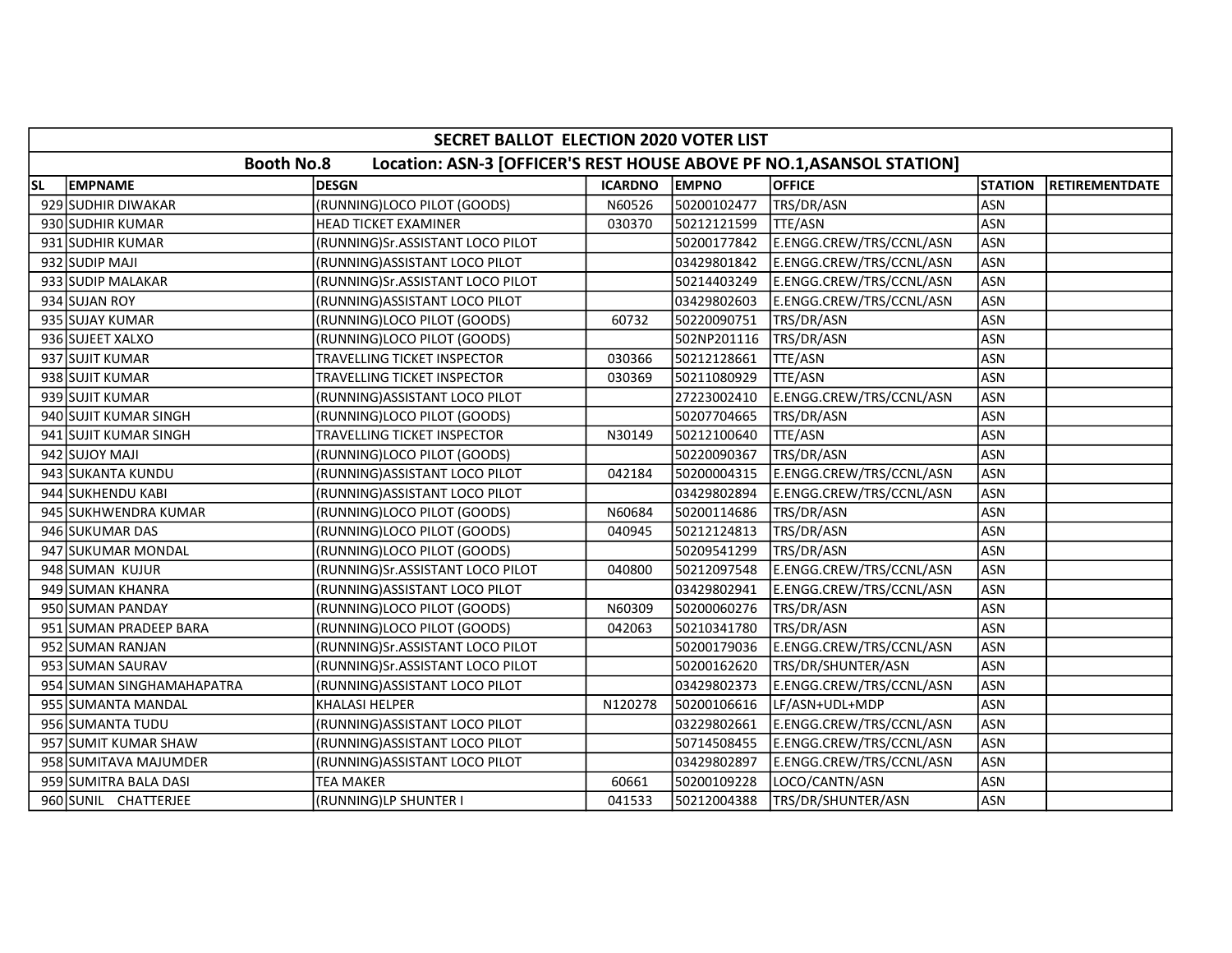|           | SECRET BALLOT ELECTION 2020 VOTER LIST                                                     |                                   |                |                        |                                      |                |                       |  |  |  |
|-----------|--------------------------------------------------------------------------------------------|-----------------------------------|----------------|------------------------|--------------------------------------|----------------|-----------------------|--|--|--|
|           | <b>Booth No.8</b><br>Location: ASN-3 [OFFICER'S REST HOUSE ABOVE PF NO.1, ASANSOL STATION] |                                   |                |                        |                                      |                |                       |  |  |  |
| <b>SL</b> | <b>EMPNAME</b>                                                                             | <b>DESGN</b>                      | <b>ICARDNO</b> | EMPNO                  | <b>OFFICE</b>                        | <b>STATION</b> | <b>RETIREMENTDATE</b> |  |  |  |
|           | 961 SUNIL GAWASKAR                                                                         | (RUNNING)Sr.ASSISTANT LOCO PILOT  |                | 50881300083            | E.ENGG.CREW/TRS/CCNL/ASN             | ASN            |                       |  |  |  |
|           | 962 SUNIL KUMAR                                                                            | (RUNNING)LOCO PILOT (GOODS)       | N60758         | 50200114789            | TRS/DR/ASN                           | ASN            |                       |  |  |  |
|           | 963 SUNIL KUMAR                                                                            | (RUNNING)LOCO PILOT (GOODS)       | N60584         | 50200114662            | TRS/DR/ASN                           | <b>ASN</b>     |                       |  |  |  |
|           | 964 SUNIL KUMAR                                                                            | (RUNNING)Sr.ASSISTANT LOCO PILOT  |                | 50200166297            | E.ENGG.CREW/TRS/CCNL/ASN             | <b>ASN</b>     |                       |  |  |  |
|           | 965 SUNIL KUMAR GUPTA                                                                      | (RUNNING)LOCO PILOT (GOODS)       | N60489         | 50200035877            | TRS/DR/ASN                           | <b>ASN</b>     |                       |  |  |  |
|           | 966 SUNIL KUMAR JAISWARA                                                                   | (RUNNING)LP SHUNTER II            | N60513         | 50200102519            | TRS/DR/SHUNTER/ASN                   | <b>ASN</b>     |                       |  |  |  |
|           | 967 SUNIL KUMAR SHAW                                                                       | (RUNNING)Sr.ASSISTANT LOCO PILOT  |                | 50200164847            | E.ENGG.CREW/TRS/CCNL/ASN             | <b>ASN</b>     |                       |  |  |  |
|           | 968 SUNIL KUMAR SINGH                                                                      | (RUNNING)Sr.ASSISTANT LOCO PILOT  |                | ASN/000884 50203515450 | DIESEL DRIVERS & SHUNTERS            | ASN            |                       |  |  |  |
|           | 969 SUNIL KUMAR SINHA                                                                      | (RUNNING)LOCO PILOT (GOODS)       | 041453         | 50206452991            | TRS/DR/ASN                           | <b>ASN</b>     |                       |  |  |  |
|           | 970 SUPRAVAS MONDAL                                                                        | (RUNNING)LOCO PILOT (GOODS)       | 041182         | 50212133620            | TRS/DR/ASN                           | <b>ASN</b>     |                       |  |  |  |
|           | 971 SURAJ DEO BHAGAT                                                                       | (RUNNING)Sr.ASSISTANT LOCO PILOT  | NIZO40517      | 50200162097            | <b>DIESEL DRIVERS &amp; SHUNTERS</b> | <b>ASN</b>     |                       |  |  |  |
|           | 972 SURAJ KUMAR                                                                            | (RUNNING)LOCO PILOT (GOODS)       | 60637          | 50200108406            | TRS/DR/ASN                           | <b>ASN</b>     |                       |  |  |  |
|           | 973 SURAJ KUMAR                                                                            | (RUNNING)LOCO PILOT (GOODS)       |                | 50236401837            | TRS/DR/ASN                           | <b>ASN</b>     |                       |  |  |  |
|           | 974 SURAJ KUMAR                                                                            | (RUNNING)Sr.ASSISTANT LOCO PILOT  |                | 50200180350            | E.ENGG.CREW/TRS/CCNL/ASN             | <b>ASN</b>     |                       |  |  |  |
|           | 975 SURAJ KUMAR SAH                                                                        | (RUNNING)Sr.ASSISTANT LOCO PILOT  |                | 27315401390            | E.ENGG.CREW/TRS/CCNL/ASN             | <b>ASN</b>     |                       |  |  |  |
|           | 976 SURAJIT CHAKRABORTY                                                                    | (RUNNING)LOCO PILOT (PASS)        | N60173         | 50212097755            | TRS/ASN                              | <b>ASN</b>     |                       |  |  |  |
|           | 977 SURENDRA PRASAD                                                                        | KHALASI HELPER                    | D-00066        | 50200405371            | LF/ASN+UDL+MDP                       | <b>ASN</b>     |                       |  |  |  |
|           | 978 SURENDRA BHAGAT                                                                        | (RUNNING)LOCO PILOT (GOODS)       |                | 50220082850            | TRS/DR/ASN                           | <b>ASN</b>     |                       |  |  |  |
|           | 979 SURENDRA KUMAR                                                                         | (RUNNING)Sr.ASSISTANT LOCO PILOT  |                | 50200163168            | E.ENGG.CREW/TRS/CCNL/ASN             | <b>ASN</b>     |                       |  |  |  |
|           | 980 SURENDRA KUMAR                                                                         | (RUNNING)LOCO PILOT (PASS)        | N60642         | 50212098383            | TRS/ASN                              | <b>ASN</b>     |                       |  |  |  |
|           | 981 SURESH KUMAR MANDAL                                                                    | (RUNNING) ASSISTANT LOCO PILOT    |                | 09229800611            | E.ENGG.CREW/TRS/CCNL/ASN             | <b>ASN</b>     |                       |  |  |  |
|           | 982 SURESH PASWAN                                                                          | CH. DEPOT MATERIAL SUPERINTENDENT | N200818        | 50204754037            | DF/UDL/ARTISAN                       | <b>ASN</b>     |                       |  |  |  |
|           | 983 SURESH PRASAD                                                                          | (RUNNING)LOCO PILOT (GOODS)       | 040880         | 50210092894            | TRS/DR/ASN                           | <b>ASN</b>     |                       |  |  |  |
|           | 984 SURESH SINGH                                                                           | (RUNNING)Sr.ASSISTANT LOCO PILOT  |                | 50200161433            | TRS/DR/SHUNTER/ASN                   | <b>ASN</b>     |                       |  |  |  |
|           | 985 SURUCHI KUMARI                                                                         | (RUNNING)LOCO PILOT (GOODS)       | 61015          | 50200155962            | TRS/DR/ASN                           | ASN            |                       |  |  |  |
|           | 986 SURYA KANT MANI                                                                        | (RUNNING) ASSISTANT LOCO PILOT    |                | 03429801266            | E.ENGG.CREW/TRS/CCNL/ASN             | <b>ASN</b>     |                       |  |  |  |
|           | 987 SURYA KUMAR NIRALA                                                                     | (RUNNING)LOCO PILOT (GOODS)       | 040966         | 50212128260            | TRS/DR/ASN                           | <b>ASN</b>     |                       |  |  |  |
|           | 988 SURYA PRATAP KUMAR                                                                     | (RUNNING)Sr.ASSISTANT LOCO PILOT  |                | 50200165906            | E.ENGG.CREW/TRS/CCNL/ASN             | <b>ASN</b>     |                       |  |  |  |
|           | 989 SURYADEO SINGH                                                                         | (RUNNING) ASSISTANT LOCO PILOT    |                | 03429802944            | E.ENGG.CREW/TRS/CCNL/ASN             | <b>ASN</b>     |                       |  |  |  |
|           | 990 SUSHANT KUMAR                                                                          | (RUNNING) ASSISTANT LOCO PILOT    |                | 03429802250            | E.ENGG.CREW/TRS/CCNL/ASN             | <b>ASN</b>     |                       |  |  |  |
|           | 991 SUSHANTA BOSE                                                                          | (RUNNING)LOCO PILOT (PASS)        | 040899         | 50212081267            | TRS/ASN                              | <b>ASN</b>     |                       |  |  |  |
|           | 992 SUSHAR KUMAR GHOSH                                                                     | (RUNNING)LOCO PILOT (GOODS)       | N040111        | 50204636831            | DIESEL DRIVERS & SHUNTERS            | <b>ASN</b>     |                       |  |  |  |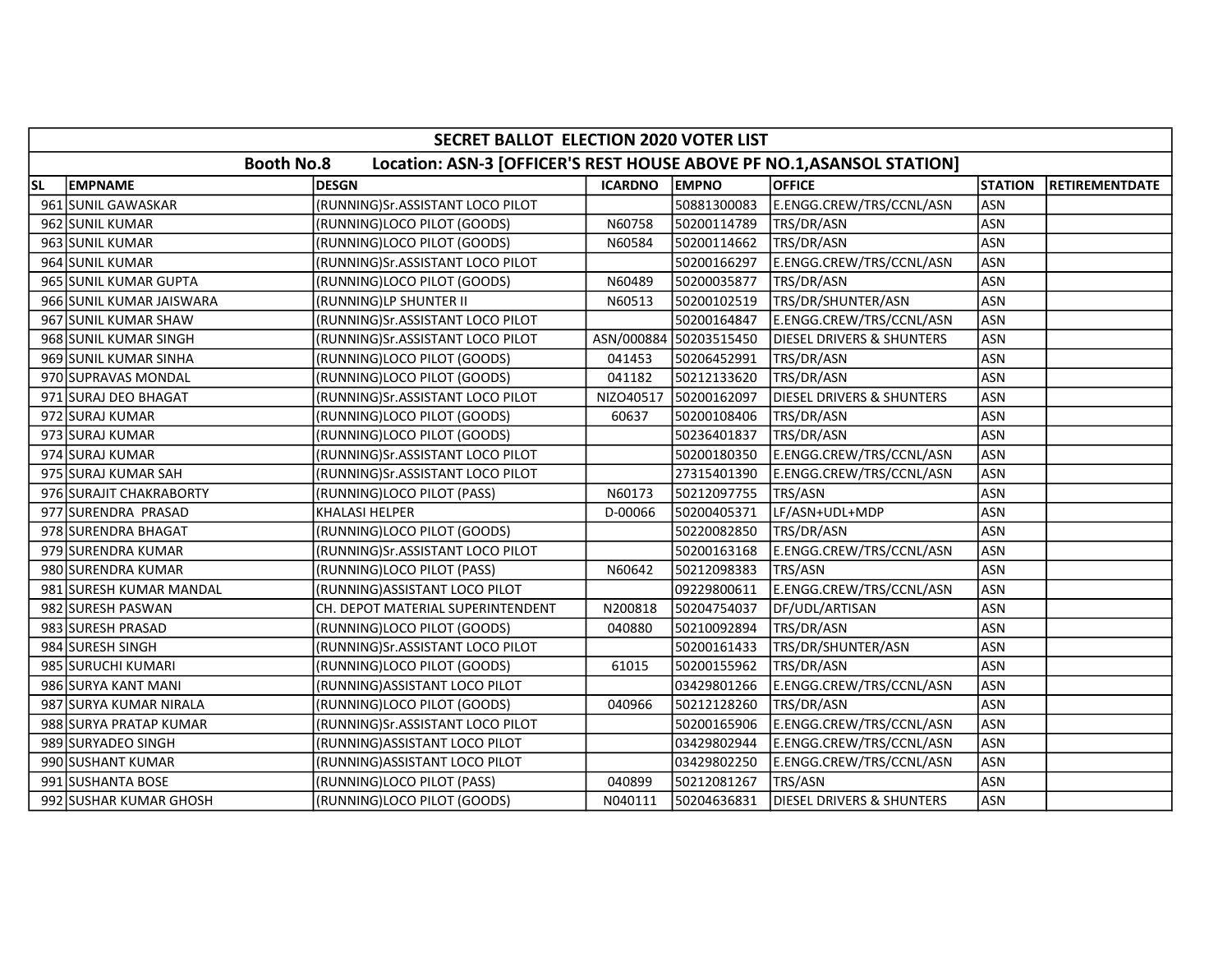|           | SECRET BALLOT ELECTION 2020 VOTER LIST                                                     |                                  |                |              |                                      |                |                       |  |  |  |
|-----------|--------------------------------------------------------------------------------------------|----------------------------------|----------------|--------------|--------------------------------------|----------------|-----------------------|--|--|--|
|           | <b>Booth No.8</b><br>Location: ASN-3 [OFFICER'S REST HOUSE ABOVE PF NO.1, ASANSOL STATION] |                                  |                |              |                                      |                |                       |  |  |  |
| <b>SL</b> | <b>EMPNAME</b>                                                                             | <b>DESGN</b>                     | <b>ICARDNO</b> | <b>EMPNO</b> | <b>OFFICE</b>                        | <b>STATION</b> | <b>RETIREMENTDATE</b> |  |  |  |
|           | 993 SUSHIL KUMAR                                                                           | <b>TEA MAKER</b>                 | P00014         | 50200119234  | LOCO/CANTN/ASN                       | <b>ASN</b>     |                       |  |  |  |
|           | 994 SUSHIL KUMAR SINHA                                                                     | (RUNNING)LOCO PILOT (GOODS)      | XXXXXXX        | 50389310100  | TRS/DR/ASN                           | <b>ASN</b>     |                       |  |  |  |
|           | 995 SUSMITA ADHIKARY                                                                       | (RUNNING) ASSISTANT LOCO PILOT   |                | 03429802383  | E.ENGG.CREW/TRS/CCNL/ASN             | <b>ASN</b>     |                       |  |  |  |
|           | 996 SWAPAN KUMAR CHAKRABORTY                                                               | (RUNNING)LP SHUNTER I            | 041042         | 50212055244  | TRS/DR/SHUNTER/ASN                   | <b>ASN</b>     |                       |  |  |  |
|           | 997 SWAPAN KUMAR DUTTA                                                                     | TRAVELLING TICKET INSPECTOR      | 30340          | 50205535670  | TTE/ASN                              | <b>ASN</b>     |                       |  |  |  |
|           | 998 SWAPAN KUMAR METE                                                                      | (RUNNING)LP SHUNTER I            | 041418         | 50212043394  | TRS/DR/SHUNTER/ASN                   | <b>ASN</b>     |                       |  |  |  |
|           | 999 SWARUP CHATTERJEE                                                                      | (RUNNING)LOCO PILOT (GOODS)      | N60595         | 50209412463  | TRS/DR/ASN                           | <b>ASN</b>     |                       |  |  |  |
|           | 1000 SYED MOHAMMED SOHAIL                                                                  | <b>HEAD TICKET EXAMINER</b>      | N30267         | 50203066368  | TTE/ASN                              | <b>ASN</b>     |                       |  |  |  |
|           | 1001 TAJ MOHAMMAD                                                                          | (RUNNING) ASSISTANT LOCO PILOT   |                | 03429801827  | E.ENGG.CREW/TRS/CCNL/ASN             | <b>ASN</b>     |                       |  |  |  |
|           | 1002 TANMOY ADHIKARI                                                                       | (RUNNING)Sr.ASSISTANT LOCO PILOT |                | 50200162437  | TRS/DR/SHUNTER/ASN                   | <b>ASN</b>     |                       |  |  |  |
|           | 1003 TANU DATTA                                                                            | TRAVELLING TICKET INSPECTOR      | N30273         | 50212091650  | TTE/ASN                              | <b>ASN</b>     |                       |  |  |  |
|           | 1004 TAPAN KUMAR MAHARA                                                                    | (RUNNING)LOCO PILOT (MAIL/EXP)   | 041673         | 50212076429  | TRS/ASN                              | <b>ASN</b>     |                       |  |  |  |
|           | 1005 TAPAS KUMAR NANDY                                                                     | (RUNNING)LOCO PILOT (PASS)       |                | 50212087051  | TRS/ASN                              | <b>ASN</b>     |                       |  |  |  |
|           | 1006 TAPAS SARKAR                                                                          | (RUNNING)LOCO PILOT (GOODS)      | 040986         | 50208072930  | TRS/DR/ASN                           | <b>ASN</b>     |                       |  |  |  |
|           | 1007 TARKESHWAR RAM                                                                        | HEAD TICKET EXAMINER             | N30645         | 50212075383  | TTE/ASN                              | <b>ASN</b>     |                       |  |  |  |
|           | 1008 TARUN KUMAR DAS                                                                       | OFFICE SUPERINTENDENT            | 80144          | 50212078591  | LF/ASN+UDL+MDP                       | <b>ASN</b>     |                       |  |  |  |
|           | 1009 TARUN HALDAR                                                                          | (RUNNING)LOCO PILOT (GOODS)      |                | 27309411598  | TRS/DR/ASN                           | <b>ASN</b>     |                       |  |  |  |
|           | 1010 TARUN KUMAR DATTA                                                                     | (RUNNING)LOCO PILOT (GOODS)      | 041059         | 50212133619  | TRS/DR/ASN                           | <b>ASN</b>     |                       |  |  |  |
|           | 1011 TINKU KUMAR                                                                           | (RUNNING)Sr.ASSISTANT LOCO PILOT |                | 50200168180  | E.ENGG.CREW/TRS/CCNL/ASN             | <b>ASN</b>     |                       |  |  |  |
|           | 1012 TINKU SINGH                                                                           | (RUNNING)LOCO PILOT (GOODS)      | NIZO40351      | 50200402047  | DIESEL DRIVERS & SHUNTERS            | <b>ASN</b>     |                       |  |  |  |
|           | 1013 TRIKESHWAR NATH TRIDEO                                                                | (RUNNING)LOCO PILOT (GOODS)      | N60436         | 50212123821  | TRS/DR/ASN                           | <b>ASN</b>     |                       |  |  |  |
|           | 1014 TUBAI MUKHERJEE                                                                       | (RUNNING) ASSISTANT LOCO PILOT   |                | 27529802559  | E.ENGG.CREW/TRS/CCNL/ASN             | <b>ASN</b>     |                       |  |  |  |
|           | 1015 TUSAR KANTI ROY                                                                       | (RUNNING)LOCO PILOT (GOODS)      | N120254        | 50212078610  | <b>DIESEL DRIVERS &amp; SHUNTERS</b> | <b>ASN</b>     |                       |  |  |  |
|           | 1016 UDAY KUMAR MANDAL                                                                     | (RUNNING)Sr.ASSISTANT LOCO PILOT |                | 502NPS00575  | E.ENGG.CREW/TRS/CCNL/ASN             | <b>ASN</b>     |                       |  |  |  |
|           | 1017 UDAY KUMAR MEHTA                                                                      | (RUNNING)Sr.ASSISTANT LOCO PILOT |                | 502NPS05435  | E.ENGG.CREW/TRS/CCNL/ASN             | <b>ASN</b>     |                       |  |  |  |
|           | 1018 UDAY SINGH                                                                            | (RUNNING)Sr.ASSISTANT LOCO PILOT |                | 00410753941  | E.ENGG.CREW/TRS/CCNL/ASN             | <b>ASN</b>     |                       |  |  |  |
|           | 1019 UJJAL BHAKAT                                                                          | TECHNICIAN GR-II                 | 12040870       | 50200170290  | LF/ASN+UDL+MDP                       | <b>ASN</b>     |                       |  |  |  |
|           | 1020 UJJAL DEY                                                                             | (RUNNING)Sr.ASSISTANT LOCO PILOT |                | 50200166108  | E.ENGG.CREW/TRS/CCNL/ASN             | <b>ASN</b>     |                       |  |  |  |
|           | 1021 UMA SANKAR TRIPATHI                                                                   | (RUNNING)LP SHUNTER I            | 040069         | 50212116683  | TRS/DR/SHUNTER/ASN                   | <b>ASN</b>     |                       |  |  |  |
|           | 1022 UMA SHANKAR PASWAN                                                                    | (RUNNING)LOCO PILOT (GOODS)      | 041478         | 50212127292  | TRS/DR/ASN                           | <b>ASN</b>     |                       |  |  |  |
|           | 1023 UMESH GOPE                                                                            | (RUNNING)LOCO PILOT (GOODS)      | N040193        | 50288944530  | <b>DIESEL DRIVERS &amp; SHUNTERS</b> | <b>ASN</b>     |                       |  |  |  |
|           | 1024 UMESH KUMAR                                                                           | (RUNNING)LOCO PILOT (GOODS)      | 041992         | 50212143376  | TRS/DR/ASN                           | ASN            |                       |  |  |  |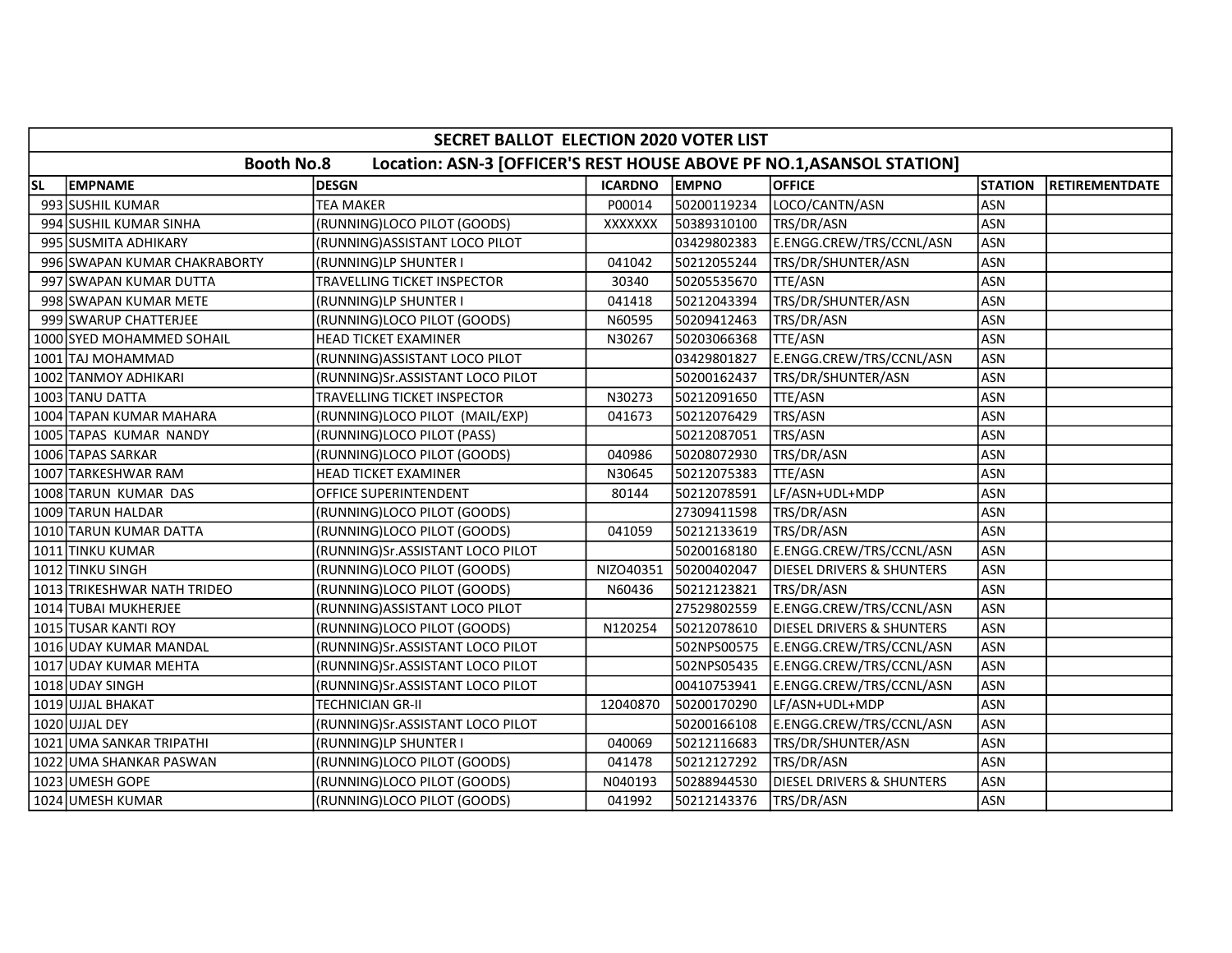|           | SECRET BALLOT ELECTION 2020 VOTER LIST                                                     |                                  |                |                        |                                      |                |                       |  |  |  |
|-----------|--------------------------------------------------------------------------------------------|----------------------------------|----------------|------------------------|--------------------------------------|----------------|-----------------------|--|--|--|
|           | <b>Booth No.8</b><br>Location: ASN-3 [OFFICER'S REST HOUSE ABOVE PF NO.1, ASANSOL STATION] |                                  |                |                        |                                      |                |                       |  |  |  |
| <b>SL</b> | <b>EMPNAME</b>                                                                             | <b>DESGN</b>                     | <b>ICARDNO</b> | <b>EMPNO</b>           | <b>OFFICE</b>                        | <b>STATION</b> | <b>RETIREMENTDATE</b> |  |  |  |
|           | 1025 UMESH KUMAR DAS                                                                       | (RUNNING) ASSISTANT LOCO PILOT   |                | 03429802131            | E.ENGG.CREW/TRS/CCNL/ASN             | <b>ASN</b>     |                       |  |  |  |
|           | 1026 UMESH RAM                                                                             | TRAVELLING TICKET INSPECTOR      | N30071         | 50212103743            | TTE/ASN                              | <b>ASN</b>     |                       |  |  |  |
|           | 1027 UPENDRA KUMAR                                                                         | (RUNNING)Sr.ASSISTANT LOCO PILOT |                | 50200163806            | TRS/DR/SHUNTER/ASN                   | <b>ASN</b>     |                       |  |  |  |
|           | 1028 UPENDRA KUMAR CHAURASIA                                                               | (RUNNING)LOCO PILOT (GOODS)      | N60623         | 50200102489            | TRS/DR/ASN                           | <b>ASN</b>     |                       |  |  |  |
|           | 1029 UPENDRA PRASAD                                                                        | (RUNNING)LOCO PILOT (GOODS)      | 041010         | 50212124345            | TRS/DR/ASN                           | <b>ASN</b>     |                       |  |  |  |
|           | 1030 UTAM PRAKASH SINGH                                                                    | (RUNNING)LOCO PILOT (GOODS)      | N60479         | 50200101424            | TRS/DR/ASN                           | <b>ASN</b>     |                       |  |  |  |
|           | 1031 UTPAL NAG                                                                             | (RUNNING)LOCO PILOT (GOODS)      | 040847         | 50212108662            | TRS/DR/ASN                           | <b>ASN</b>     |                       |  |  |  |
|           | 1032 UTPAL ROY                                                                             | TECH.(MECH)-II                   | 12040289       | 50219303622            | LF/ASN+UDL+MDP                       | <b>ASN</b>     |                       |  |  |  |
|           | 1033 UTTAM DAS                                                                             | (RUNNING)LOCO PILOT (PASS)       | 040981         | 50212081310            | TRS/ASN                              | <b>ASN</b>     |                       |  |  |  |
|           | 1034 UTTAM HALDER                                                                          | <b>HELPER</b>                    | D-00061        | 03429801506            | LF/ASN+UDL+MDP                       | <b>ASN</b>     |                       |  |  |  |
|           | 1035 UTTAM KUMAR PARAMANIK                                                                 | (RUNNING)LOCO PILOT (GOODS)      | 080855         | 50212136219            | DIESEL DRIVERS & SHUNTERS            | <b>ASN</b>     |                       |  |  |  |
|           | 1036 UTTAM KUMAR SWARNKAR                                                                  | (RUNNING) ASSISTANT LOCO PILOT   | NI240483       | 50201994542            | <b>DIESEL DRIVERS &amp; SHUNTERS</b> | <b>ASN</b>     |                       |  |  |  |
|           | 1037 VASANT KUMAR                                                                          | (RUNNING)Sr.ASSISTANT LOCO PILOT |                | 334NP004157            | E.ENGG.CREW/TRS/CCNL/ASN             | <b>ASN</b>     |                       |  |  |  |
|           | 1038 VICTOR ROY                                                                            | (RUNNING) ASSISTANT LOCO PILOT   |                | 27329804317            | E.ENGG.CREW/TRS/CCNL/ASN             | <b>ASN</b>     |                       |  |  |  |
|           | 1039 VIJAY KUMAR PANDEY                                                                    | (RUNNING)LOCO PILOT (MAIL/EXP)   | 041726         | 50207292351            | TRS/ASN                              | <b>ASN</b>     |                       |  |  |  |
|           | 1040 VIJAY KUMAR MEENA                                                                     | HEAD TICKET EXAMINER             | N30518         | 50200128752            | TTE/ASN                              | <b>ASN</b>     |                       |  |  |  |
|           | 1041 VIJAY KUMAR VERMA                                                                     | (RUNNING)LOCO PILOT (PASS)       | 041534         | 50212092526            | TRS/ASN                              | <b>ASN</b>     |                       |  |  |  |
|           | 1042 VIJAY KUMAR YADAV                                                                     | (RUNNING)Sr.ASSISTANT LOCO PILOT |                | 50200166406            | E.ENGG.CREW/TRS/CCNL/ASN             | <b>ASN</b>     |                       |  |  |  |
|           | 1043 VIJAY PRASAD SINGH                                                                    | (RUNNING) ASSISTANT LOCO PILOT   |                | 33329805412            | E.ENGG.CREW/TRS/CCNL/ASN             | <b>ASN</b>     |                       |  |  |  |
|           | 1044 VIKAS KUMAR                                                                           | (RUNNING) ASSISTANT LOCO PILOT   |                | 03429802384            | E.ENGG.CREW/TRS/CCNL/ASN             | <b>ASN</b>     |                       |  |  |  |
|           | 1045 VIKAS KUMAR                                                                           | (RUNNING)LOCO PILOT (GOODS)      | N60713         | 50200116750            | TRS/DR/ASN                           | <b>ASN</b>     |                       |  |  |  |
|           | 1046 VIKASH KUMAR                                                                          | (RUNNING)Sr.ASSISTANT LOCO PILOT |                | 50200162619            | TRS/DR/SHUNTER/ASN                   | <b>ASN</b>     |                       |  |  |  |
|           | 1047 VIKASH KUMAR                                                                          | Sr.SECTION ENGINEER(LOCO)        |                | N-12040908 502NPS05430 | LF/ASN+UDL+MDP                       | <b>ASN</b>     |                       |  |  |  |
|           | 1048 VIKASH KUMAR                                                                          | (RUNNING)LOCO PILOT (GOODS)      | <b>XXXXXXX</b> | 50389310111            | TRS/DR/ASN                           | <b>ASN</b>     |                       |  |  |  |
|           | 1049 VIKASH KUMAR                                                                          | (RUNNING) ASSISTANT LOCO PILOT   |                | 45316238446            | E.ENGG.CREW/TRS/CCNL/ASN             | <b>ASN</b>     |                       |  |  |  |
|           | 1050 VIKASH KUMAR                                                                          | (RUNNING)Sr.ASSISTANT LOCO PILOT |                | 50200162607            | TRS/DR/SHUNTER/ASN                   | <b>ASN</b>     |                       |  |  |  |
|           | 1051 VIKASH KUMAR                                                                          | <b>HELPER</b>                    | D-00057        | 03429801508            | LF/ASN+UDL+MDP                       | <b>ASN</b>     |                       |  |  |  |
|           | 1052 VIKASH KUMAR                                                                          | (RUNNING)Sr.ASSISTANT LOCO PILOT |                | 50200179061            | E.ENGG.CREW/TRS/CCNL/ASN             | <b>ASN</b>     |                       |  |  |  |
|           | 1053 VIKASH KUMAR                                                                          | (RUNNING) ASSISTANT LOCO PILOT   |                | 09329800147            | E.ENGG.CREW/TRS/CCNL/ASN             | <b>ASN</b>     |                       |  |  |  |
|           | 1054 VIKASH KUMAR VARMA                                                                    | (RUNNING)ASSISTANT LOCO PILOT    |                | 03429802015            | E.ENGG.CREW/TRS/CCNL/ASN             | <b>ASN</b>     |                       |  |  |  |
|           | 1055 VINAY CHAUDHARI                                                                       | (RUNNING)LOCO PILOT (GOODS)      |                | 50200154039            | TRS/DR/ASN                           | <b>ASN</b>     |                       |  |  |  |
|           | 1056 VINAY KUMAR                                                                           | (RUNNING)Sr.ASSISTANT LOCO PILOT |                | 50200155720            | TRS/DR/SHUNTER/ASN                   | <b>ASN</b>     |                       |  |  |  |